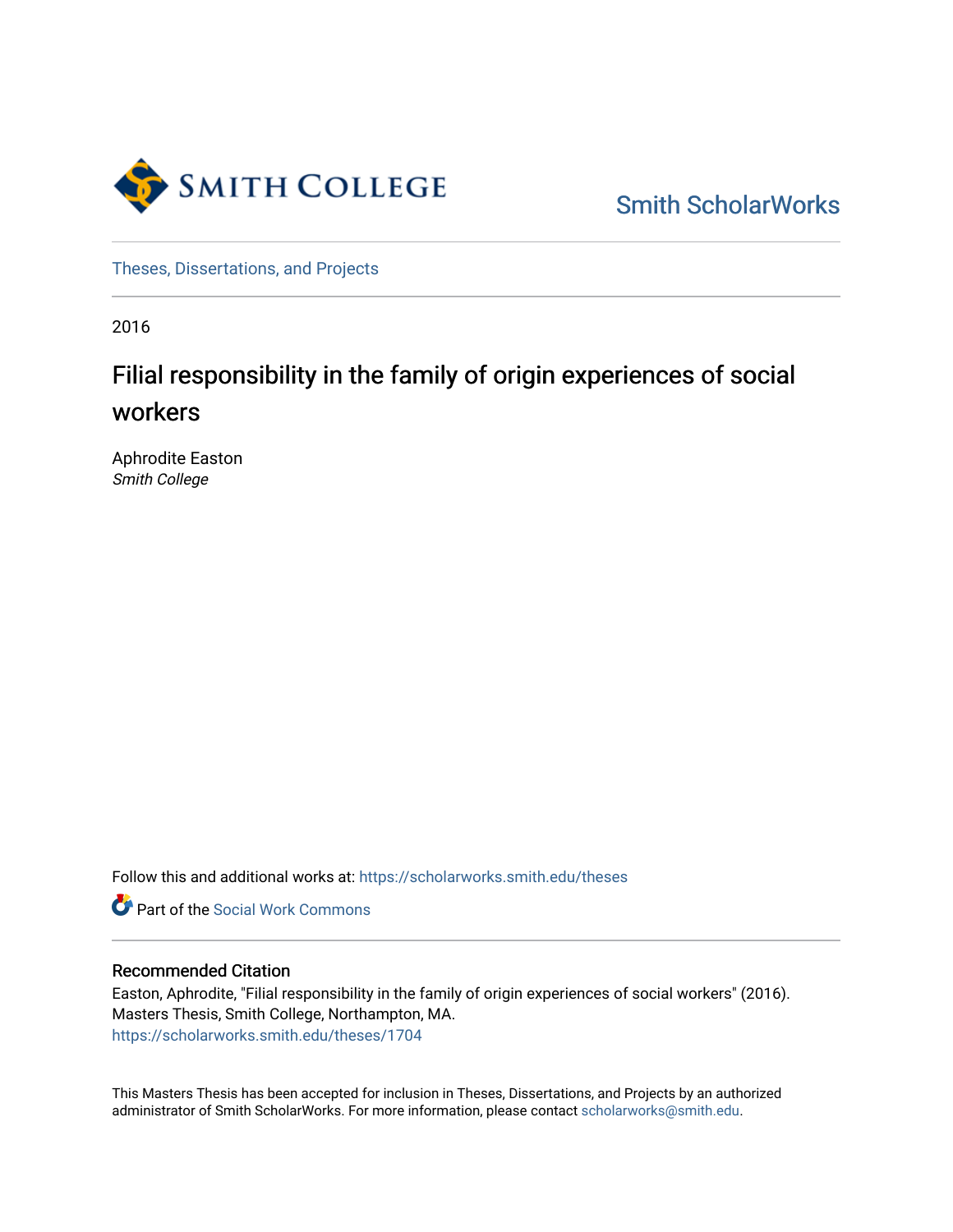Aphrodite Easton Filial Responsibility in the Family of Origin Experiences of Social Workers

#### **ABSTRACT**

This exploratory quantitative study examined social workers' family of origin experiences of filial responsibility, including emotional and instrumental caregiving. Additionally, this investigation explored the relationship between social workers' past and current caregiving experiences, reported coping strategies, and the perceived fairness of their families of origin. This research was carried out through an anonymous, online survey of 46 part- and full-time MSW students and MSW graduates using self-report measures including a demographic survey, the Filial Responsibility Scale-Adult, and the Proactive Coping Inventory.

In support of the study's main hypothesis, participants' childhood experiences of filial responsibility were significantly correlated with adulthood experiences of filial responsibility. While participants in this study reported greater levels of emotional than instrumental caregiving, there was a stronger correlation between particpants' past and present instrumental caregiving experiences. Additionally, years of social work practice was negatively associated with emotional caregiving. Lastly, participants' reliance on emotional support seeking to cope with feelings of distress was significantly related to the ethical dimension of their family of origin experiences, with emotional support seeking increasing or decreasing indirectly with perceived unfairness.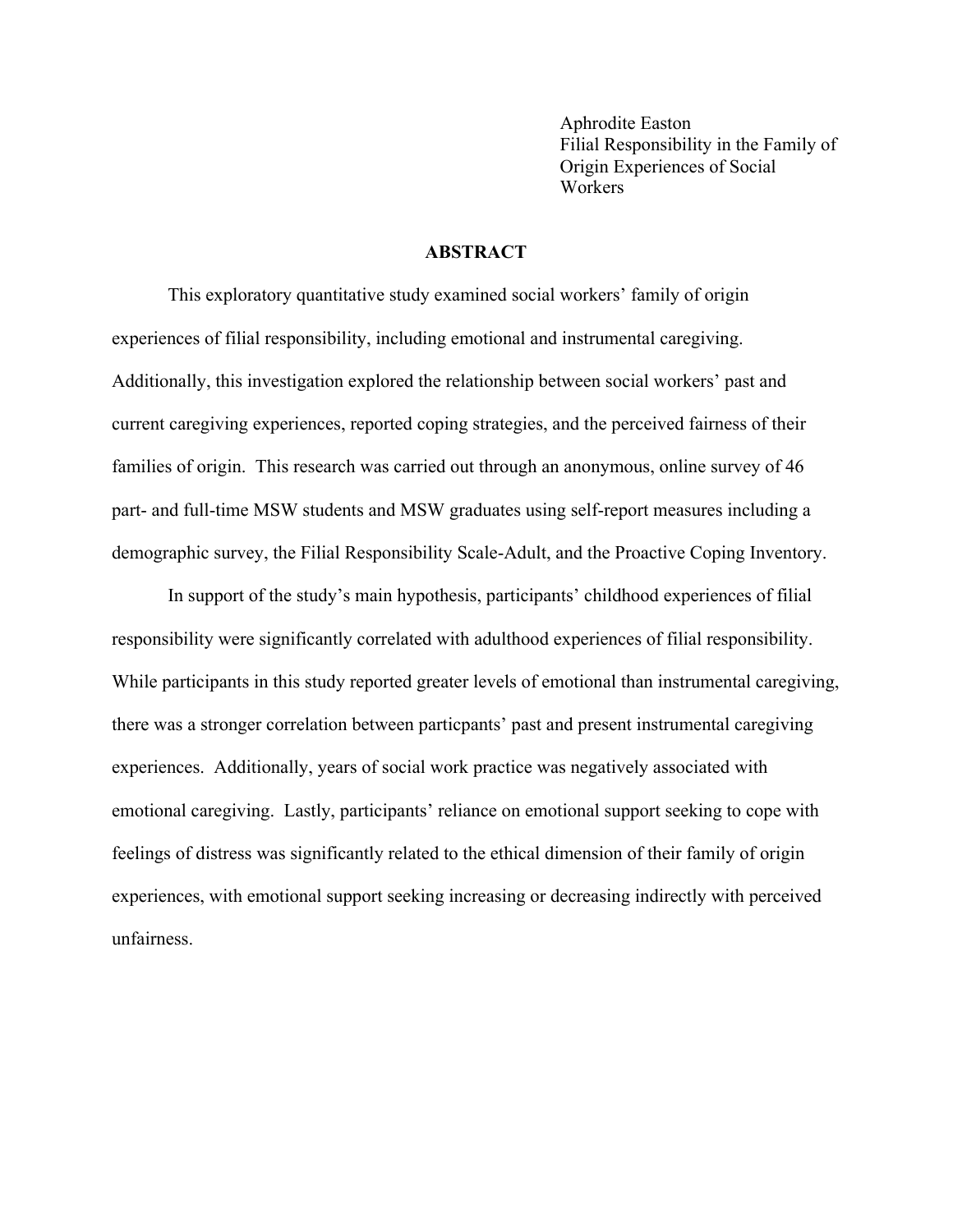# **FILIAL RESPONSIBILITY IN THE FAMILY OF ORIGIN EXPERIENCES OF SOCIAL**

## **WORKERS**

A project based upon an independent investigation, submitted in partial fulfillment of the requirements for the degree of Master of Social Work.

Aphrodite Easton

Smith College School for Social Work Northampton, MA 01063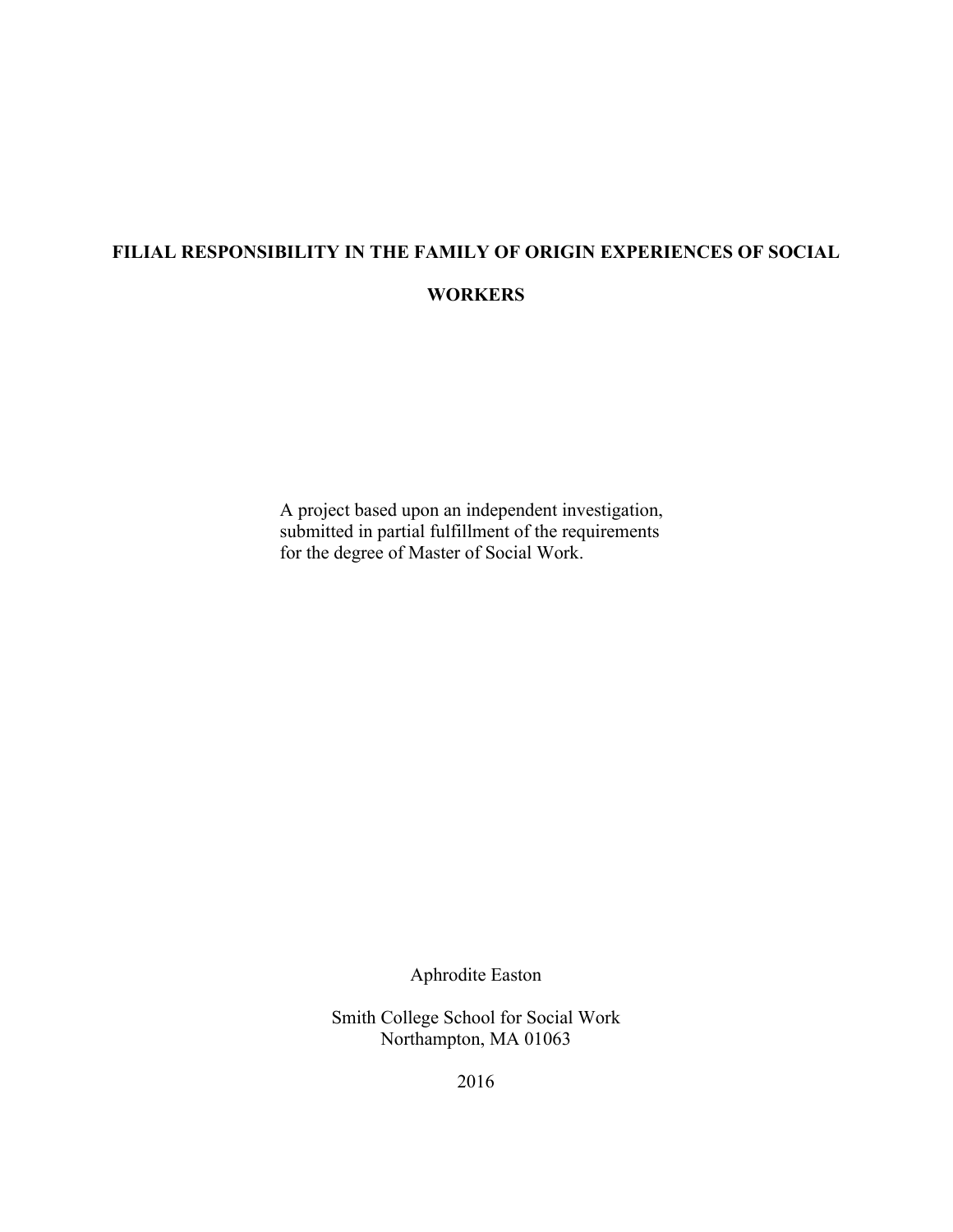#### **ACKNOWLEDGEMENTS**

I would like to express my sincere gratitude to my thesis advisor, Dr. Daniel O'Donnell, for supporting my learning throughout this process. Your guidance and mentorship has been invaluable.

To the social workers who participated in this study, many thanks for the time you invested and your commitment to this work.

To my family and friends who helped sustain my courage and determination, I am exceptionally grateful.

Lastly, my deepest appreciation goes out to my mom who encouraged me to steadfastly pursue my dreams and whose memory and life lives on in me.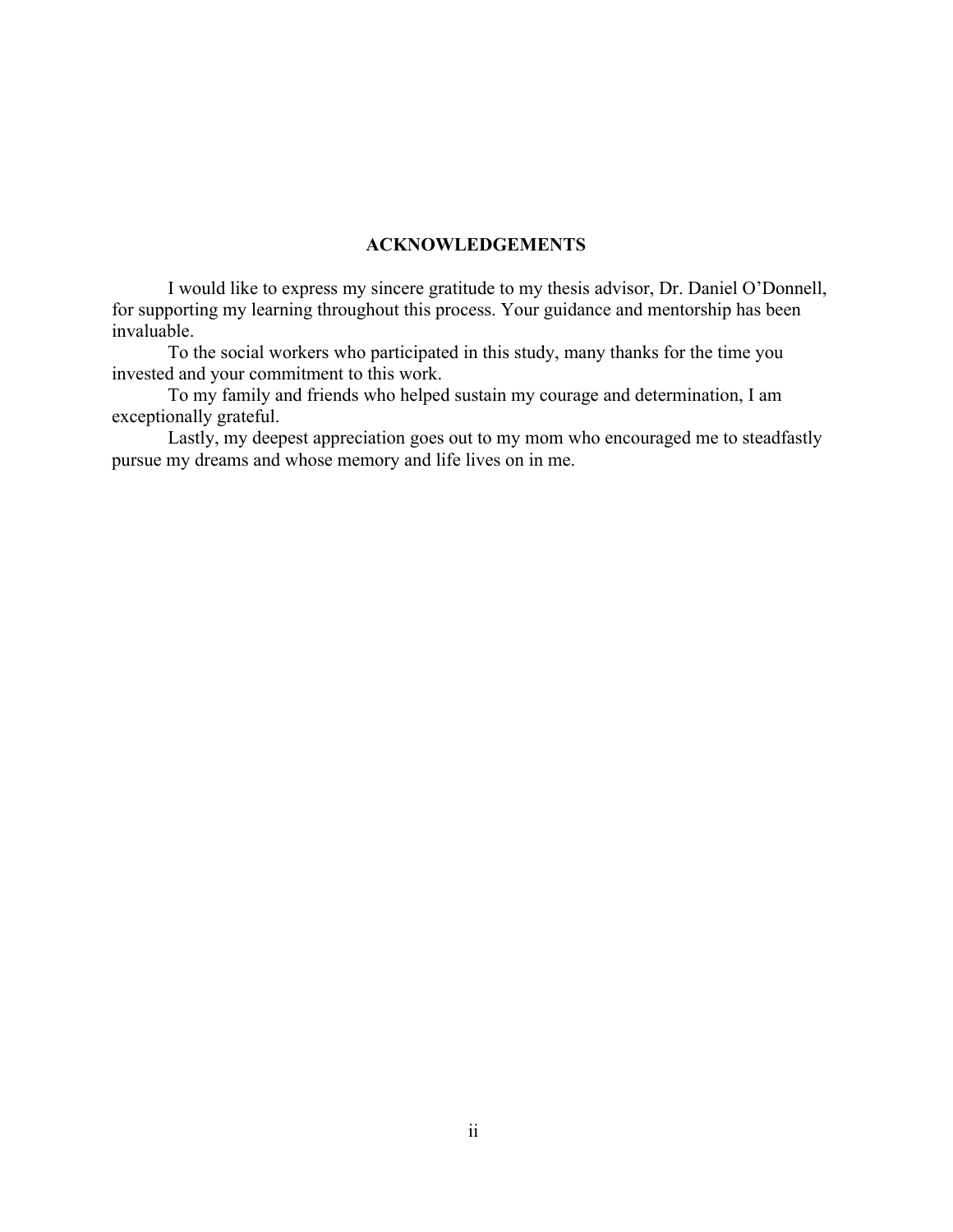## **TABLE OF CONTENTS**

| 111 |
|-----|
|     |
|     |

## **CHAPTER**

### **APPENDICES**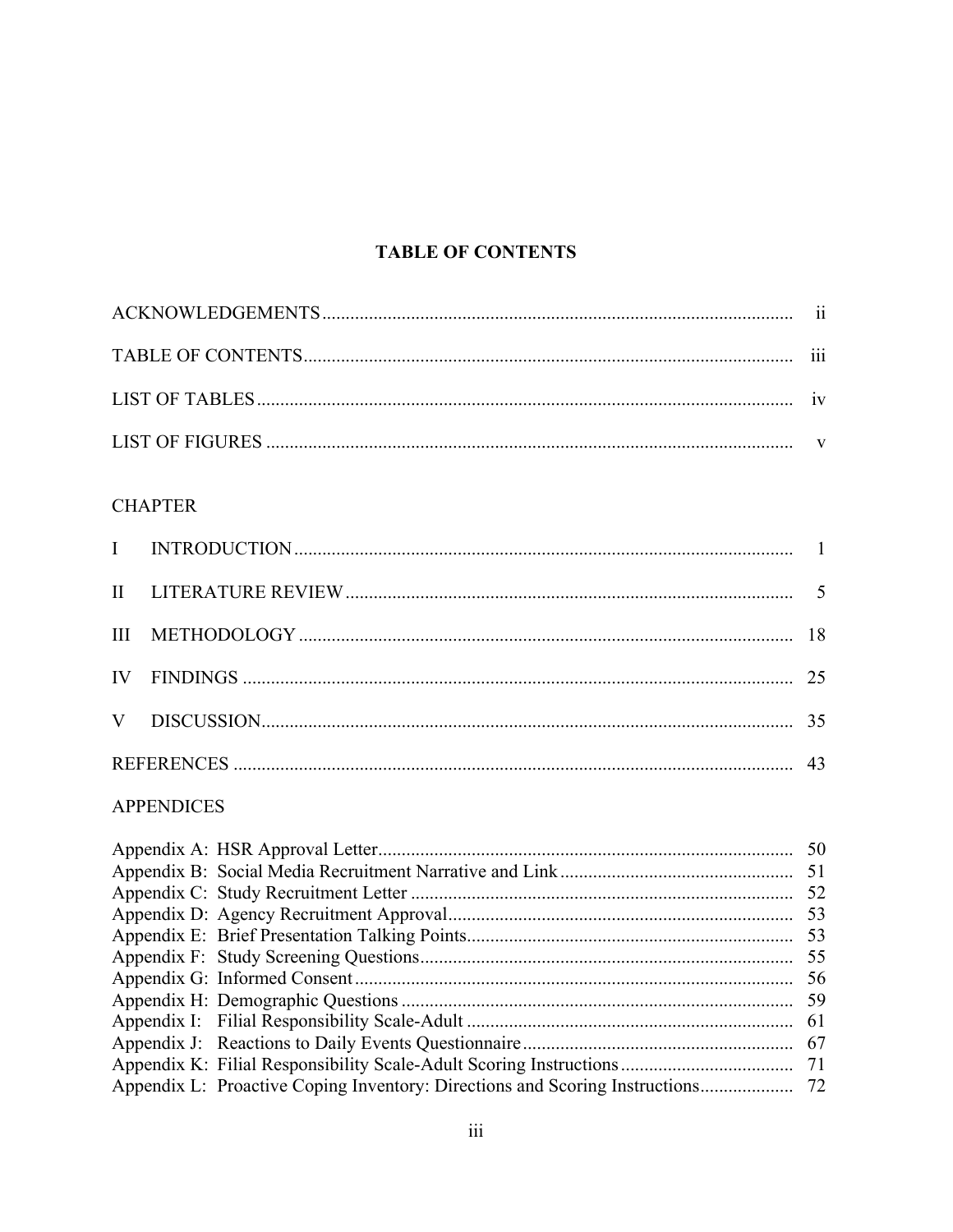## **LIST OF TABLES**

| Table          |                                                                               |  |
|----------------|-------------------------------------------------------------------------------|--|
| 1.             |                                                                               |  |
| 2.             |                                                                               |  |
| 3 <sub>1</sub> |                                                                               |  |
| 4.             |                                                                               |  |
| 5.             |                                                                               |  |
| 6.             |                                                                               |  |
| 7.             |                                                                               |  |
| 8.             |                                                                               |  |
| 9.             |                                                                               |  |
| 10.            |                                                                               |  |
| 11.            | Correlations Between Participants' FRS-A Unfairness Scores and PCI Scores  34 |  |
|                |                                                                               |  |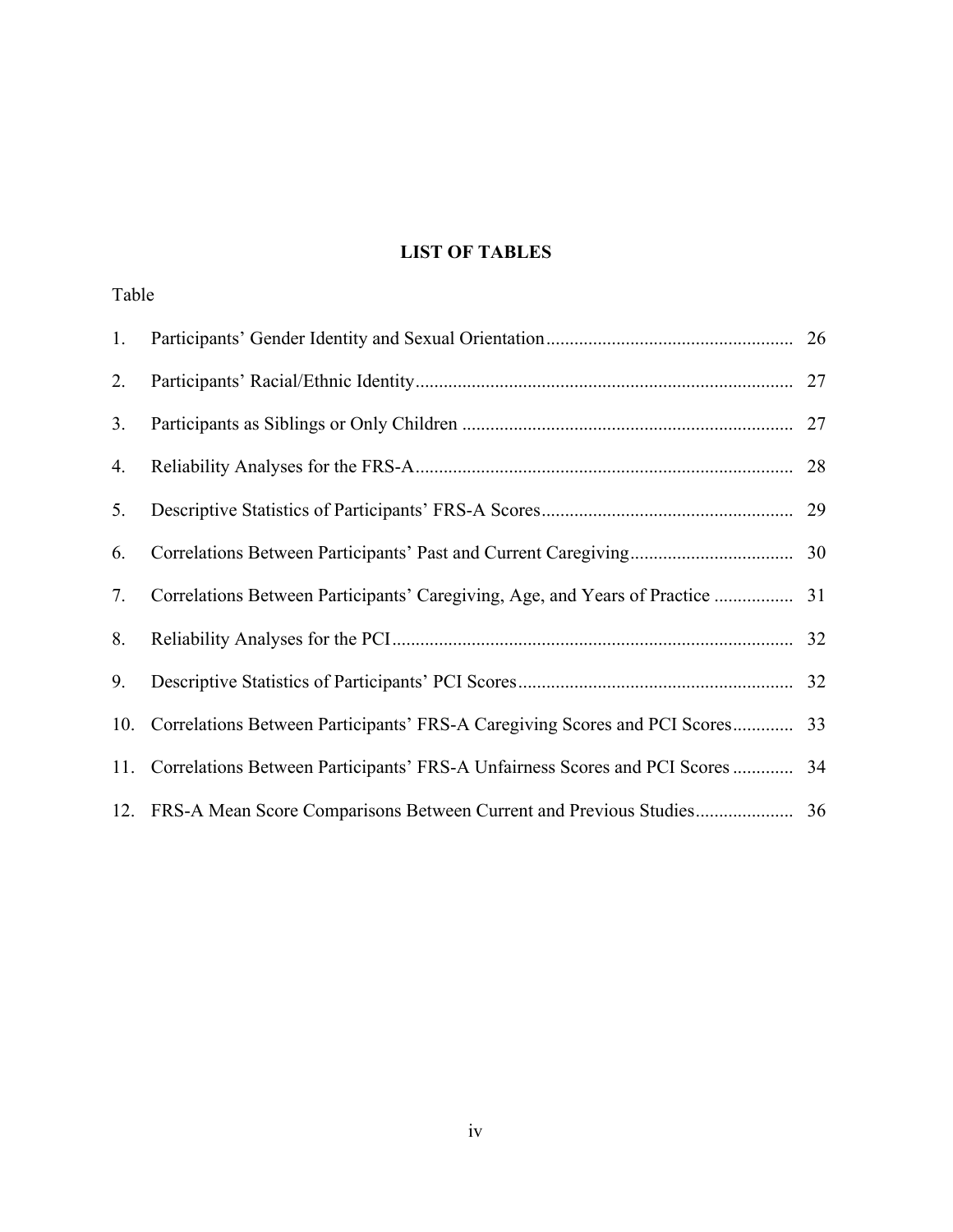## **LIST OF FIGURES**

| Figures |     |
|---------|-----|
|         | -26 |
|         |     |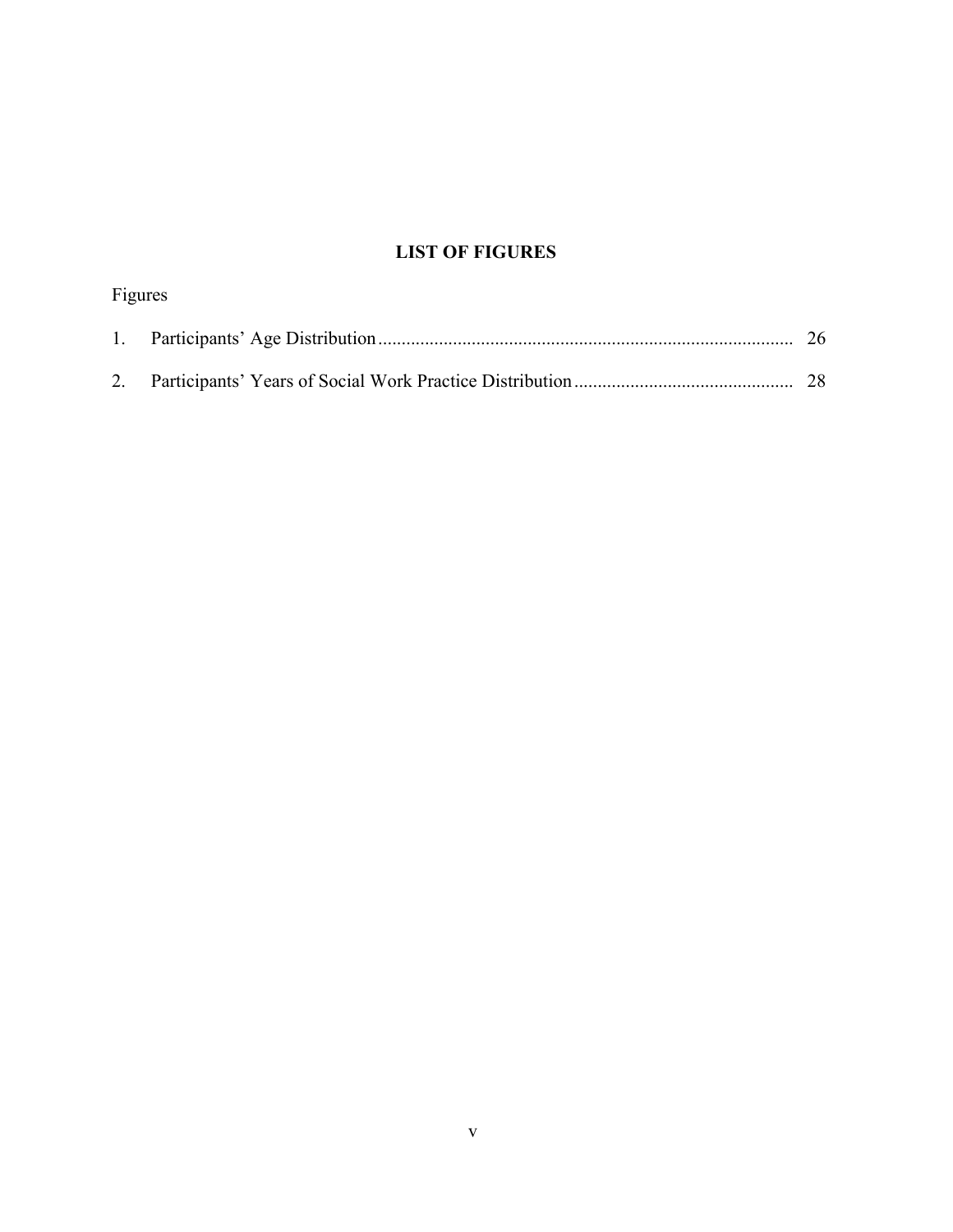#### **CHAPTER I**

#### **Introduction**

There are more than 650,000 degree carrying social workers in the United States, a statistic that does not capture the number of students currently enrolled in a social work education program and, consequently, the full scope of the field (National Association of Social Workers, n.d.). As "the largest providers of mental health services in the United States" (NASW, 2007 as cited in Berzoff & Drisko, 2015, p. 264), social workers are called upon to uphold the core values of the profession, to enhance the health and well-being of individuals and communities, and to promote social change (NASW, 2008). Indeed, many students and workers are drawn to the field for the values and mission unique to the social work profession (Biggerstaff, 2000). However, the research literature reveals that other motivations have been increasingly explored (Biggerstaff, 2000; Sellers & Hunter, 2005).

A number of studies have indicated that family of origin experiences influence students' decision to pursue a social work career, choice of practice setting, and therapeutic use of self (Bahnson, 1990; Biggerstaff, 2000; Rompf & Royse, 1994; Sellers & Hunter, 2005). Lackie's (1982) seminal study on social workers' family backgrounds and career achievements investigated how social workers are introduced to a caretaking role in their family of origin. Lackie (1983) asserts that the socialization towards this role is driven by experiences of "taking on the care of others and taking care from others" (p. 309). Significantly, two-thirds of the 1,577 social workers in Lackie's (1982) study identified with caretaking roles in their family of origin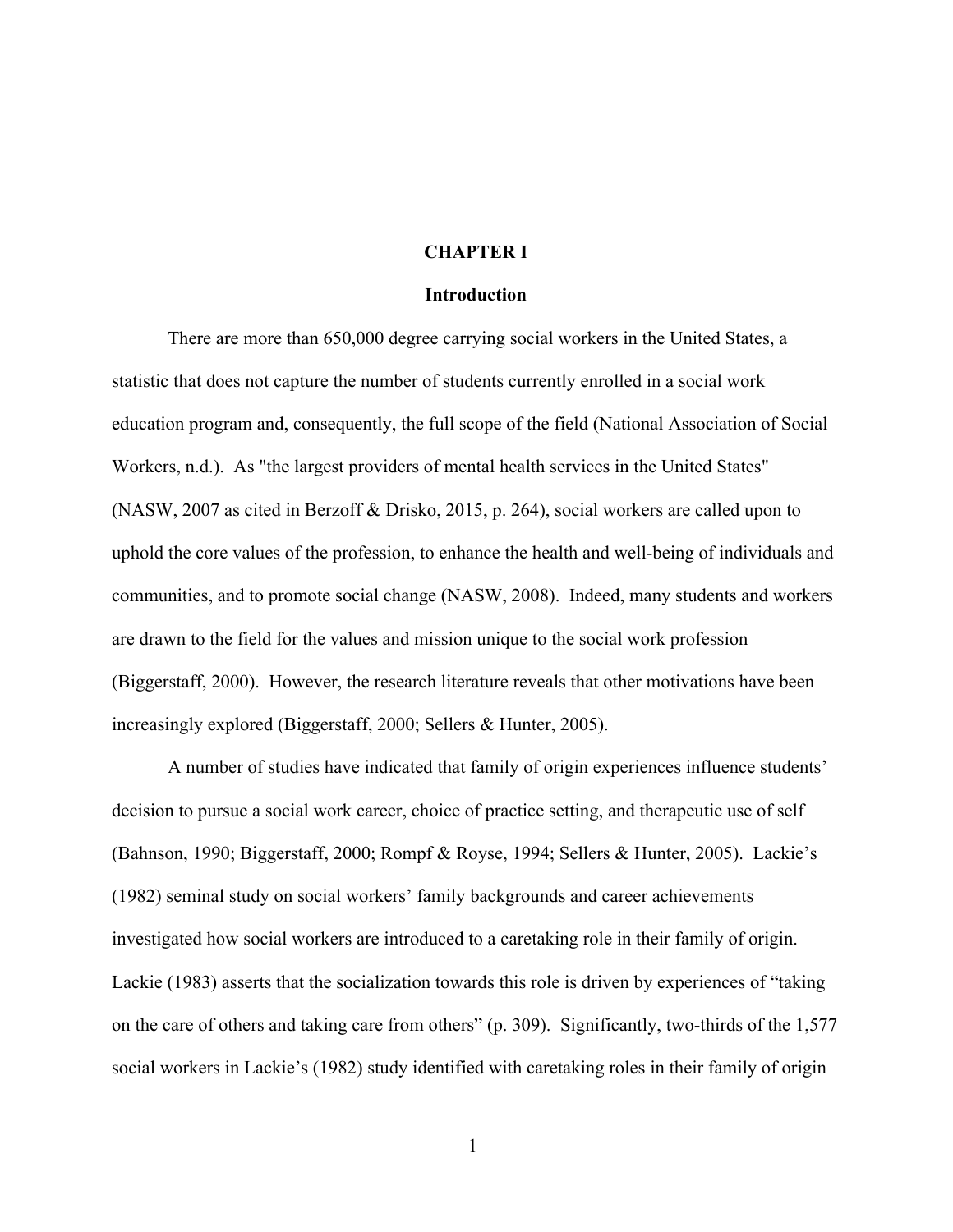including the parentified child, the overresponsible member, and the burden bearer. This finding suggests an overrepresentation of family caretaking in the histories of social workers.

East (2010) emphasizes that it is important to distinguish between normative and nonnormative caregiving that may result in the parentification of a child within their family of origin. Parentification, also referred to as filial responsibility (Jurkovic, Thirkield, & Morrell, 2001; Thirkield, 2002), is conceptualized in the literature on ethical, contextual, intergenerational, structural, and interpersonal levels (Boszyormenyi-Nagy & Spark, 1973; Jurkovic, 1997; Karpel, 1976; Minuchin, Montalvo, Guerney, Rosman, & Schumer 1967). It involves the assumption of adult or parental responsibilities that have been assigned or abdicated by one's caregiver(s) (Boszyormenyi-Nagy & Spark, 1973; Chase, 1999; Earley & Cushway, 2002; Jurkovic, 1997; Karpel, 1976). While a certain level of filial responsibility has demonstrated to have a positive impact on youths' development (Jurkovic & Casey, 2000 as cited in Hooper, 2007; Khafi, Yates, & Luthar, 2014), excessive or premature responsibility for the practical and socioemotional needs of one's family can lead to destructive filial responsibility (Jurkovic, 1997).

Much of the early research on filial responsibility attends to the maladaptive consequences of this phenomenon (Hooper, DeCoster, White, & Voltz, 2011) and has relied on predominately white, female, North American participant samples. More recent research has challenged this trend but has primarily focused on college students (Hooper & Doehler, 2012; Hooper, Marotta, & Lanthier, 2008; Hooper, Tomek, Bond, & Reif, 2015; Hooper, Wallace, Doehler, & Dantzler, 2012; Jurkovic et al., 2001) with only a handful of studies achieving more socioculturally diverse study samples (Burton, 2007; Chee, Goh, & Kuczynski, 2014; Khafi et al., 2014; Levine, 2009; McMahon & Luthar, 2007; Thirkield, 2002; Walsh, Shulman, Bar-On,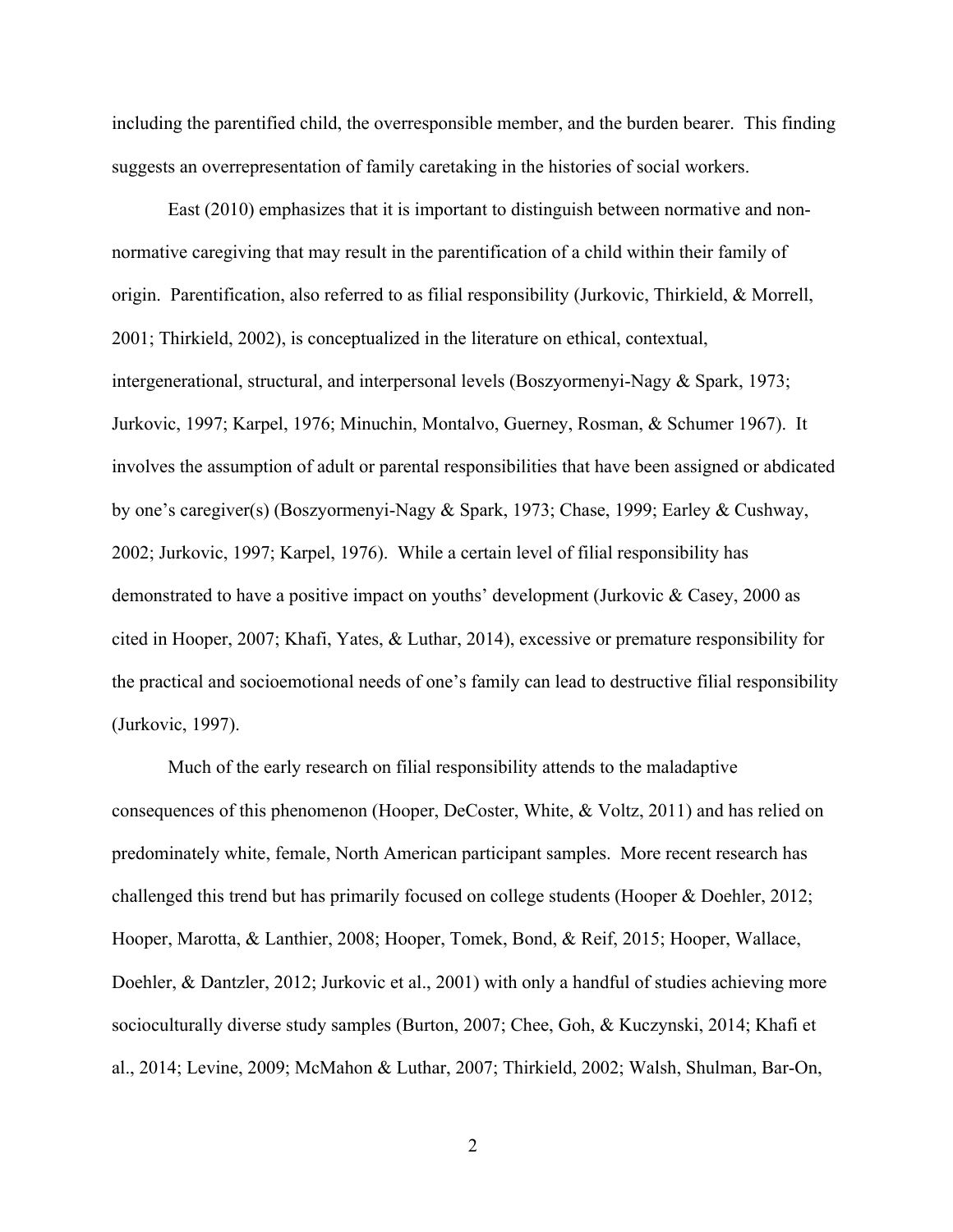& Tsur, 2006). While meaningful, these results are limited in their generalizability and may not reflect or explain the experience of social workers. Despite increasing attention to the family of origin experiences of social workers and the incidence of family caretaking among this population (Bahnson, 1990; Biggerstaff, 2000; Black, Jeffreys, & Hartley, 1993; Lackie, 1982, 1983; Pooler, Doolittle, Faul, Barbee, & Fuller, 2012; Pooler, Siebert, Faul, & Huber, 2008; Rompf & Royse, 1994; Sellers & Hunter, 2005), there is a shortage of research that more closely examines childhood and adulthood filial responsibility among social workers.

Accordingly, this study explored childhood and adulthood filial responsibility among master's level social workers, including part- and full-time MSW graduate students and MSW graduates. Specifically, the present study sought to explore the following research questions:

- 1. What is the nature of social workers' past and current family of origin experiences of perceived emotional and instrumental caregiving?
- 2. Are social workers' experiences of perceived emotional or instrumental caregiving in childhood associated with perceived emotional or instrumental caregiving in adulthood?
- 3. Is there a significant difference between social workers' reports of past and current emotional and instrumental caregiving in their families of origin based on sociodemographic variables, including gender and race/ethnicity?
- 4. To what extent do social workers' past and current family of origin experiences of perceived emotional and instrumental caregiving vary based on sociodemographic variables, including age and years of social work practice?
- 5. What is the relationship between social workers' past and current family of origin experiences of perceived emotional and instrumental caregiving and their reported coping strategies?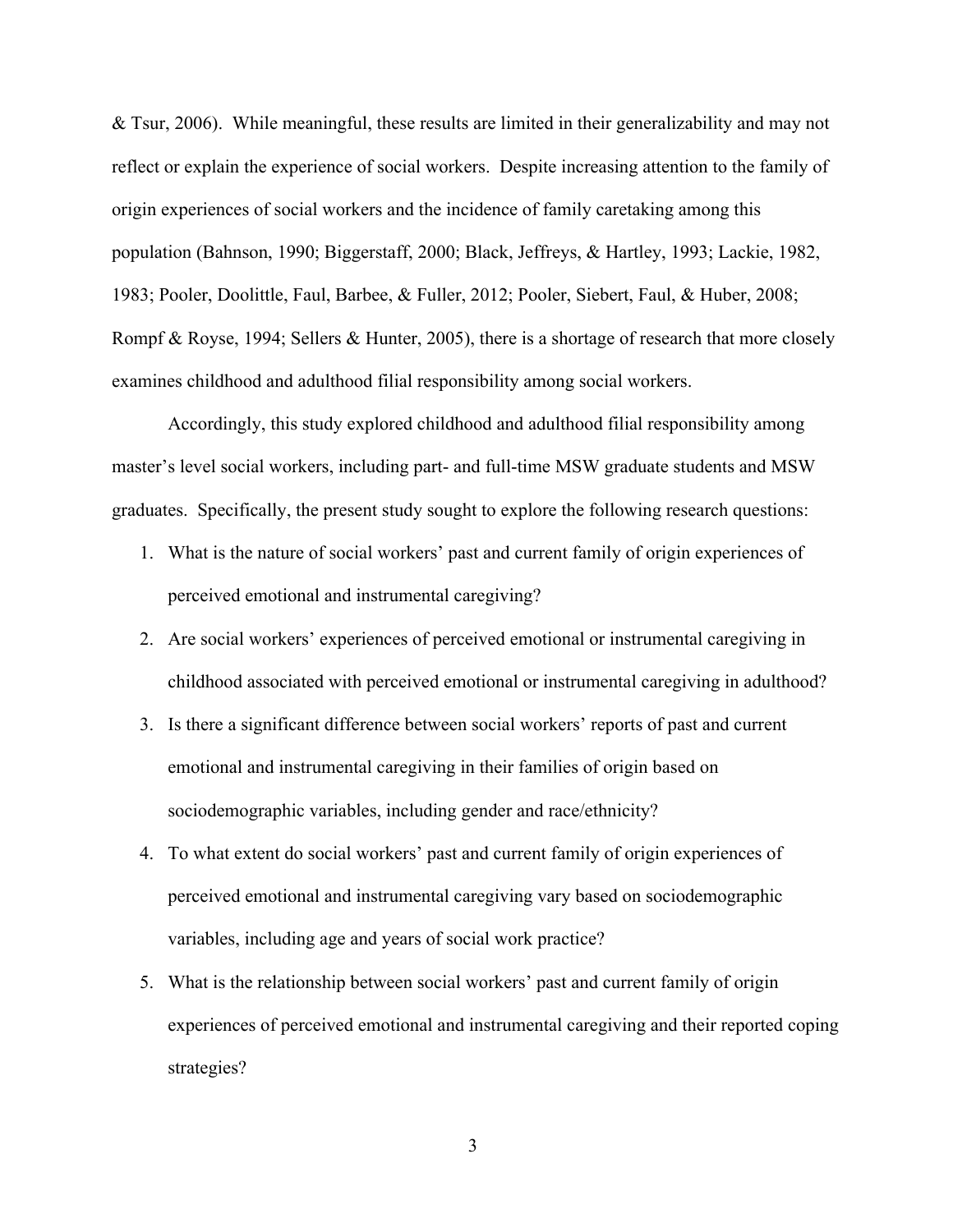6. What is the relationship between social workers' reported coping strategies and the perceived fairness of their past and current family of origin experiences?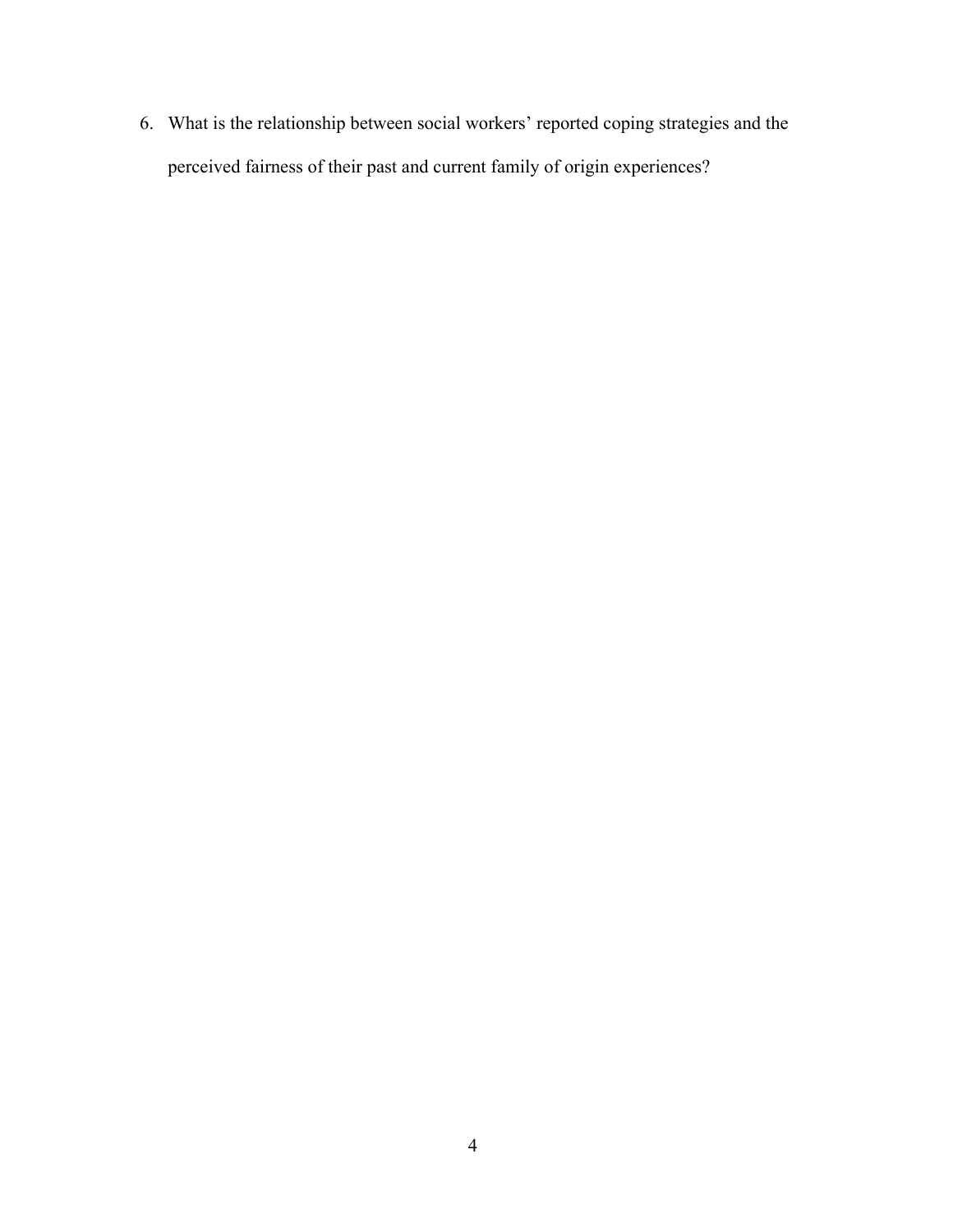#### **CHAPTER II**

#### **Literature Review**

#### **Social Workers' Family of Origin**

The archetype of the wounded healer has been used to describe many in the helping professions including therapists and counselors and is a concept that has been extended to social workers (Jurkovic, 1997; Maeder, 1989; Rompf & Royse, 1994; Sellers & Hunter, 2005). These are individuals with their own history of trauma "who must learn to heal themselves before healing others" (Maeder, 1989, p. 40). Maeder (1989) draws particular attention to those healers who were "rushed through childhood.... obliged to become a little adult" (p. 41) before being driven to a career as a professional caretaker.

Echoing Maeder (1989), Lackie (1983) suggests that family of origin experiences not only influence one's choice of a caretaking profession but also one's career development, a claim supported in an earlier study of 1,577 social workers (Lackie, 1982). While social workers in this sample overwhelmingly identified with caretaking roles in their family of origin, this was more common among only children and first-borns, with males that fell into this category more likely to serve in community organizing roles (Lackie, 1982). Comparatively, a troubled family history was predictive of a private practice setting in the larger study sample, though more common among male participants who displayed more overt career achievements, an effect Lackie (1982) attributes to gender socialization processes.

Expanding upon these contributions, a study on MSW students' motivation to pursue a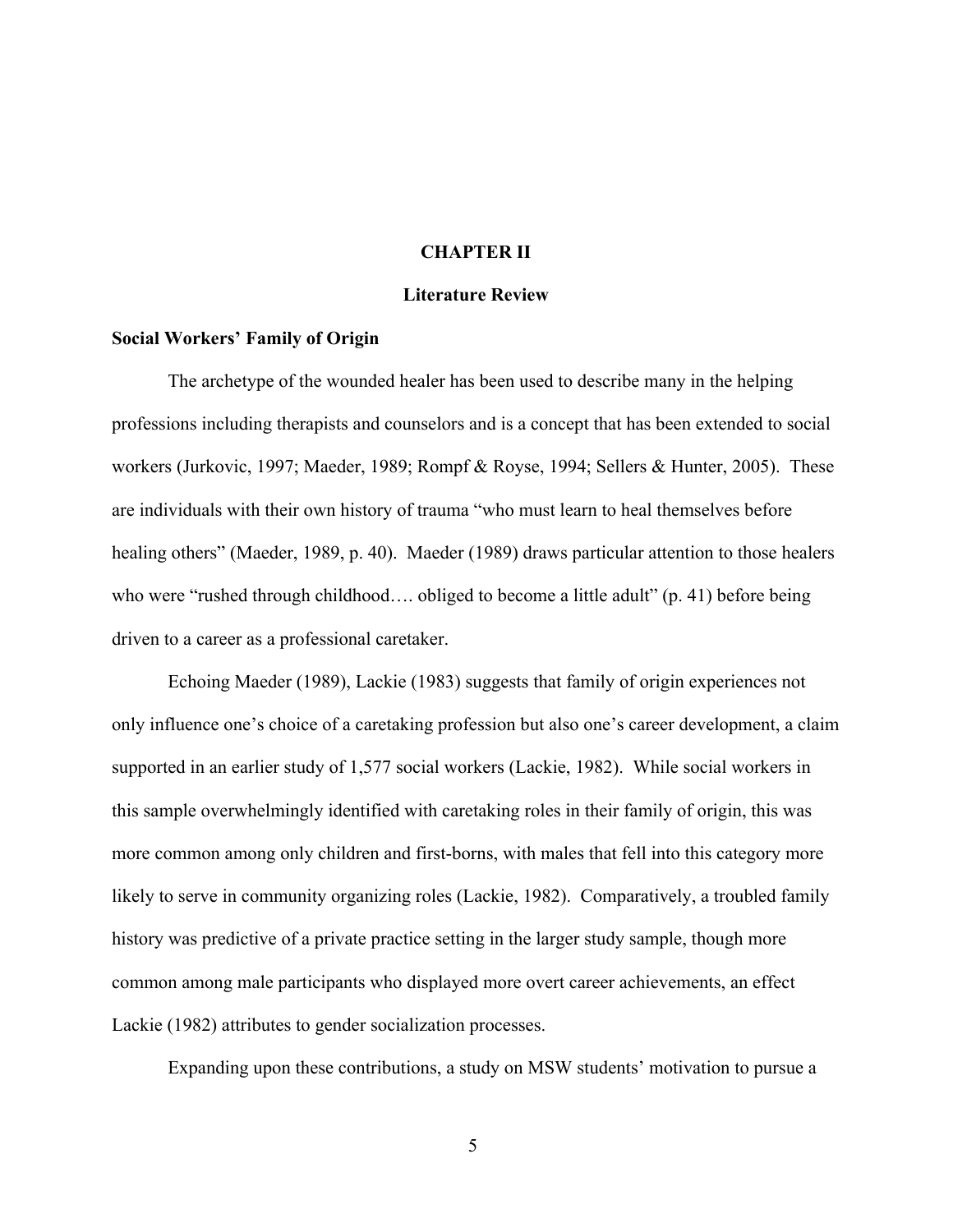social work career demonstrated that career choice is multidimensional in nature, with personal and family of origin experiences representing one aspect of students' decision (Biggerstaff, 2000). Similar to participants' in Lackie's (1982) study, MSW students' personal and family of origin experiences were positively associated with aspirations to engage in micro versus macro work, especially in a private practice setting (Biggerstaff, 2000). In another study of first-year MSW students, of the 69% of participants who endorsed a family history of substance use, compulsive disorders, violence, and psychopathology, just over half indicated these experiences were influential on their decision to pursue a career in social work (Sellers & Hunter, 2005). These participants were significantly more likely to choose mental health as a practice area and pursued interpersonal practice, over policy, management, community, and undeclared method concentrations at a higher rate than students without an influential family history (Sellers  $\&$ Hunter, 2005), offering further support for Lackie's (1982) earlier findings.

In studies that have compared MSW students with other graduate student populations (i.e., business, education, and guidance and counseling students), social workers were more likely to report violent victimization of a family member, psychosocial trauma, and sexual abuse as well as substance abuse and dysfunction in their family of origin, with the exception of guidance and counseling students who reported similar histories (Black et al., 1993; Russel, Gill, Coyne, & Woody, 1993). While these findings are not directly illustrative of filial responsibility processes in the families of origin of social workers, family dysfunction, hardship, and trauma have been linked with filial responsibility in both the research and scholarly literature (Chase, 1999).

Pooler et al. (2008) argue that factors, such as filial responsibility and family hardship, which have a motivating influence on the decision to pursue a professional helping career, can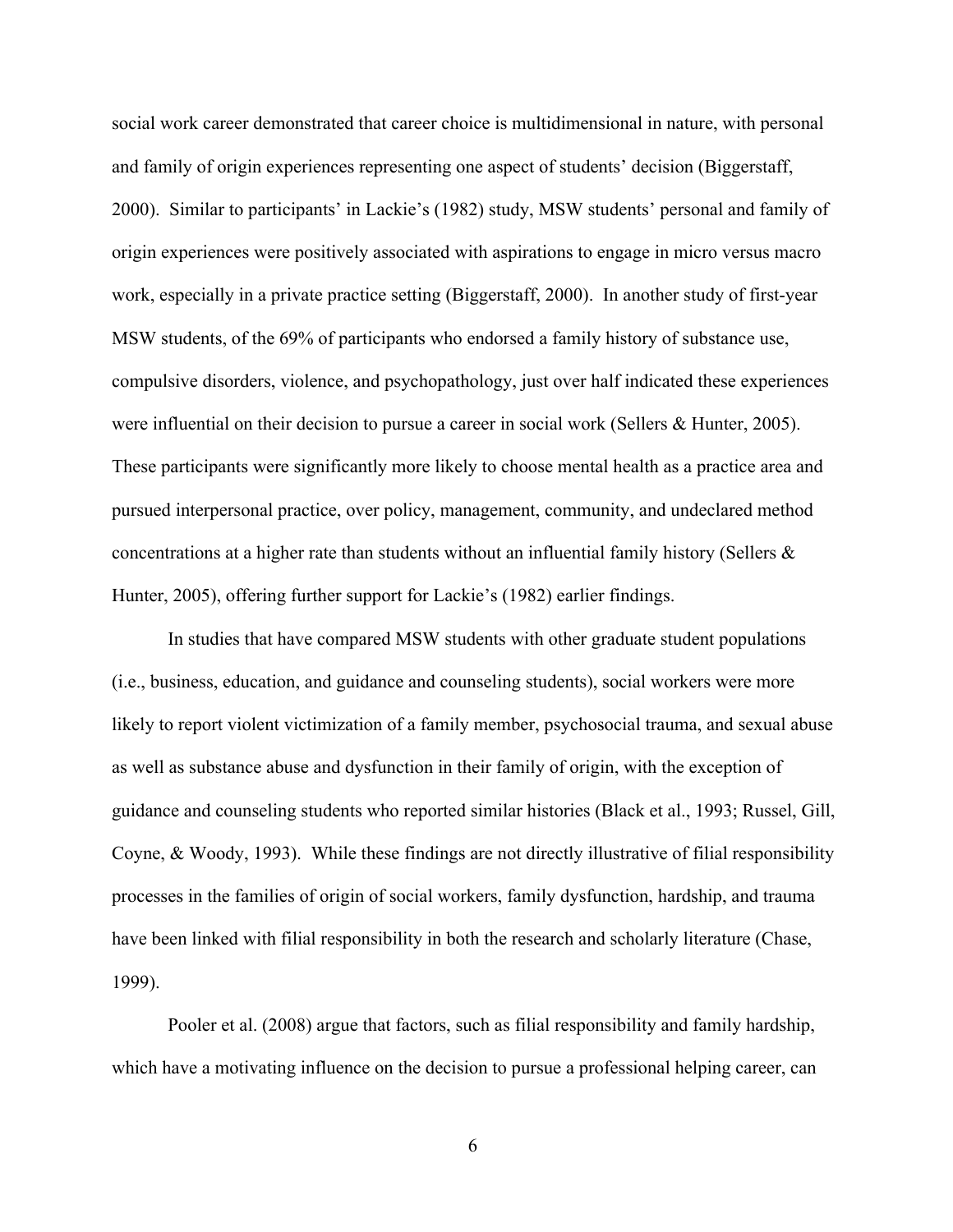also leave practitioners "vulnerable to professional impairment" (p. 79). In their study of actively practicing social workers, personal history factors conceptually related to filial responsibility were significantly linked to professional impairment, including missing appointments and work, providing inadequate or sub-par client care, and being confronted/disciplined in the workplace. Specifically, a history of physical and emotional abuse, substance abuse among family members, and a troubled parent were the most robust predictor variables (Pooler et al., 2008). Similarly, Pooler et al. (2012) found that the variance in MSW students' performance during second semester of first year field practicum was predicted by students' personal and family histories, with a greater number of family problems linked to lower practicum scores. Based on the magnitude and implications of family dysfunction and caretaking burden in social workers' family of origin experiences, Pooler et al. (2008) advocate for more preventive policies that cultivate social workers' awareness of the potential impact of family of origin issues as well as expand workers' opportunities for support in educational and employment settings.

#### **Parentification and Filial Responsibility**

**Theoretical Foundations.** Parentification was initially conceptualized by Boszormenyi-Nagy (1965) to describe a relational dynamic in families that elevates one member's object needs, for dependence and security, at the expense of another's. Boszormenyi-Nagy and Spark (1973) later refined this definition to denote "the subjective distortion of a relationship as if one's partner or even children were [one's] parent" (p. 151). In Boszormenyi-Nagy and Spark's delineation of this phenomenon, behaviors of a caretaking, sacrificial, or neutral nature could be categorized as parentified. Importantly, Karpel (1976) distinguishes the concept of "loyal object" from the "parentified child" who "exercises overtly protective, care-taking, and over-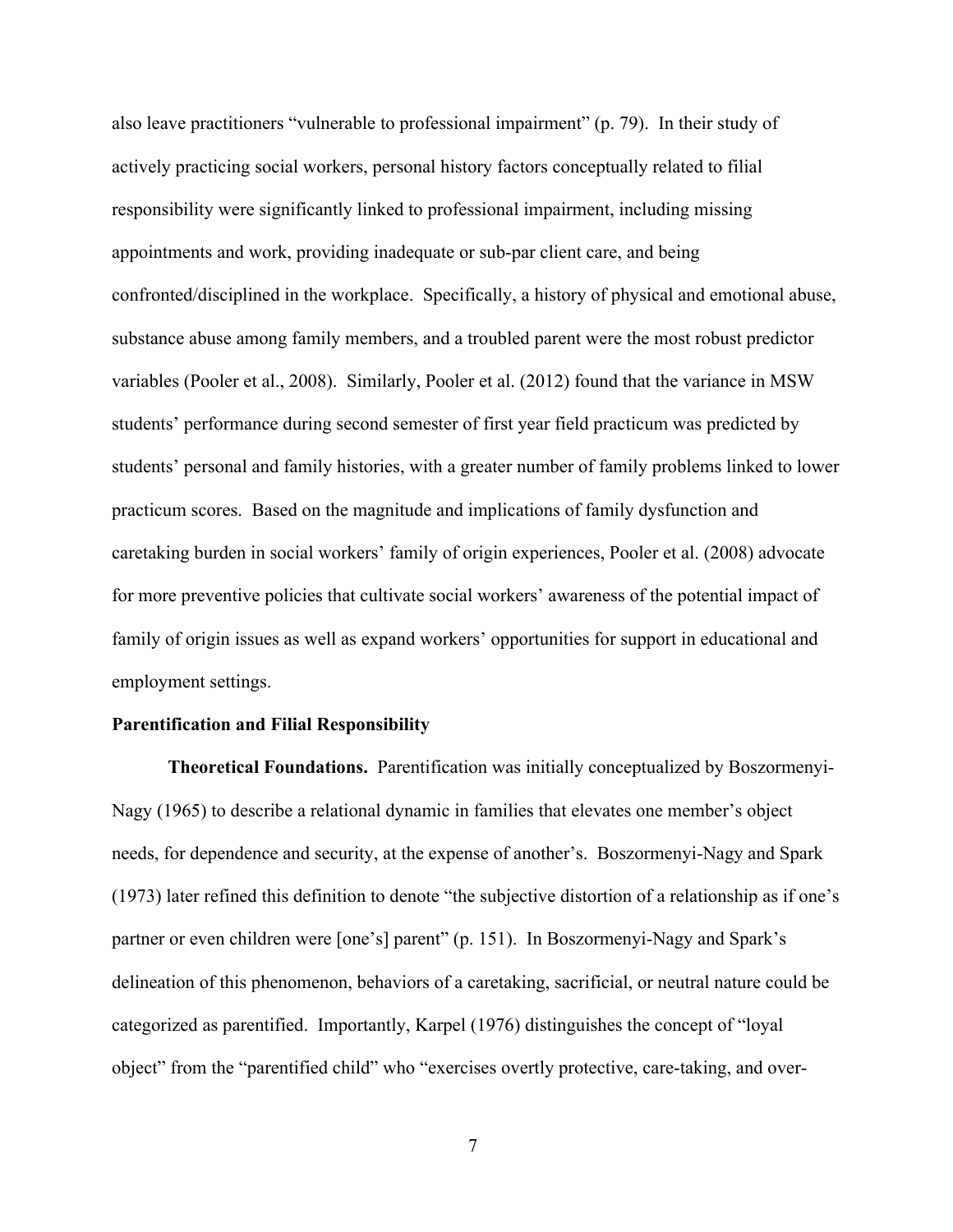responsible duties" (p. 170). This allows for the distinction of similarly destructive yet qualitatively different processes (i.e. infantalization, scapegoating) that have a differential effect on a relational system and its members.

Drawing upon dialectical relational theory and contextual family therapy, Boszormenyi-Nagy and Spark (1973) reflected upon the intergenerational, existential-ethical, and environmental determinants of parentification. They asserted that the basic foundation of relationships consists of a network or hierarchy of obligations and that members' motivation to uphold these obligations is propelled by their sense of loyalty to the relational system. Indeed, Boszormenyi-Nagy and Spark (1973) characterized loyalty as a "system force" (p. 53) and argued that the balancing of relational obligations "constitutes the justice of the human world" (p. 18). In families, successful or unsuccessful fulfillment of one's loyalty commitments are "written into the deepest substrate of transgenerational accountability" (Boszormenyi-Nagy  $\&$ Spark, 1973, p. 25), creating a family ledger that is passed from generation to generation. Thus, a parent's parentification of their child may serve as restitution, or a balancing of accounts, for the parent's own unmet childhood needs in their family of origin.

Nevertheless, Boszormenyi-Nagy and Spark (1973) cautioned against a rigid assignment of parentification "to the realm of 'pathology' or relational dysfunction," identifying it as "the regressive core of even balanced, sufficiently reciprocal relationships" (p. 151). This suggests that parentification is a normative feature of human relationships and may even serve an important function for relational well-being. Boszormenyi-Nagy and Spark stressed that it is the non-reciprocal nature of pathological parentification that can impinge upon an individual's development and engender maladaptive relational patterns. Karpel (1976) similarly asserted that parentification can only be understood in terms of the "ethical structure of the relational system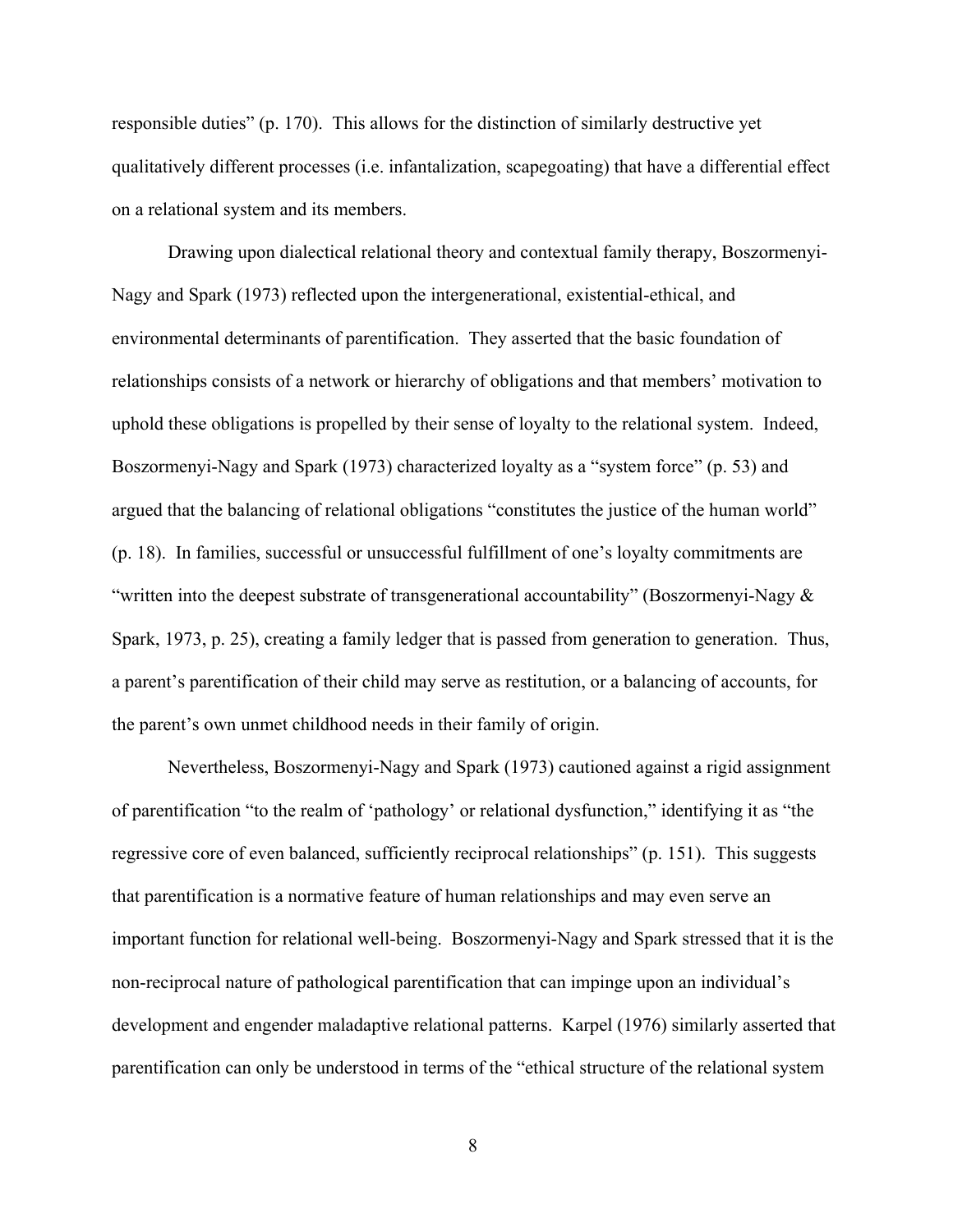as a whole" (p. 36). He emphasized that the use of others to meet one's needs is an unavoidable given in relationships and argued that it is the unilateral use of another that creates relational imbalance. Karpel concluded that reciprocation of care within a relationship is what ultimately determines reciprocal justice.

Attending to the environmental determinants of parentification, Boszormenyi-Nagy and Spark (1973) distinguished between personal and structural exploitation. The former involves "nongiving or nonreciprocal taking" (Boszormenyi-Nagy  $&$  Spark, 1973, p. 57), while the latter originates from structural dynamics that "victimize both participants at the same time" (p. 57). This kind of structural exploitation may impede reciprocity and retribution in a relational system due to external forces outside of the system's members' control. Notably, Boszormenyi-Nagy and Spark's explication of structural exploitation does not attend to structural oppression or its implications for exploitive parentification in families that are systemically subjugated. Rather, Boszormenyi-Nagy and Spark (1973) identified the "overloading of the nuclear family" and "diminished commitment to extended family, religion, and nationalism" (p. 162) as structural influences that may account for "defensive parentification" (p. 162).

In their study of institutionalized, inner-city youth and their families, Minuchin et al. (1967) explored the structural dynamics that overburden family systems and produce "delinquent" (p. 7) youth. Through their investigations, the researchers found that the families of these youth were often chaotic and disorganized, economically disadvantaged, and reliant on a single parent. Overwhelmed by these circumstances, caregivers in these family systems were frequently unable to provide executive guidance and control, which often fell to an identified "parental child" (Minuchin et al., 1967, p. 11) in the family. Minuchin et al. held that the parental child suffered maladaptive consequences only when they were given inadequate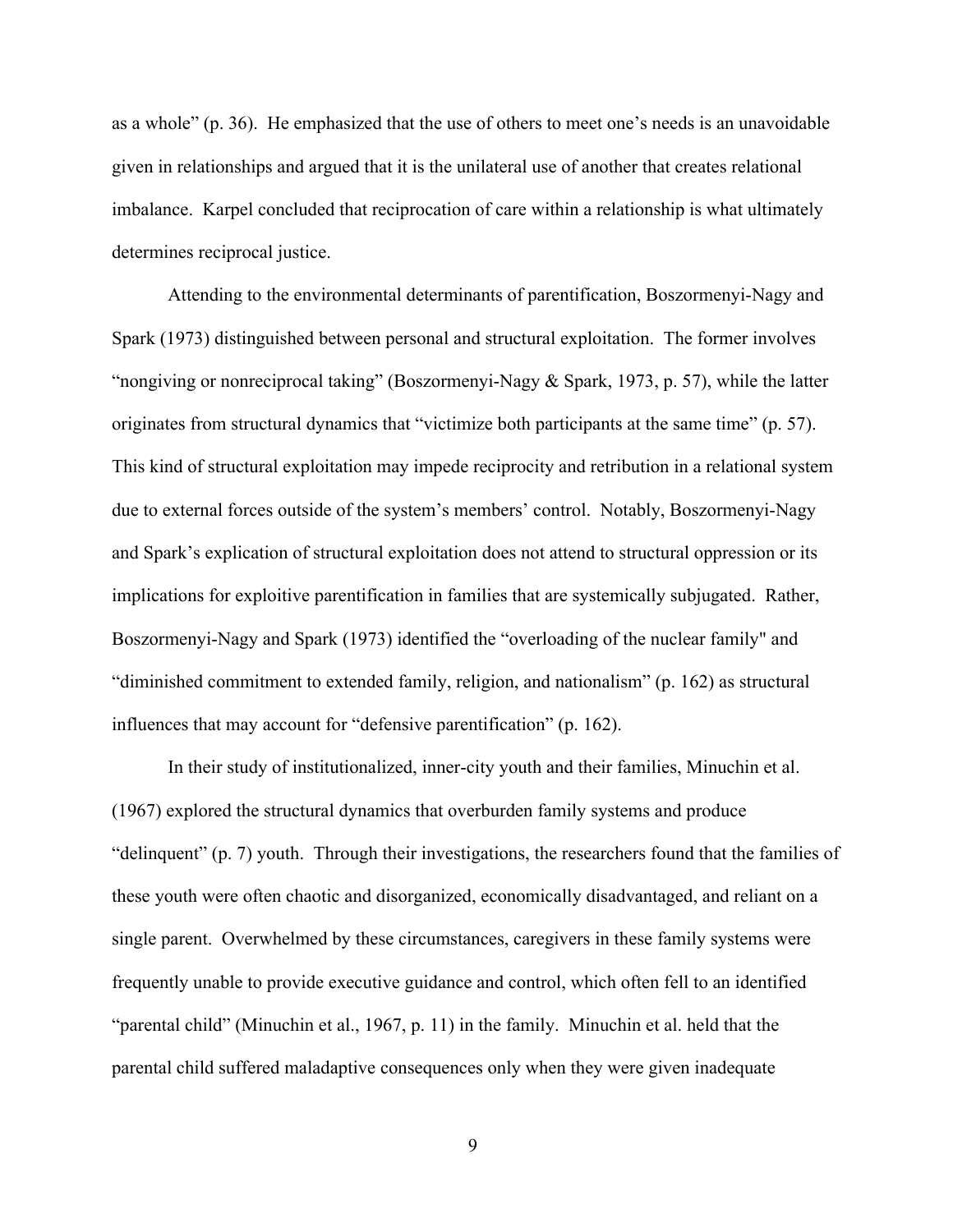authority to carry out role requirements or when assigned responsibilities that exceeded the child's developmental capacity. While notable for its attention to macro-level influences on role reversal processes within families, Minuchin et al.'s analysis failed to consider other crucial contextual determinants, such as cultural norms.

Comparatively, Jurkovic's (1997) integrative ecological-ethical conceptualization of parentification draws upon Bronfenbrenner's ecological model of human development, which takes into account micro, meso, exo, and macrosystem influences. Consequently, Jurkovic (1997) advocated for an analysis of parentification that evaluates the role and contextual properties of children's caretaking responsibilities, including: "(1) overtness, (2) type of role assignments, (3) extent of responsibility, (4) object of caretaking, (5) age appropriateness, (6) internalization, (7) family boundaries, (8) social legitimacy, and (9) ethicality" (p. 7). Correspondingly, Jurkovic (1997) classified four different caretaking processes children may experience within their families, distinguishing *destructive parentification*, involving role requirements that are overtly excessive, developmentally inappropriate, and contradictory to cultural expectations, from *adaptive parentification*, *healthy non-parentification*, and *infantalization*. Importantly, such an approach allows room for the differential characterization of parentification and other caretaking processes that resists a pathologizing tendency, an effort supported by the adoption of the phrase 'filial responsibility' in place of the more pathologizing term 'parentification' (Thirkield, 2002).

**Measuring Filial Responsibility.** Since the initial elucidation and subsequent refinement of filial responsibility processes in families, researchers have been challenged to operationalize and evaluate the phenomenon. This is complicated by the multi-dimensional nature of filial responsibility and the expansive range of assessment tools available to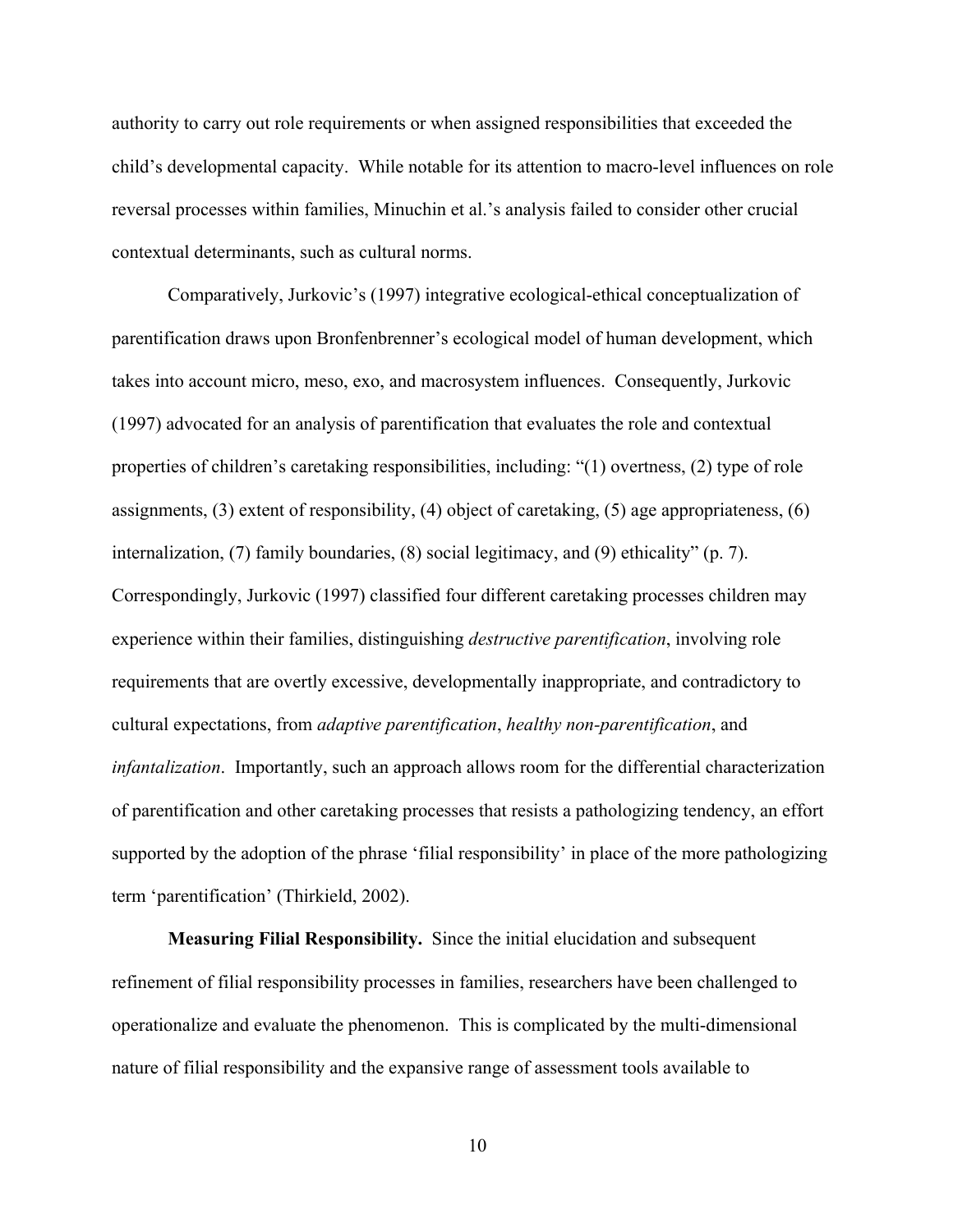researchers, including interview, observation, projective, and self-report methods (Chase, 1999). The most commonly relied upon method in the empirical literature is the retrospective, selfreport survey due to the accessibility it offers (Hooper  $\&$  Doehler, 2012). While this method has limitations, research has demonstrated moderate to high reliability in the longitudinal, retrospective reports of childhood experiences (Yancura & Aldwin, 2009).

Different versions of filial responsibility instruments that have been utilized for research purposes measure role configurations (i.e., parent vs. sibling caregiving), types of filial responsibility (i.e., instrumental vs. expressive), perceived fairness, and perceived benefits of caregiving (Hooper & Doehler, 2012). Modeled after the earlier, well-validated Parentification Questionnaire (Sessions & Jurkovic, 1986), the Filial Responsibility Scale-Adult (FRS-A) is a self-report measure that records perceived levels of past and current instrumental (i.e. physical and practical) and expressive (i.e. emotional) caregiving as well as perceived fairness (Jurkovic et al., 2001). Cross-validated on a sample of late adolescent and young adult children of divorce and non-divorce, this scale has demonstrated good internal consistency (Jurkovic et al., 2001). Furthermore, the FRS-A enables analysis of "individual scale scores" and "combinations of scores to identify various types of [filial responsibility]" (Jurkovic et al., 2001, p. 247), such as destructive emotional or destructive instrumental filial responsibility, which is not possible with previous measures. Additionally, in the sample of late adolescent and young adult children of divorce and non-divorce, the FRS-A "detected plausible ethnoracial differences" suggesting it may also be "a promising tool in assessing a construct that is highly sensitive to cultural factors" (Jurkovic et al., 2001, p. 254).

**Empirical Contributions.** The empirical literature on filial responsibility overwhelmingly focuses on the pathological sequelae of this phenomenon (Hooper et al., 2011).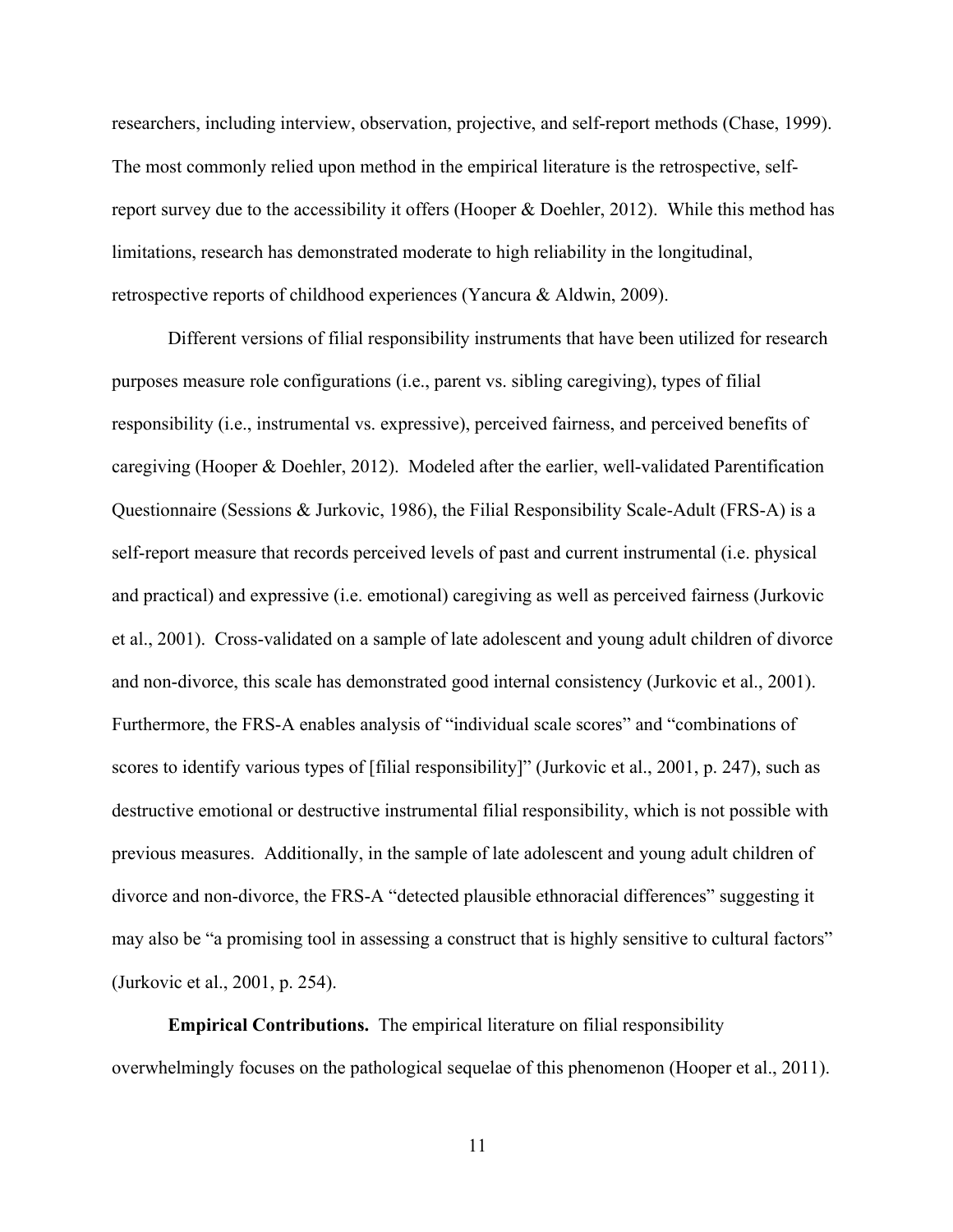Maladaptive outcomes that have been linked to filial responsibility include adult psychosocial distress (Levine, 2009), depression (Schier, Harke, Nickel, Egle, & Hardt, 2014; Wolkin, 1984), low self-esteem, codependency, and shame proneness (Wells, Glickauf-Hughes, & Jones, 1999; Wells & Jones, 2000), splitting (Wells & Jones, 1998), caretaker syndrome and compulsive caregiving (Valleau, Berger, & Horton, 1995), as well as masochistic and narcissistic personality types (Jones & Wells, 1996). Responding to the breadth of these findings, as well as those from similar studies, Hooper et al. (2011) conducted a meta-analysis to evaluate the relationship between self-reported childhood filial responsibility and adult psychopathology. While the researchers did find evidence of a small, significant effect between these variables, population and methodological factors including race, filial responsibility measure, type of sample, and type of psychopathology were found to mediate this relationship. This finding combats the notion that filial responsibility in childhood necessarily translates to adult dysfunction and suggests that this phenomenon is a complex process with the potential for diverse outcomes.

A major challenge in more closely delineating such outcomes, as well as buffering and protective factors, is the fact that much of the research on childhood filial responsibility has primarily focused on white, female, North American participant samples and has not examined the ethical context in which these processes occur. However, Hooper et al.'s (2011) findings offer guidance about different measures that can be taken to counterbalance the bias reflected in the filial responsibility literature, such as diverse sampling strategies and use of sensitive assessment tools. Studies that have employed these techniques offer alternative perspectives of this phenomenon.

Walsh et al. (2006) research with adolescent immigrants and their families, offers support for filial responsibility's protective capacity in the context of immigration. Among immigrant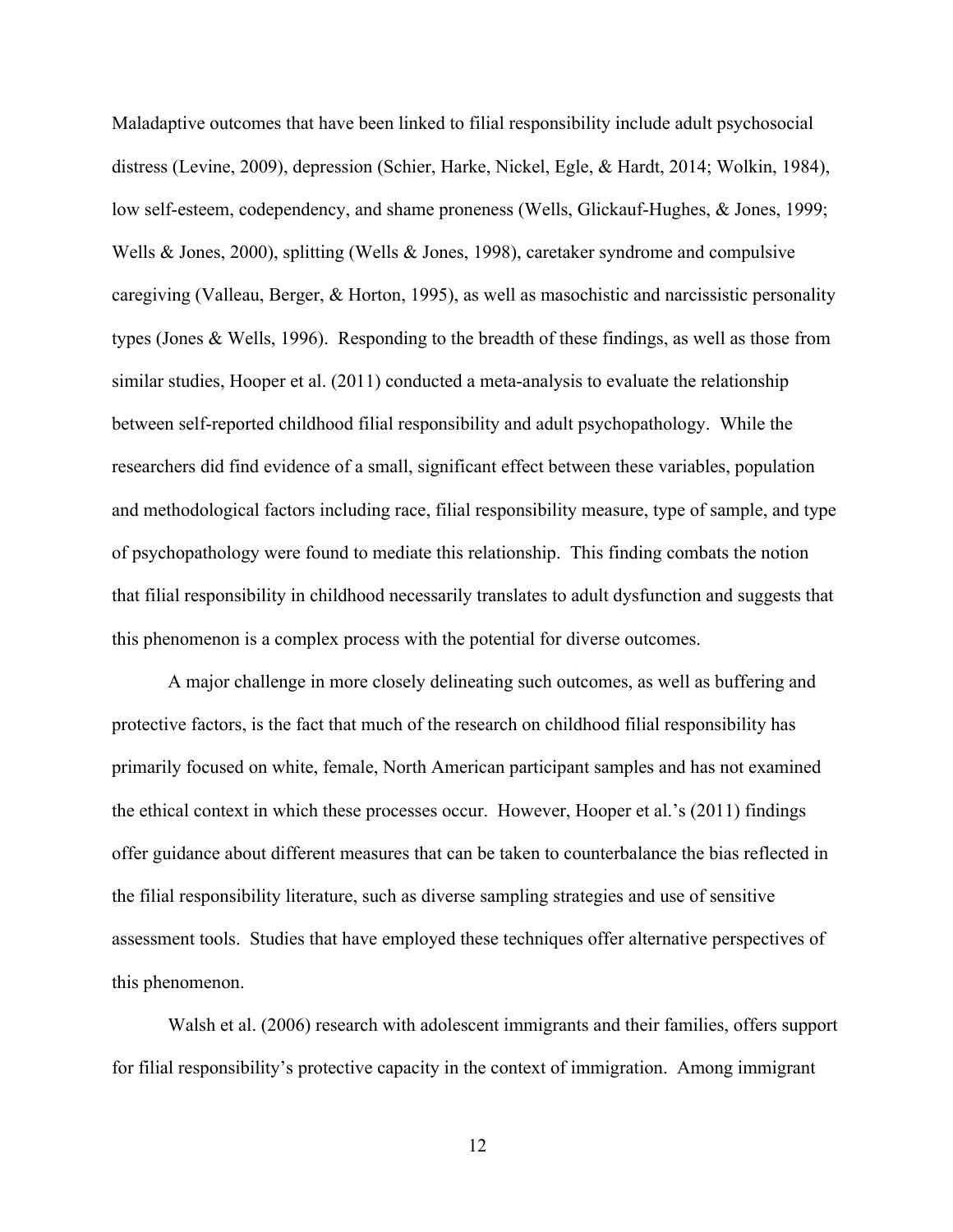youth whose families emigrated from the Former Soviet Union to Israel, filial responsibility in the form of spousal role taking was associated with positive affiliation with both parents and a greater ability to cope with stressful events compared to non-immigrant Israeli youth. Moreover, filial responsibility was linked with a cohesive independence-oriented family climate in the families of adolescent immigrants, rather than unstructured-conflict-oriented or control-oriented family climates.

Comparatively, Hooper et al. (2015) study of American college students examined the influence of race, ethnicity, and gender on filial responsibility outcomes. The researchers found parent-focused filial responsibility to be more prevalent among males independent of race or ethnicity, with more pronounced negative outcomes among White American participants compared to Black American and Latino/Latina American participants. In another study that examined the long-term effect of childhood filial responsibility on youth adjustment among a diverse sample of high-risk mother-child dyads, outcomes pertaining to youth psychopathology and parent-child relationship also demonstrated a differential response according to participants' ethnicity (Khafi et al., 2014). The researchers found that emotional filial responsibility was linked with positive outcomes for African American youth while both emotional and instrumental filial responsibility was linked with negative outcomes for European American youth (Khafi et al., 2014). These findings support Khafi et al. (2014) depiction of filial responsibility "as a set of culturally embedded phenomena," (p. 267) as well as Jurkovic's (1997) consideration of culturally prescribed norms as an important determinant of destructive filial responsibility.

Encouragingly, researchers have also begun to evaluate the economic determinants of filial responsibility. In studies of low-income families, links between economic hardship and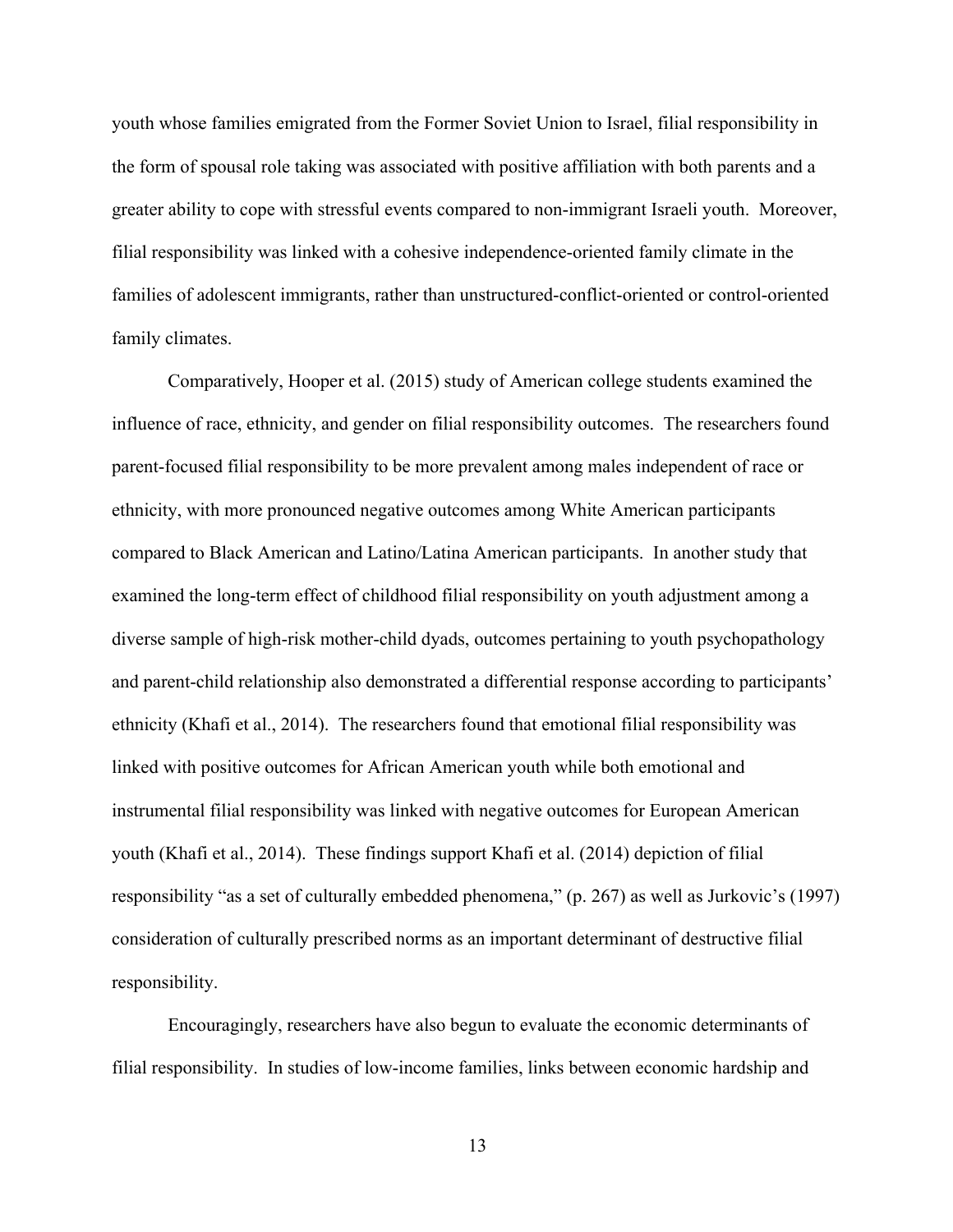increased caretaking burden among youth have been demonstrated (Burton, 2007; Chee et al., 2014; McMahon & Luthar, 2007). Drawing upon five ethnographic studies of youth from lowincome families, Burton (2007) characterized filial responsibility as a distinct level of adultification common among economically disadvantaged families. Burton (2007) argued that adultification, or the premature exposure of a child to adult knowledge, roles, and responsibilities, often comes about as a necessary adaptation to economic hardship, describing the extensive labor some youth perform in their families as a "function of poverty" (p. 331). Importantly, Chee et al.'s (2014) study on low-income families in Singapore revealed the way in which youth are "agentic beings" (p. 209) in the filial responsibility process, having the ability to evaluate and respond to family circumstances and needs. Additionally, Chee et al. (2014) found filial responsibility to be a process in these family systems that involved "intense yet subtle dynamics of cooperation, negotiation, and resistance" (p. 209). In this depiction, youth are not passive victims, and filial responsibility is one manner families attempt to adapt to and cope with system forces outside their control.

Studies that have examined the influence of the perceived fairness of family of origin experiences upon filial responsibility outcomes offer additional insight into an underexplored dimension of a complex phenomenon (Levine, 2009; Thirkield, 2002). Among a demographically diverse, non-clinical sample of adults, Thirkield (2002) explored interpersonal competence, anxiety, and depression outcomes related to filial responsibility. In the larger study sample, interpersonal competence was negatively associated with instrumental caregiving and positively associated with emotional caregiving. Moreover, instrumental caregiving was associated with decreased depression in females and increased depression in males while emotional caregiving was associated with increased anxiety in females. For the sample as a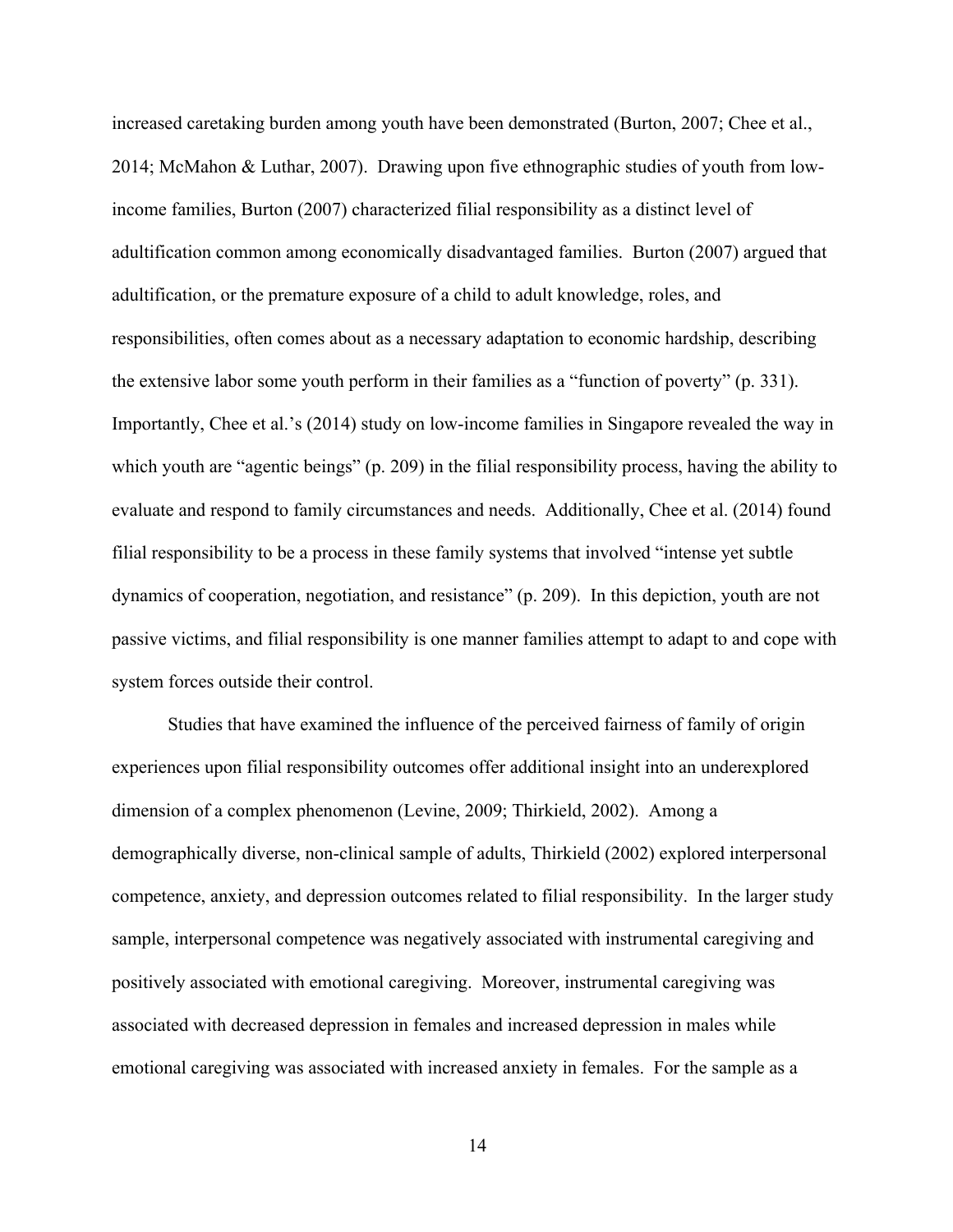whole, perceived fairness was positively associated with interpersonal competence and negatively associated with depression and anxiety.

While fairness did not moderate the relationship between filial responsibility and psychosocial outcomes among the larger sample in Thirkield's (2002) study, it emerged as a significant moderator variable for males and minority participants. Specifically, males were significantly more affected by the ethical context in which they provided emotional caregiving, with decreased anxiety associated with emotional caregiving in more fair contexts and increased anxiety in less fair contexts. In comparison, perceived fairness was a strong moderator variable on anxiety outcomes related to instrumental caregiving for minority participants, such that anxiety increased in relation to instrumental caregiving when family of origin experiences were perceived as less fair and decreased when they were perceived as more fair. While Levine's (2009) research with a primarily minority-based urban sample of adults found psychosocial distress and filial responsibility in adulthood to be positively associated with destructive childhood filial responsibility, perceived fairness was found to be the strongest predictor variable of adult psychosocial distress, over emotional and instrumental caregiving. This finding, along with Thirkield's (2002) contributions, supports the notion that fairness is an important dimension of filial responsibility that plays a key role in affecting outcomes.

As the emergence of diverse and alternative scripts around filial responsibility continues, continued research as well as a shifting of language, perspective, and approach from a deficit- to a strength-based model is called for (Hooper, 2007).

#### **Proactive Coping**

Coping is defined as "constantly changing cognitive and behavioral efforts to manage specific external and/or internal demands that are appraised as taxing or exceeding the resources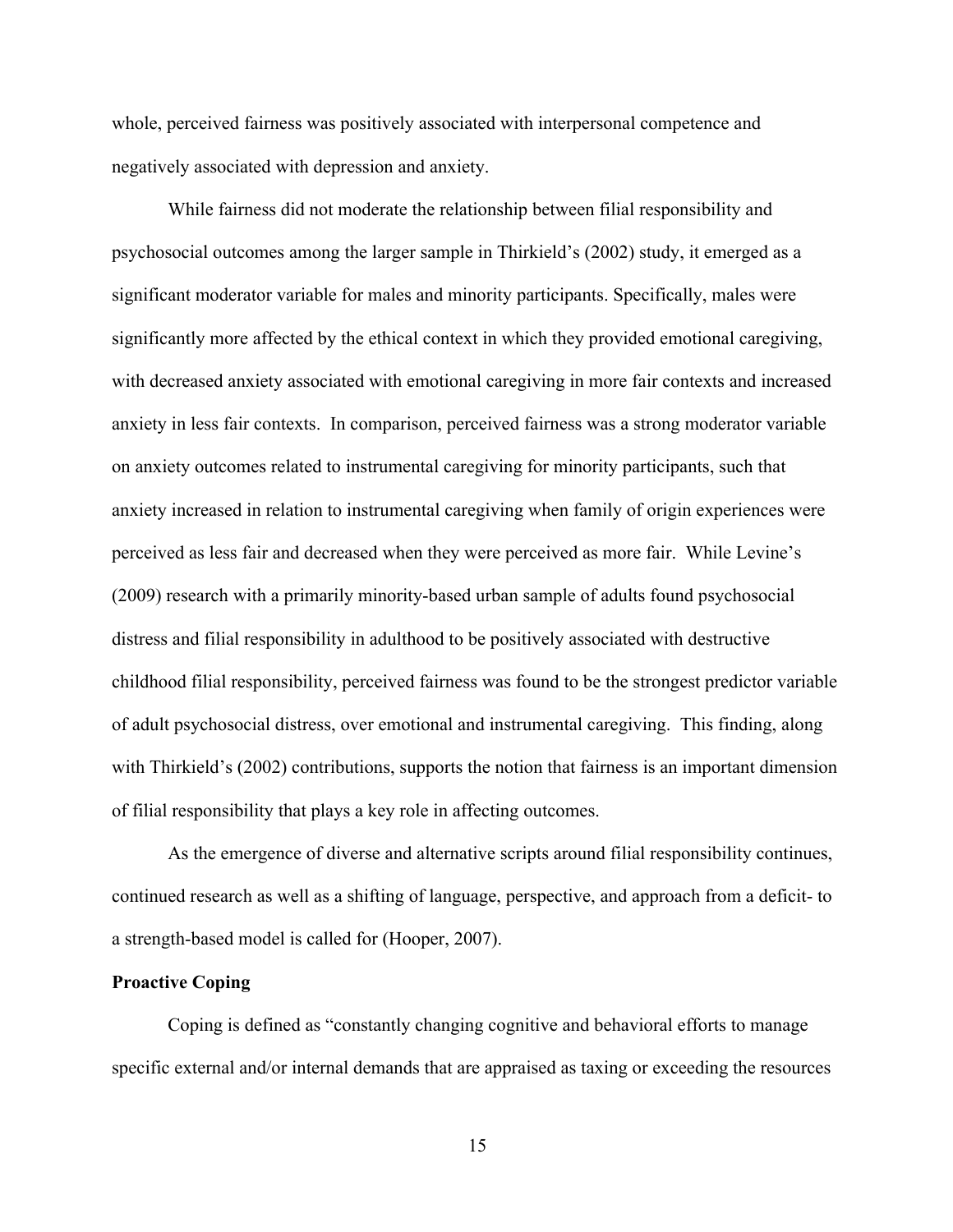of the person" (Lazarus & Folkman, 1984 as cited in Frydenberg, 2014). Among the early theoretical models in the coping literature, two major approaches emerged including the Transactional Theory of Coping (TTC), developed by Richard Lazarus, and the Conservation of Resources Theory (COR), developed by Stevan Hobfoll. The TTC conceptualizes coping as a transactional process between the environment, the individual, and the individual's emotion and problem focused coping strategies driven by their appraisal of stressors or events (Frydenberg, 2014). In contrast, COR is grounded upon the assumption "that individuals strive to obtain, retain, and protect what they value" (Frydenberg, 2014, p. 84) and that stress is manifested when there is a threat to an individual's resources. While there has been significant refinement of these theoretical constructs, researchers have increasingly turned from reactive to proactive models of coping with the growing recognition and emphasis on the positive functions of coping (Greenglass & Fiksenbaum, 2009).

Aspinwall and Taylor (1997) defined proactive coping as various efforts and strategies that are employed to prevent or modify stressors before they occur. This is distinguished from anticipatory coping as it involves the shoring up of one's resources and the honing of skills needed to manage emergent stressors rather than being driven by a specific stressor. Given these different processes that are involved, Aspinwall and Taylor distinguish five different stages of proactive coping including resource accumulation, attention to and detection of potential stressors, initial stressor appraisal, preliminary coping efforts, and the use of feedback to adjust or modify preliminary coping efforts.

This definition of proactive coping was later expanded and described as a "multidimensional, forward looking strategy" that integrates "processes of quality of life management with those of self-regulatory goal attainment" (Greenglass, Schwarzer, & Taubert,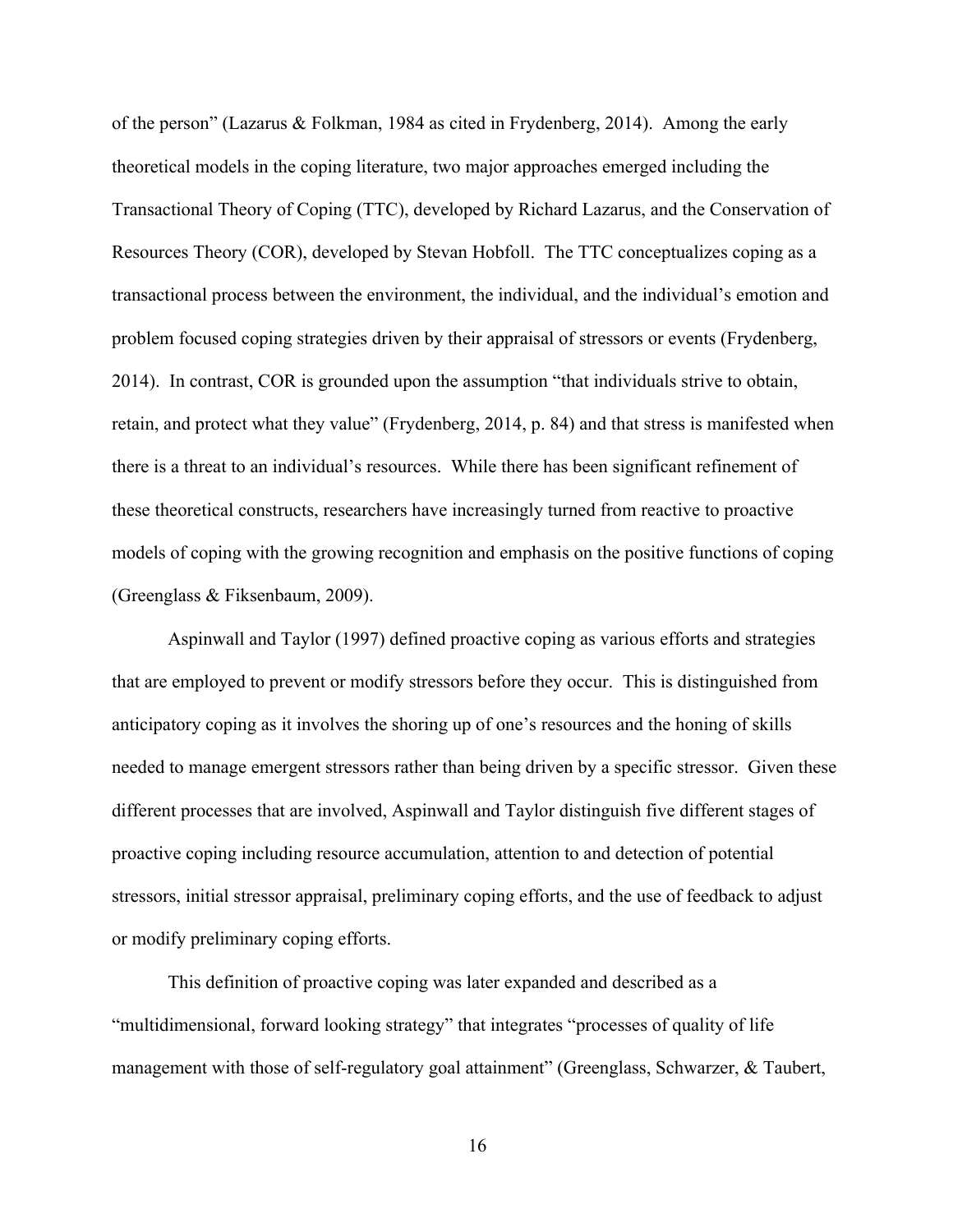1999 as cited in Greenglass & Fiksenbaum, 2009, p. 30). The emphasis on goal management in proactive coping was additionally distinguished as qualitatively separate from the risk management approach of reactive coping (Greenglass & Fiksenbaum, 2009). Lastly, Greenglass and Fiksenbaum (2009) distinguished the different appraisal strategies characteristic of proactive and reactive coping, including the appraisal of a certain circumstance as challenging as opposed to threatening, a risk assessment that often leads to reactive coping measures.

The Proactive Coping Inventory (PCI), developed by Greenglass, Schwarzer, and Taubert (1999) consists of 55 items distributed over seven subscales including: Proactive Coping, Reflective Coping, Strategic Planning, Preventive Coping, Instrumental Support Seeking, Emotional Support Seeking, and Avoidance Coping. The PCI has demonstrated satisfactory psychometric properties, including good construct validity, internal consistency, and crosscultural validity (Greenglass & Fiksenbaum, 2009; Greenglass, Schwarzer, Jakubiec, Fiksenbaum, & Taubert, 1999; Moring, Fuhrman, & Zauszniewski, 2011). Accordingly, the PCI is a tool that can offer promising insight into the manner in which individuals proactively and adaptively cope.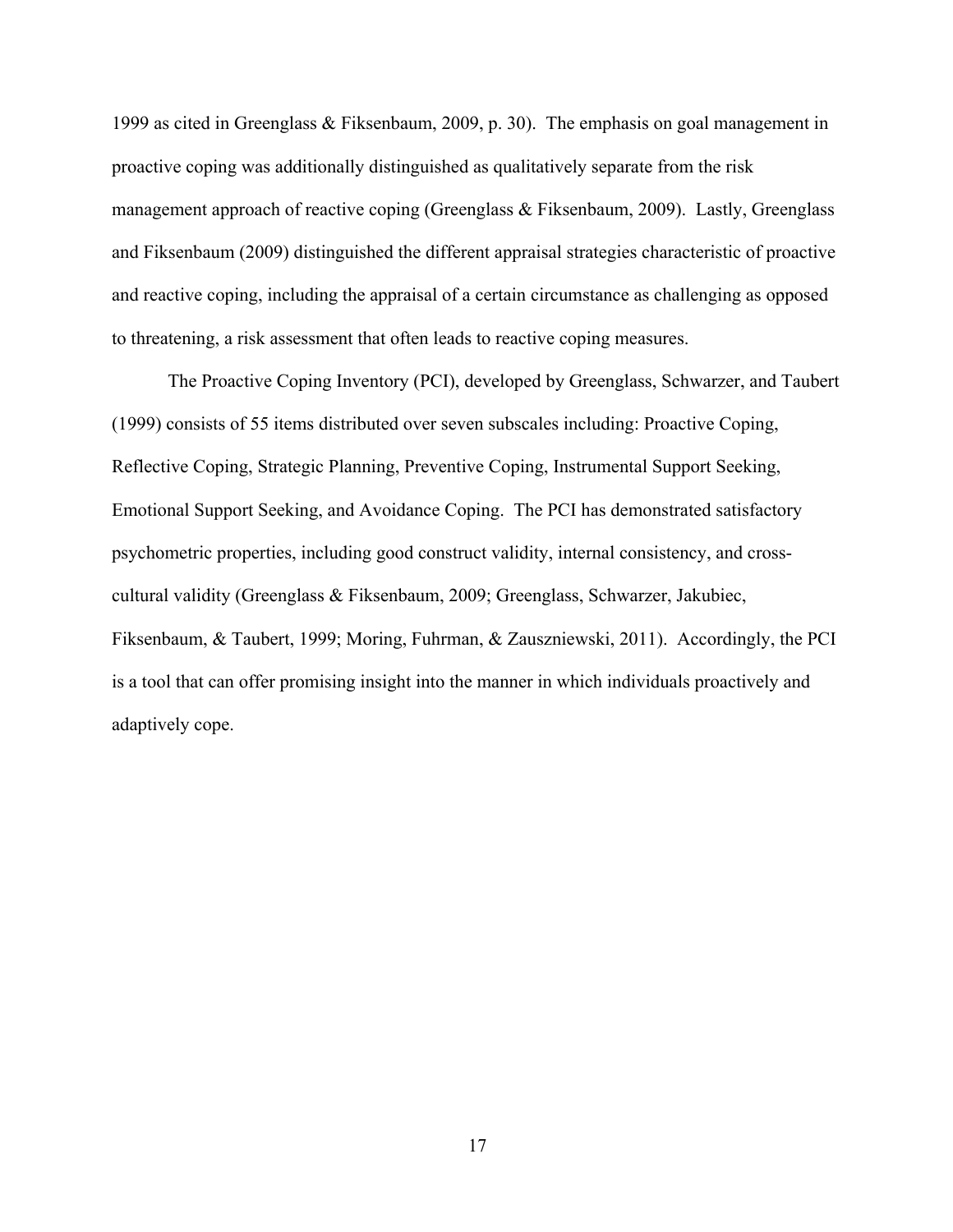#### **CHAPTER III**

#### **Methodology**

#### **Study Purpose and Research Questions**

The purpose of this study was to explore one facet of the family of origin experiences of social workers, namely that of filial responsibility. This exploratory investigation sought to examine master's level social workers' past and current emotional and instrumental caregiving as well as the perceived fairness of their family of origin experiences. Additionally, the present study sought to elucidate the relationship between social workers' reported caregiving experiences, the ethical context of social workers' families of origin, and the various coping strategies they employ. The following research questions were the primary focus of analyses:

- 1. What is the nature of social workers' past and current family of origin experiences of perceived emotional and instrumental caregiving?
- 2. Are social workers' experiences of perceived emotional or instrumental caregiving in childhood associated with perceived emotional or instrumental caregiving in adulthood?
- 3. Is there a significant difference between social workers' reports of past and current emotional and instrumental caregiving in their families of origin based on sociodemographic variables, including gender and race/ethnicity?
- 4. To what extent do social workers' past and current family of origin experiences of perceived emotional and instrumental caregiving vary based on sociodemographic variables, including age and years of social work practice?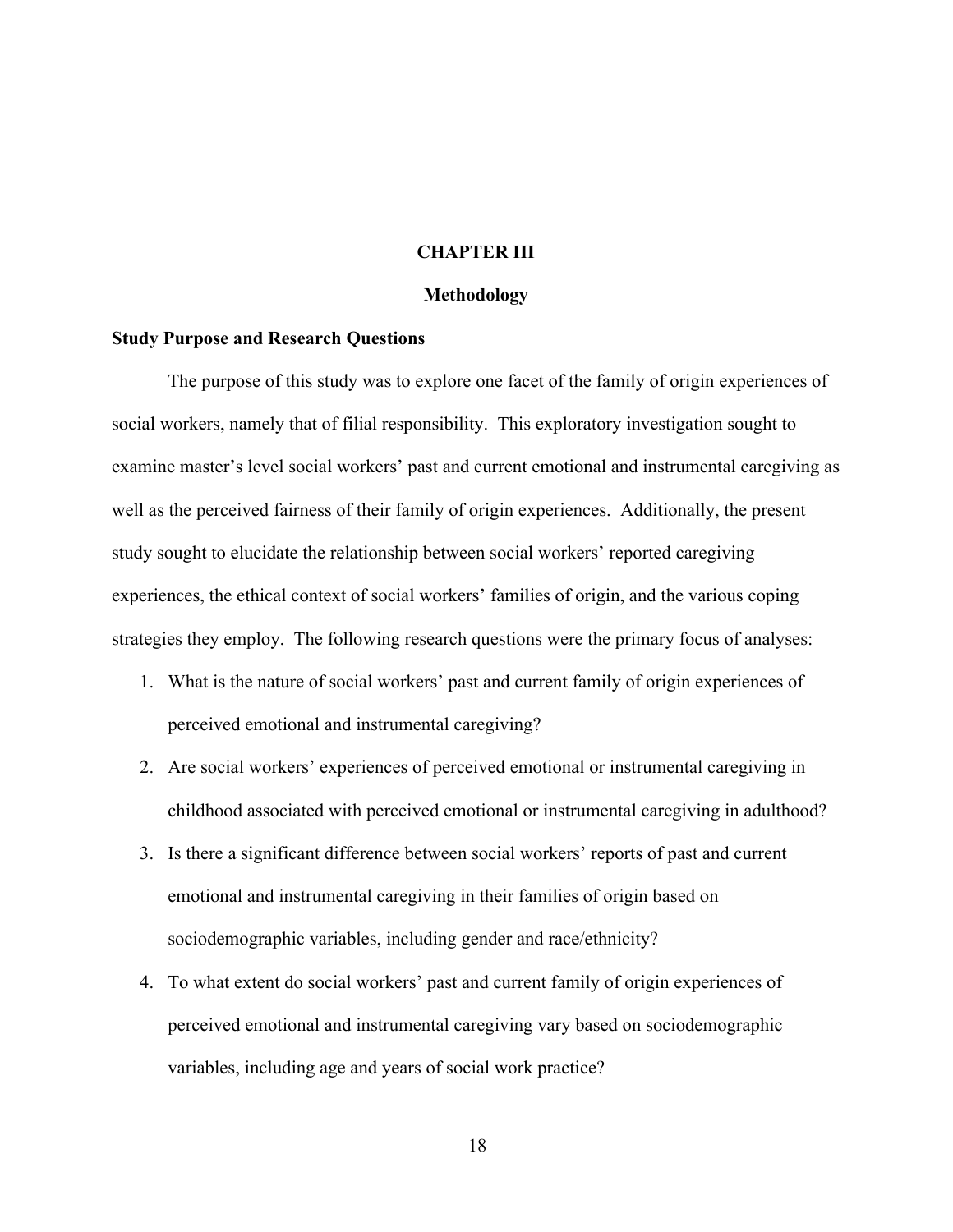- 5. What is the relationship between social workers' past and current family of origin experiences of perceived emotional and instrumental caregiving and their reported coping strategies?
- 6. What is the relationship between social workers' reported coping strategies and the perceived fairness of their past and current family of origin experiences?

Due to the lack of research on filial responsibility among social workers as well as the impact of filial responsibility on coping outcomes, the majority of research questions were exploratory in nature. However, based on the established findings regarding filial responsibility outcomes among other populations, it was hypothesized that:

1. Social workers' experiences of emotional and instrumental caregiving in childhood will be significantly associated with emotional and instrumental caregiving in adulthood.

#### **Research Design**

An exploratory correlational design was utilized to pursue these analyses and to expand upon the limited research regarding social workers' caregiving experiences in their families of origin. The examination of these processes in relation to social workers' coping strategies was pursued to counter-balance the emphasis on maladaptive psychosocial outcomes that currently predominates the literature on filial responsibility.

#### **Sampling**

As a result of study limitations, such as time, resources, and access to sufficient populations of social workers, this study used a non-probability, convenience sampling method. The resulting non-probability sample for this exploratory correlational study consisted of partand full-time MSW graduate students and MSW graduates. Participants required access to a computer and the Internet, necessary computer skills to navigate an online survey, and English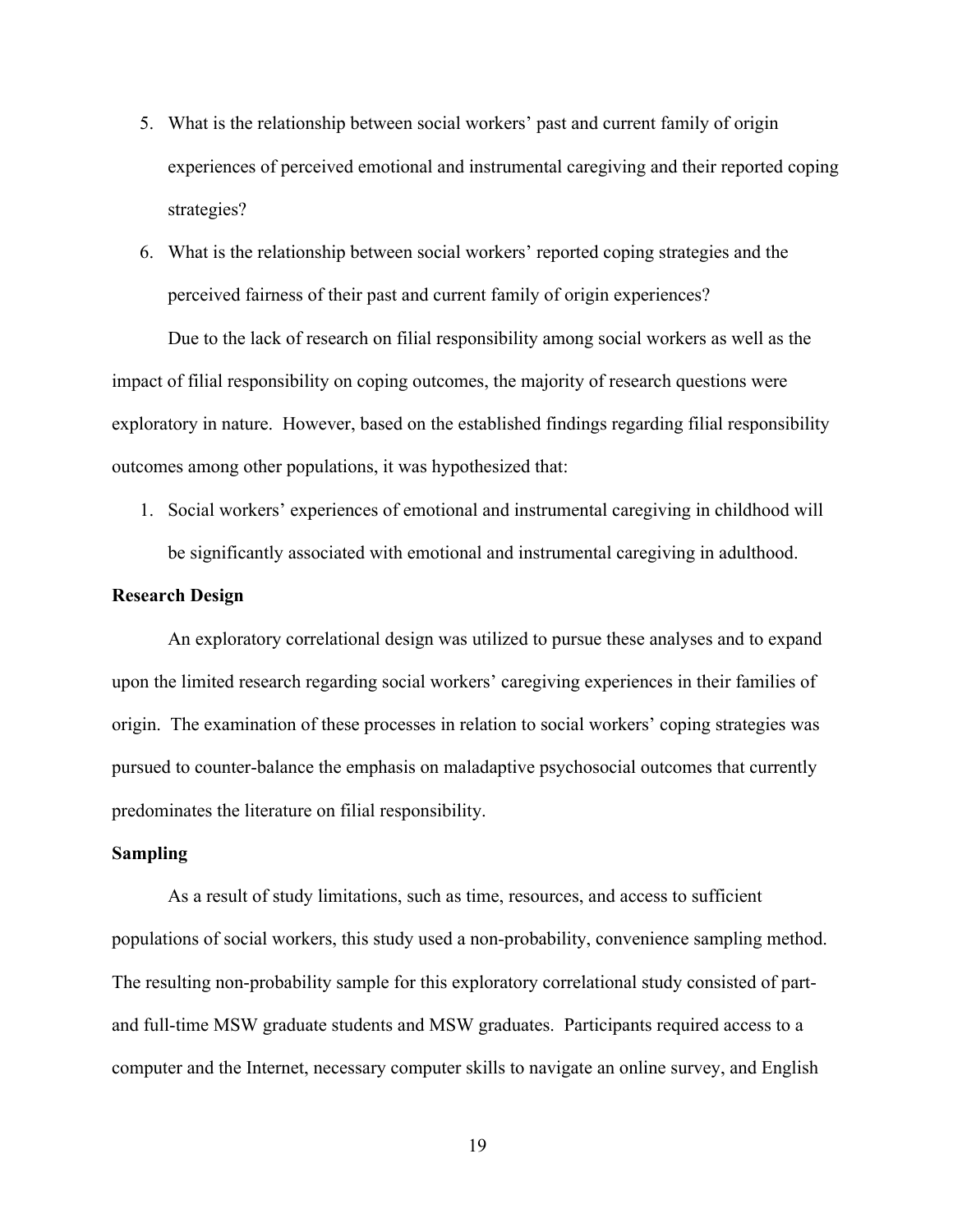language comprehension in order to participate in this study. Exclusion criteria were limited to not being enrolled in, or not having completed, an MSW program. Participants were not excluded on the basis of practice setting, license, age, disability status, gender, race, ethnicity, or sexual orientation.

#### **Recruitment**

Recruitment efforts for this study were carried out through a multi-layered approach upon approval from the Smith College School for Social Work Human Subjects Review Committee (Appendix A). An online hyperlink accompanied by a recruitment narrative (Appendix B) was distributed to the researcher's peer and colleague networks via social media and email (Appendix C). Additionally, a study recruitment letter (Appendix C) was emailed to the program staff of the researcher's field placement, a community mental health agency located in a northeastern city of the United States, following approval from the agency's Executive Leadership Team (Appendix D). Lastly, a recruitment letter (Appendix C) was emailed to members of a local chapter of the National Association of Social Workers following a brief presentation (Appendix E) the researcher made during a regularly scheduled meeting. At each level of recruitment, potential participants were invited to forward the study link to peers and colleagues, who met the study criteria, in order to reach as many and as broad a range of social workers as possible.

#### **Screening**

From the recruitment letter, potential participants were directed via hyperlink to two screening questions (Appendix F) in order to determine their eligibility. Specifically, potential participants were asked if they were 1) currently enrolled in an MSW graduate program as a partor full-time student, or 2) if they had completed a graduate social work program and earned their MSW degree. Potential participants, who answered 'no' to both screening questions, were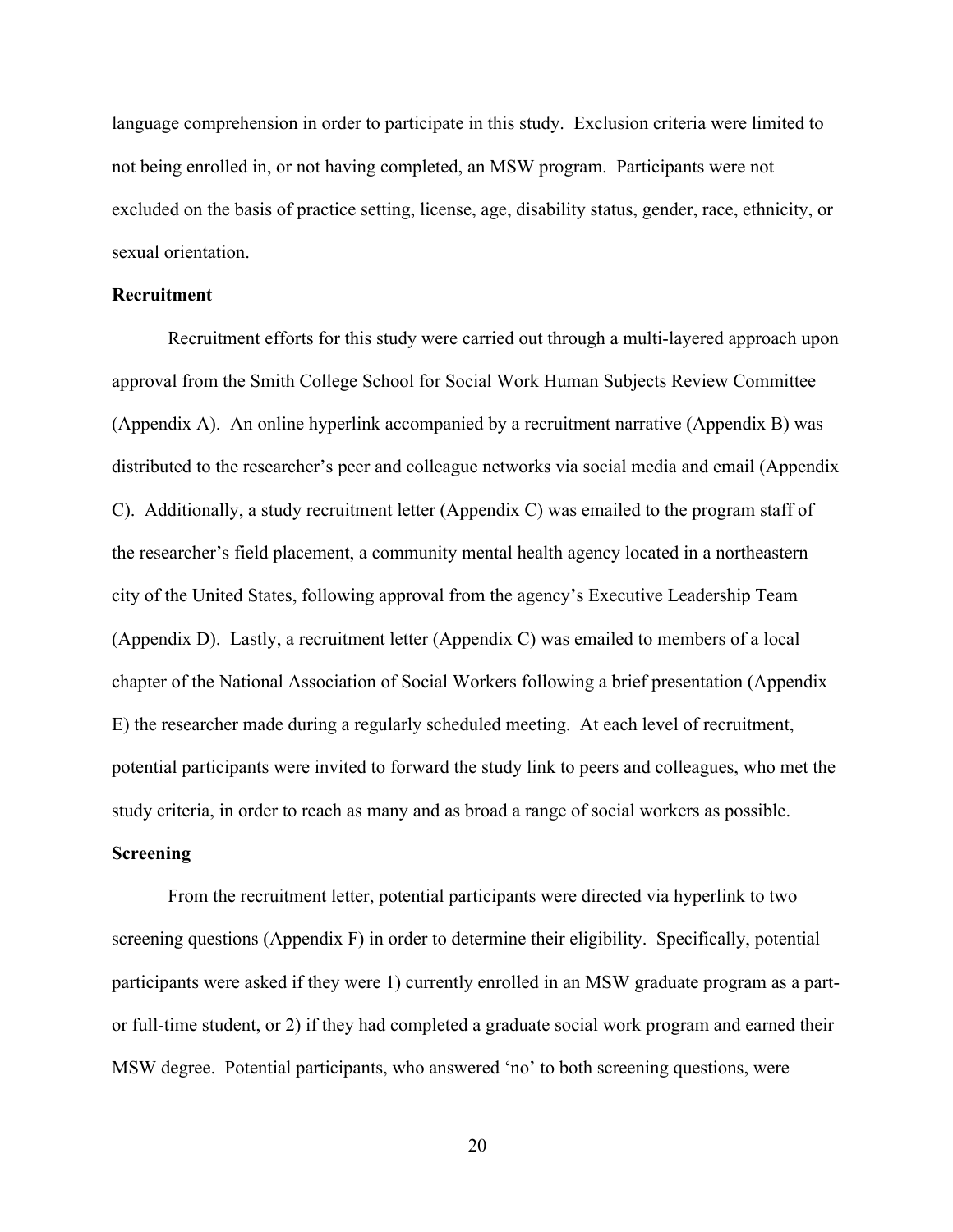directed to a study disqualification page informing them they did not meet the study's eligibility criteria. Alternatively, participants who met the study's inclusion criteria, answering 'yes' to at least one of the study screening questions, were directed to the study's informed consent agreement (Appendix G), which alerted participants to the purposes, procedures, benefits, and risks of the study as well as their rights as study participants. Participants who disagreed with, or declined, the informed consent agreement were directed away from the study's survey instruments to a study declination page. Participants who agreed were encouraged to print the informed consent for their records before moving on to the study's survey instruments.

#### **Study Instruments**

Participants were asked to complete three quantitative survey measures, including a demographic survey designed for this study, the FRS-A (Jurkovic & Thirkield, 1999), and the PCI (Greenglass, Schwarzer, & Taubert, 1999). They were initially asked to describe their age, gender, sexual orientation, race/ethnicity, whether they grew up as an only child in their family of origin, and years of social work practice, including internships (Appendix H).

Participants were then directed to the FRS-A (Appendix I), a self-report measure that asks questions about past and present experiences of filial responsibility within one's family of origin. The FRS-A consists of 60 items, distributed across six scales (10 items/scale), including Past Instrumental Caregiving ("I did a lot of the shopping … for my family"), Past Emotional Caregiving ("It seemed like family members were always bringing me their problems"), Past Unfairness ("In my family I often made sacrifices that went unnoticed"), Current Instrumental Caregiving ("I do a lot of the shopping … for one or more members of my family of origin"), Current Emotional Caregiving ("I often feel that my family of origin could not get along without me"), and Current Unfairness ("I often feel let down by members of my family of origin").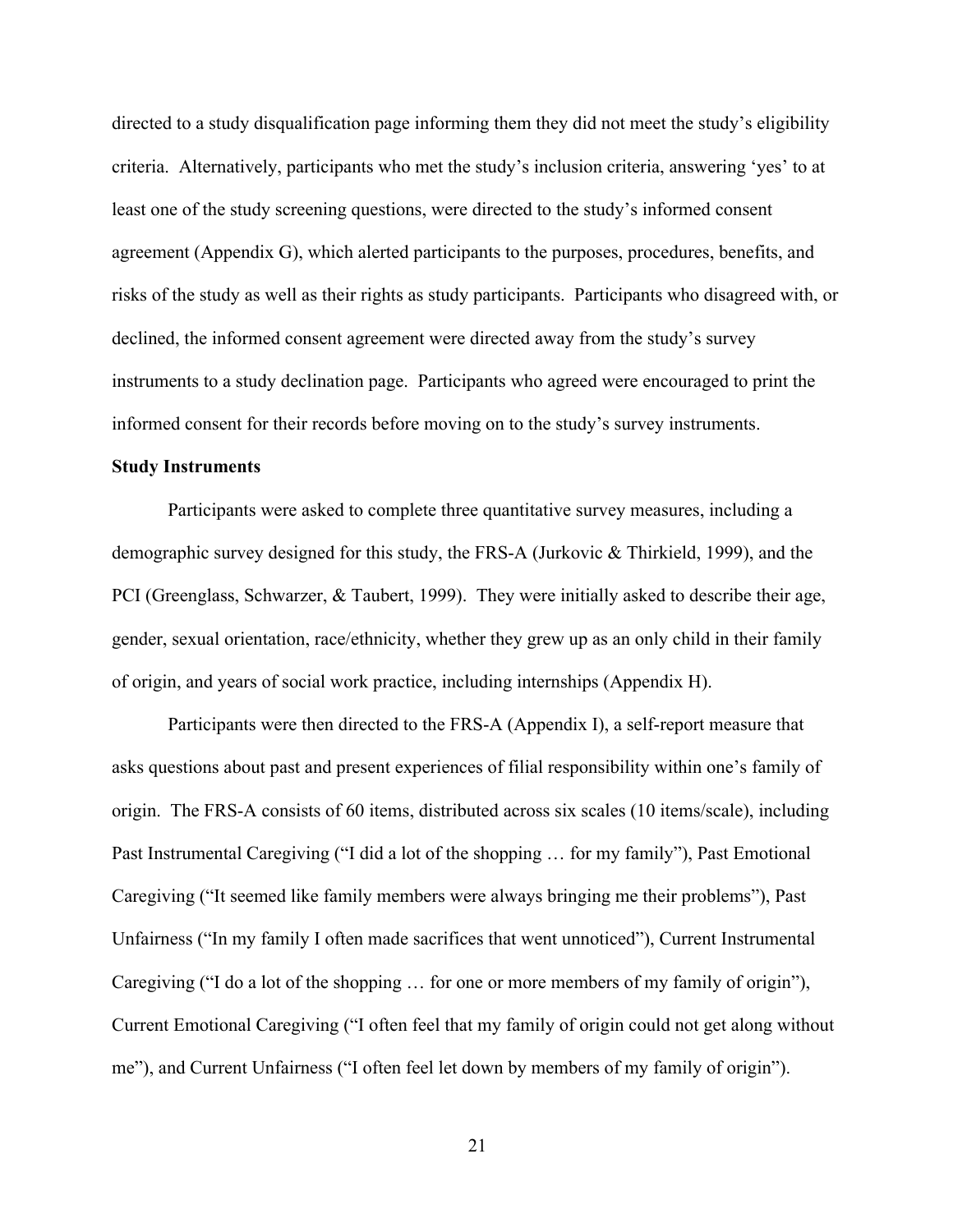Participants rated each item using a 5-point Likert-type scale ranging from '1' *strongly disagree* to '5' *strongly agree*.

 Lastly, participants completed the PCI, or Reactions to Daily Events Questionnaire (Appendix J). This self-report measure consists of 55 items, distributed across seven scales, including Proactive Coping ("When I experience a problem, I take the initiative in resolving it"), Reflective Coping ("I take action only after thinking carefully about a problem"), Strategic Planning ("I make a plan and follow it"), Preventive Coping ("I prepare for adverse events"), Instrumental Support-Seeking ("When solving my own problems other people's advice can be helpful"), Emotional Support-Seeking ("If I am depressed, I know who I can call to help me feel better") and Avoidance Coping ("When I have a problem I like to sleep on it"). Participants rated each item using a 4-point Likert-type scale ranging from '1' *not at all true* to '5' *completely true*. The PCI items were randomized to prevent the clustering of questions by subscale, as conducted by Moring et al. (2011). Once participants completed all survey questions, they were directed to a completion page thanking them for their participation.

#### **Data Collection Methods**

Data collection occurred exclusively through Qualtrics, a web-based survey platform that provides firewall, password, and encryption levels of protection. Participants' IP and email addresses were not tracked or recorded, nor was any other identifying information asked of participants beyond basic demographics. Study data was stored on Qualtric's secure servers and was only made accessible to the researcher, the research advisor, and the Smith College statistician for analysis purposes.

#### **Data Analysis**

Following the data collection phase, the researcher coded all study data, adhering to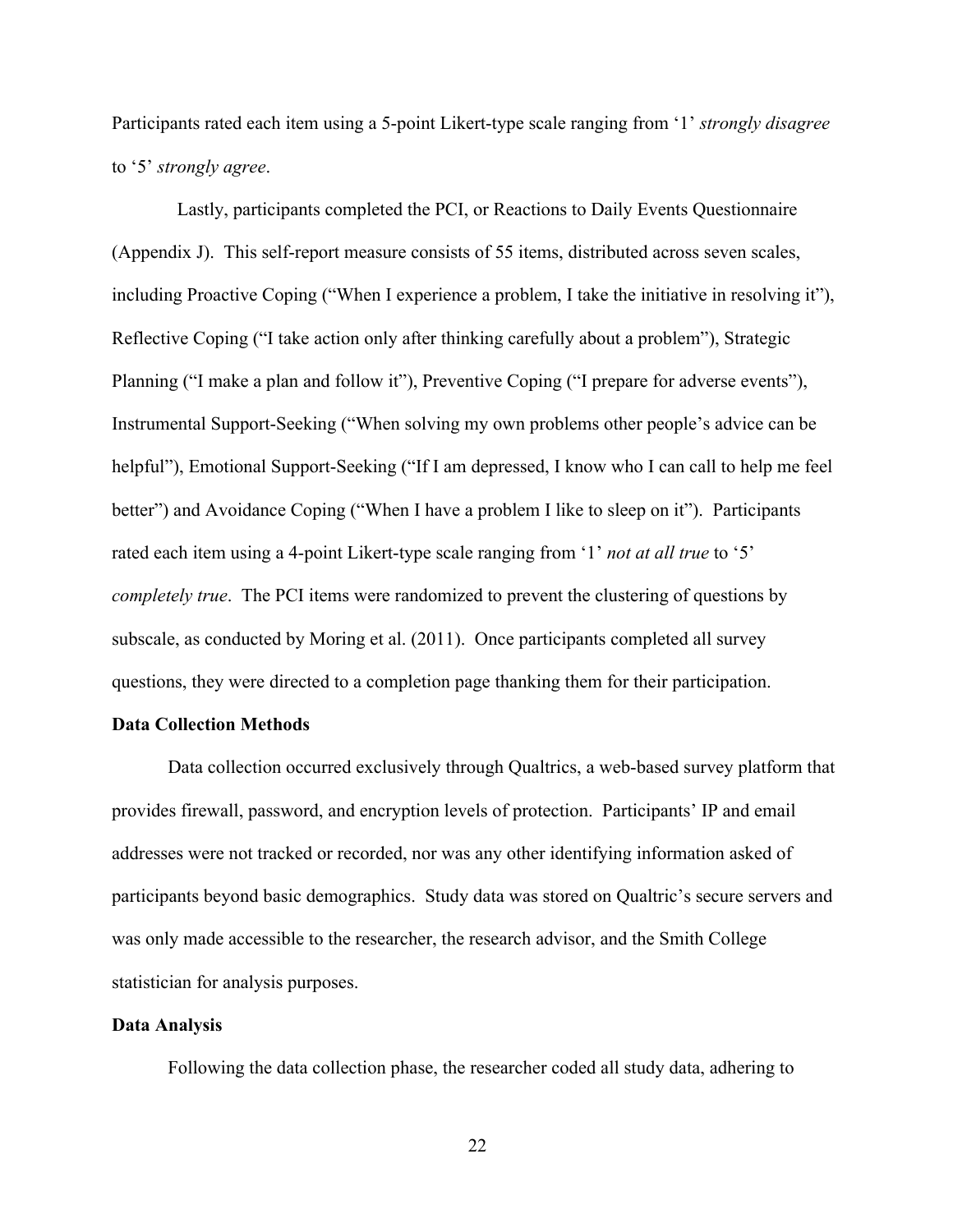established instructions for the FRS-A (Appendix K; Jurkovic & Thirkield, 1999) and the PCI (Appendix L; Greenglass & Fiksenbaum, 2015; Greenglass, Schwarzer, & Taubert, 1999). All analyses were subsequently carried out with the assistance of the Smith College statistician using SPSS. Frequencies and descriptive statistics were obtained for the demographic information provided by study participants. Subsequently, validity and reliability estimates were conducted for the FRS-A and PCI before computing participants' FRS-A and PCI subscale scores. Univariate descriptive as well as Pearson r correlation analyses were performed to evaluate the study's research questions and hypothesis, the details of which will be presented in the results section of this paper.

#### **Ethical Considerations**

**Potential risks.** The risks of participation in the present study were limited and involved the potential for distress related to participants' thoughts or feelings about their family of origin experiences and reactions to daily life events.

**Potential benefits.** The potential benefits of study participation included the opportunity for self-reflection and personal insights regarding participants' family of origin experiences and reactions to daily life events as well as the knowledge that participants' have contributed to important research for the field. The potential benefits for the field of social work and society is an expanded understanding of social workers' family of origin experiences that can illuminate opportunities to strengthen the support, education, and training social workers receive.

**Safeguards.** Given that recruitment for the present study was largely facilitated by convenience and snowball sampling strategies that tapped into the researcher's personal and professional networks, various safeguards were put into place to limit participants' sense of obligation, to minimize study risks, and to prevent the potential introduction of researcher bias.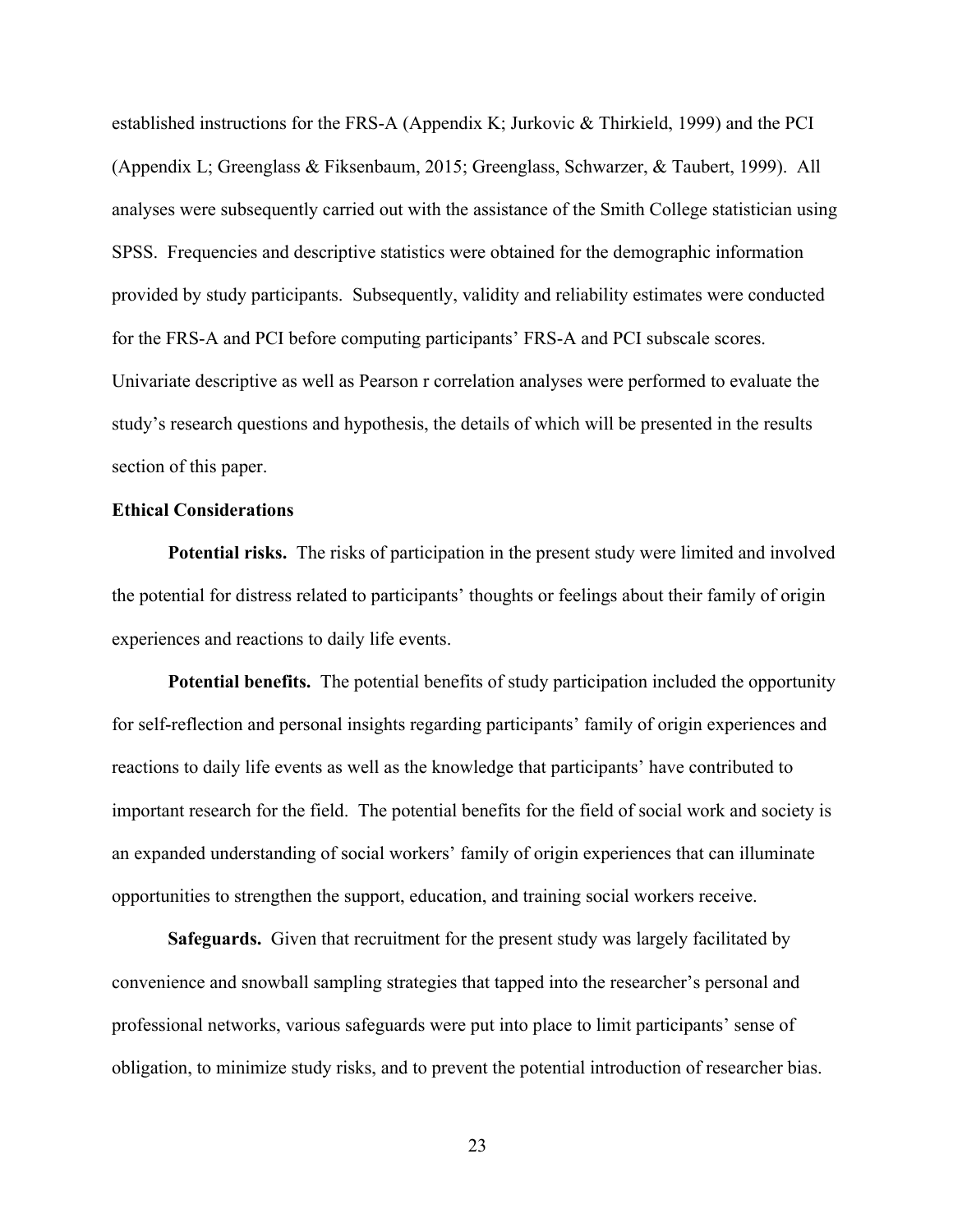Principally, the anonymous and voluntary nature of study participation was clearly outlined in the study recruitment letter and informed consent. Additionally, no incentives were offered for study participation, and the researcher's direct contact with study participants was limited by the web-based nature of recruitment and data collection. Lastly, participants were informed of their ability to withdraw from the study prior to completing the online survey and were encouraged to contact the researcher, with any questions or concerns, at any point during and after the recruitment and participation phases.

#### **Limitations**

Major limitations of the present study are the non-probability sampling methods utilized as well as lack of targeted recruitment to ensure sampling diversity. Given the time, resources, and population of social workers available to the researcher, meaningful, statistical sampling was limited in scope. Thus, the nonrepresentative sample of social workers available for this study limits the generalizability of the study results. Moreover, the study's online nature additionally limits the generalizability of the present study.

However, given the lack of research on filial responsibility and related coping outcomes among social workers, the present study sought to better illuminate these processes and provide a beginning foundation for future research. The potential biases of note when considering these aims include the researcher's identity as a professional social worker and student. As these roles overlap with the population of interest for this study, the researcher's ability to remain objective may have been limited by the researcher's professional as well as personal family of origin experiences.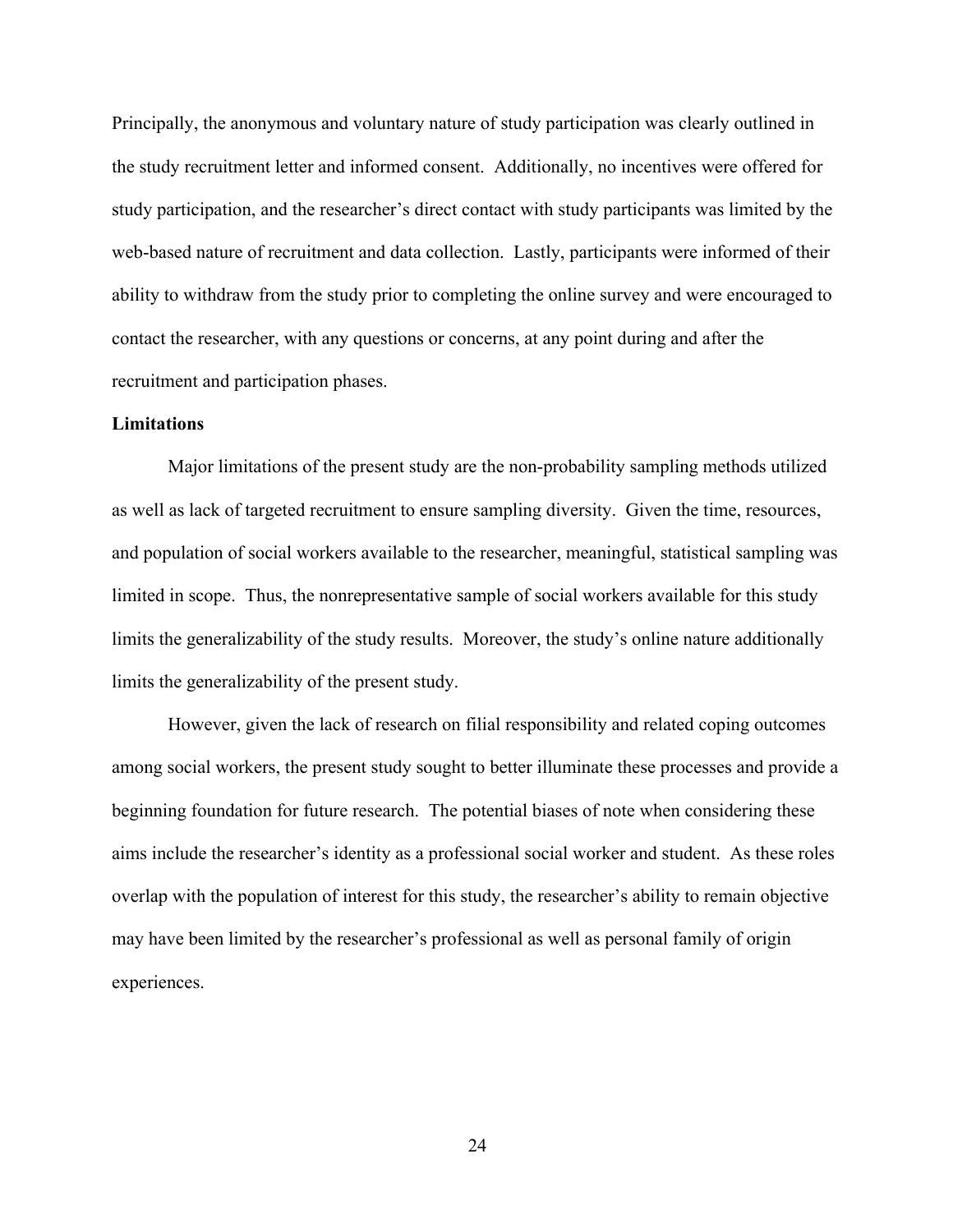#### **CHAPTER IV**

#### **Findings**

This exploratory quantitative study examined master's level social workers' family of origin experiences of emotional and instrumental caregiving, the perceived fairness of their family of origin experiences, and their reported coping strategies. This research was carried out through an anonymous, online survey of part- and full-time MSW students and MSW graduates using self-report measures including a demographic survey designed for this study, the FRS-A (Jurkovic & Thirkield, 1999), and the PCI (Greenglass, Schwarzer, & Taubert, 1999). This chapter will begin by examining participant demographics before outlining the results of the study's data analyses, which will be further expanded upon in the Discussion section.

#### **Participant Characteristics**

A total of 51 respondents accessed the online survey for this study. Of the initial 51 respondents, five were excluded from the final data set, including four respondents who did not complete the study's survey and one respondent who indicated they were neither an MSW student nor an MSW graduate and, therefore, did not meet the study's eligibility criteria. The total number of participants ( $N = 46$ ) who met the inclusion criteria, accepted the informed consent agreement, and completed the study survey, included 21 MSW students (45.7%) and 25 MSW graduates (54.3%).

**Age.** Study participants ranged in age from 23 to 64. The median age for this sample of social workers was 30.5 and the mean age was 35.3. The age distribution for study participants'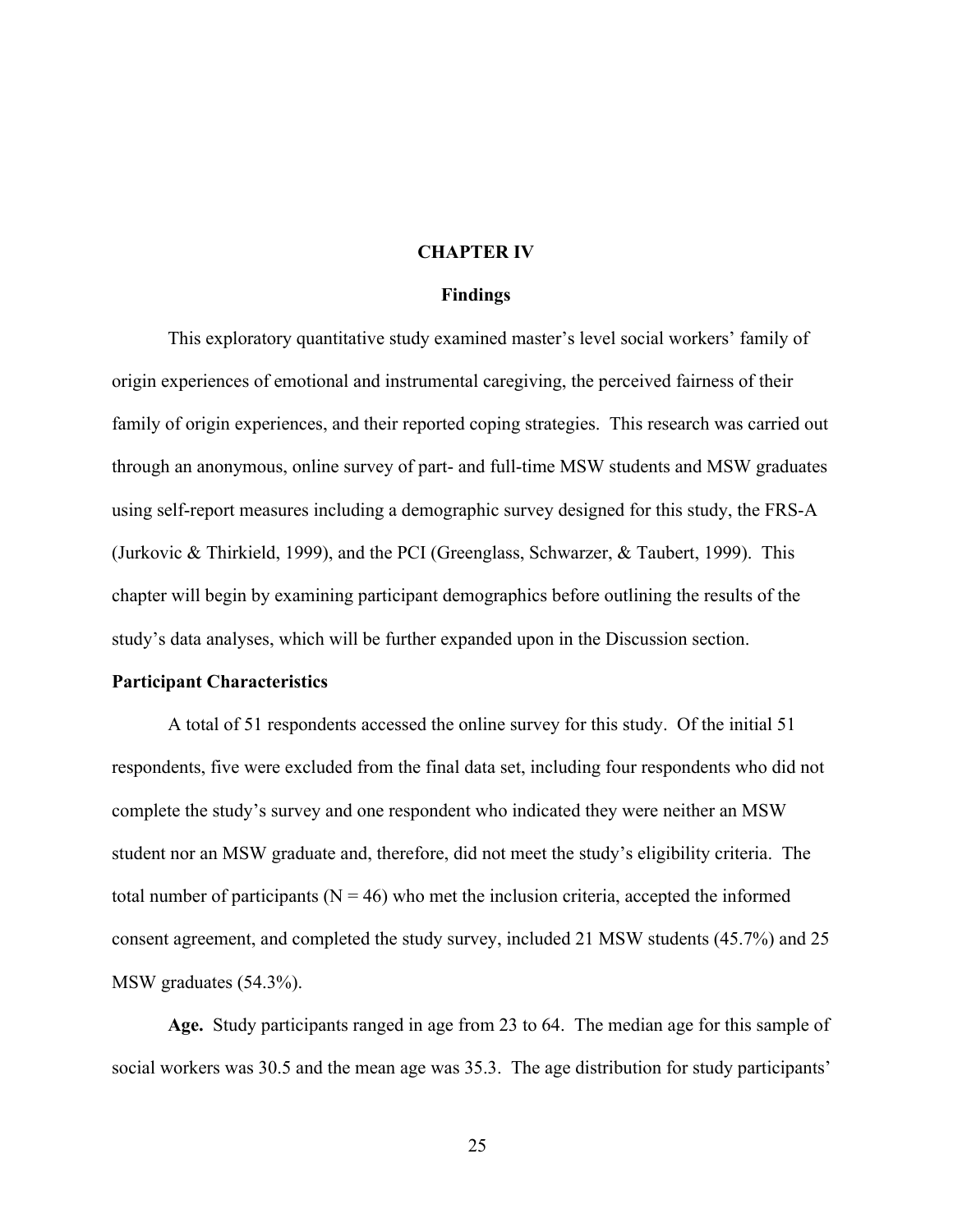is displayed graphically in Figure 1.



*Figure 1.* Participants' Age Distribution,  $(N = 46)$ .

**Gender identity and sexual orientation.** Participants in this study overwhelmingly

identified as female (n = 40, 87.0%), followed by male (n = 5, 10.9%) and transgender (n = 1,

2.2%). Additionally, participants identified their sexual orientation as 'heterosexual', 'hetero',

and 'straight' (n = 29, 63.0%), 'heteroflexible' (n = 1, 2.2%), 'queer' (n = 9, 19.6%),

'demisexual queer' (n = 1, 2.2%), 'omni' (n = 1, 2.2%), 'lesbian' (n = 3, 6.5%), 'bisexual' (n = 1,

2.2%), and 'no specific orientation' ( $n = 1, 2.2\%$ ).

Table 1

| Participants' Gender Identity and Sexual Orientation, ( $N = 46$ ) |    |                      |  |  |
|--------------------------------------------------------------------|----|----------------------|--|--|
| Demographic                                                        |    | Frequency Percentage |  |  |
| Gender Identity                                                    |    |                      |  |  |
| Female                                                             | 40 | 87.0                 |  |  |
| Male                                                               | 5  | 10.9                 |  |  |
| Transgender                                                        |    | 2.2                  |  |  |
| <b>Sexual Orientation</b>                                          |    |                      |  |  |
| <b>Bisexual</b>                                                    |    | 22                   |  |  |
| Demisexual Queer                                                   |    | 2.2                  |  |  |
| Heteroflexible                                                     |    | 2.2                  |  |  |
| Heterosexual/hetero/straight                                       | 29 | 63.0                 |  |  |
| Lesbian                                                            | 3  | 6.5                  |  |  |
| No specific orientation                                            |    | 2.2                  |  |  |
| Omni                                                               |    | 2.2                  |  |  |
| )ueer                                                              |    | 19.6                 |  |  |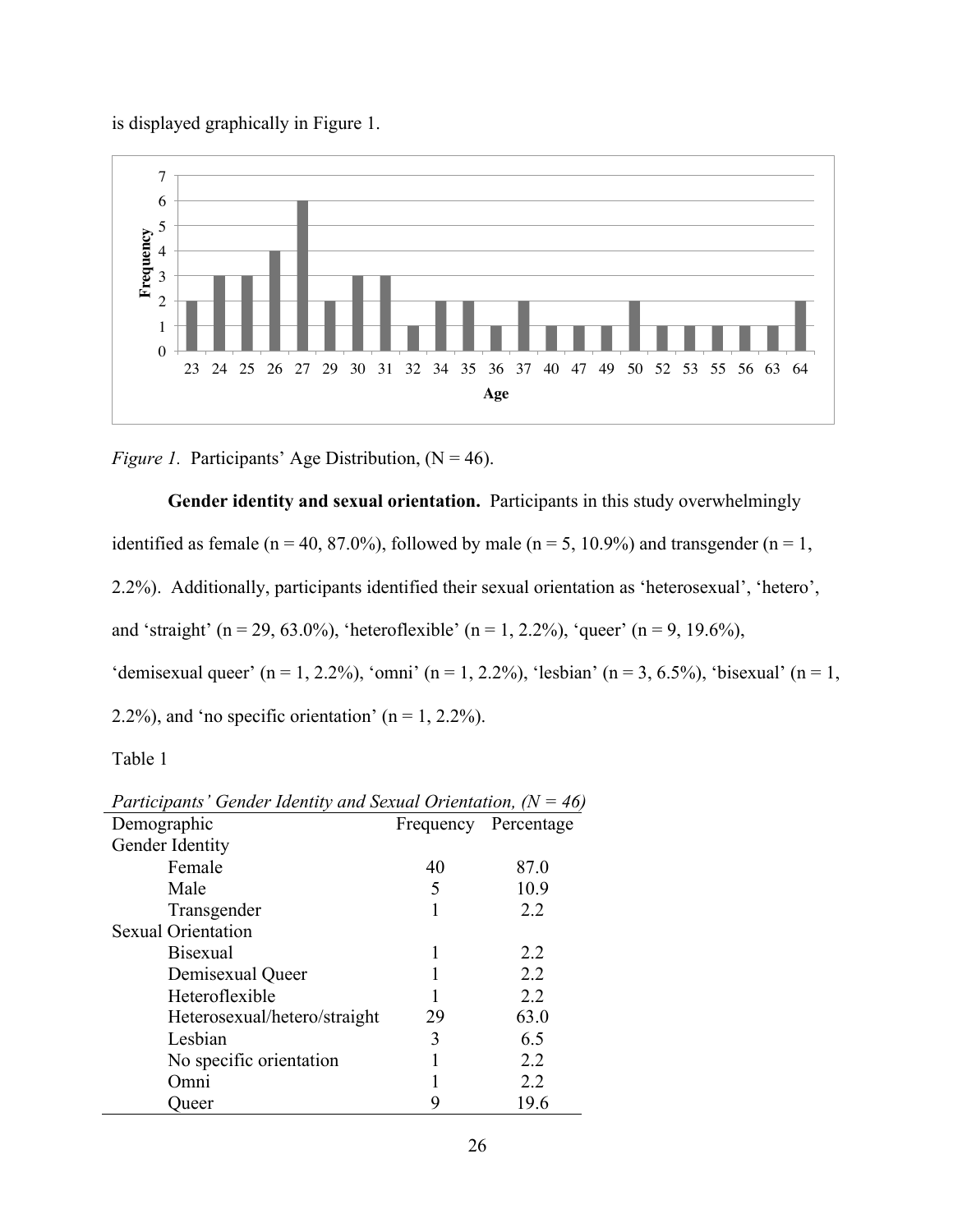**Race and ethnicity.** A majority of participants  $(n = 41, 89.1\%)$  identified as White or European American, followed by Mixed Race ( $n = 2, 4.3\%$ ), Black or African American ( $n = 1$ , 2.2%), Hispanic or Latino ( $n = 1, 2.2$ %), and Other ( $n = 1, 2.2$ %). Of the two participants who identified as Mixed Race, one self-described as 'European and Arabic' and the other as 'Latino and Mixed Race'. In addition, the participant who selected Other, identified as 'Ashkenazi Jew'. Table 2

| Participants' Racial/Ethnic Identity, $(N = 46)$ |    |                      |  |  |
|--------------------------------------------------|----|----------------------|--|--|
| Demographic                                      |    | Frequency Percentage |  |  |
| <b>Black or African American</b>                 |    | 22                   |  |  |
| Hispanic or Latino                               |    | 22                   |  |  |
| <b>Mixed Race</b>                                |    | 4.3                  |  |  |
| 'European and Arabic'                            |    |                      |  |  |
| 'Latino and Mixed Race'                          |    |                      |  |  |
| Other                                            |    | 2.2                  |  |  |
| 'Ashkenazi Jew'                                  |    |                      |  |  |
| White or European American                       | 41 | 89 I                 |  |  |
|                                                  |    |                      |  |  |

**Sibling and only child status.** A majority of participants grew up with siblings and only five participants indicated being an only child in their family of origin.

Table 3

| Participants as Siblings or Only Children, $(N = 46)$ |           |            |  |  |  |
|-------------------------------------------------------|-----------|------------|--|--|--|
|                                                       | Frequency | Percentage |  |  |  |
| Only Child                                            |           | 109        |  |  |  |
| Sibling                                               | 41        | 891        |  |  |  |

**Years of social work practice.** On average, the social workers in this study reported 8.6 years of social work practice. Notably, this variable was positively skewed for this cohort of social workers ranging from 1 to 40 years (see Figure 2). This suggests that while there is a breadth of experience represented among the study sample, there is a sizable cluster of participants who have fewer years of experience, who may be the in the earlier stages of their social work career.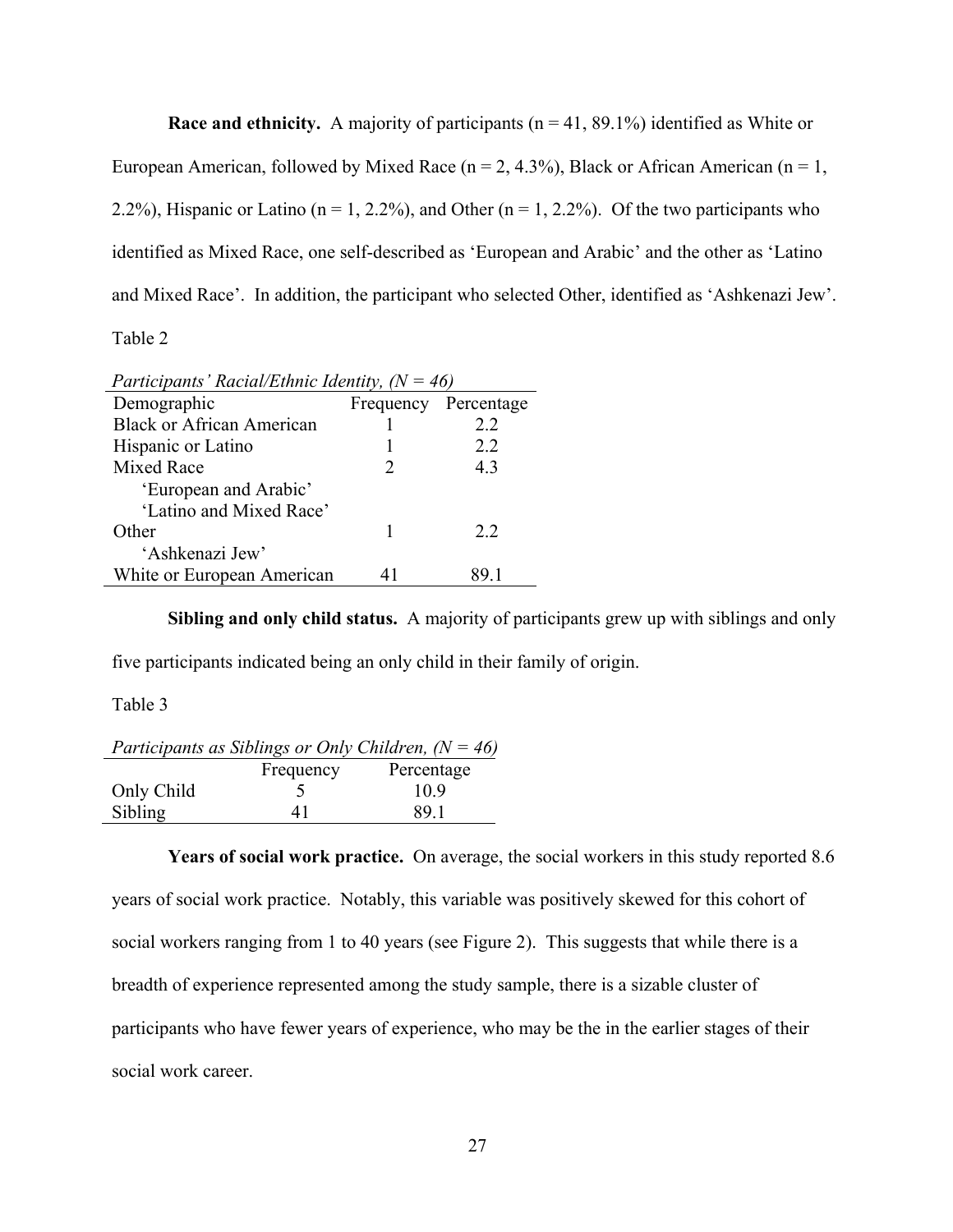

*Figure 2.* Participants' Years of Social Work Practice Distribution,  $(N = 46)$ .

#### **Results**

**Research question 1.** What is the nature of social workers' past and current family of origin experiences of perceived emotional and instrumental caregiving?

Participants' past and current family of origin experiences of perceived emotional and instrumental caregiving were measured by the FRS-A. Prior to running descriptive analyses to examine the nature of participants' reported caregiving experiences, Cronbach's alpha analyses (Table 7) were conducted for the six subscales that comprise the FRS-A, including: Past Instrumental Caregiving (PI), Current Instrumental Caregiving (CI), Past Emotional Caregiving (PE), Current Emotional Caregiving (CE), Past Unfairness (PU), and Current Unfairness (CU). Table 4

| <i>Renability married for the 1 RS 11</i> |    |    |                                                    |  |
|-------------------------------------------|----|----|----------------------------------------------------|--|
|                                           |    |    | FRS-A Subscale Number of Items N Alpha Coefficient |  |
| PI                                        | 10 | 45 | .80                                                |  |
| <b>CI</b>                                 | 10 | 45 | .82                                                |  |
| PE                                        | 10 | 46 | .83                                                |  |
| <b>CE</b>                                 | 10 | 46 | .83                                                |  |
| PU                                        | 10 | 46 | .89                                                |  |
|                                           | 10 | 45 | .92                                                |  |

*Reliability Analyses for the FRS-A*

These reliability analyses reflect alpha coefficients that fall well above the accepted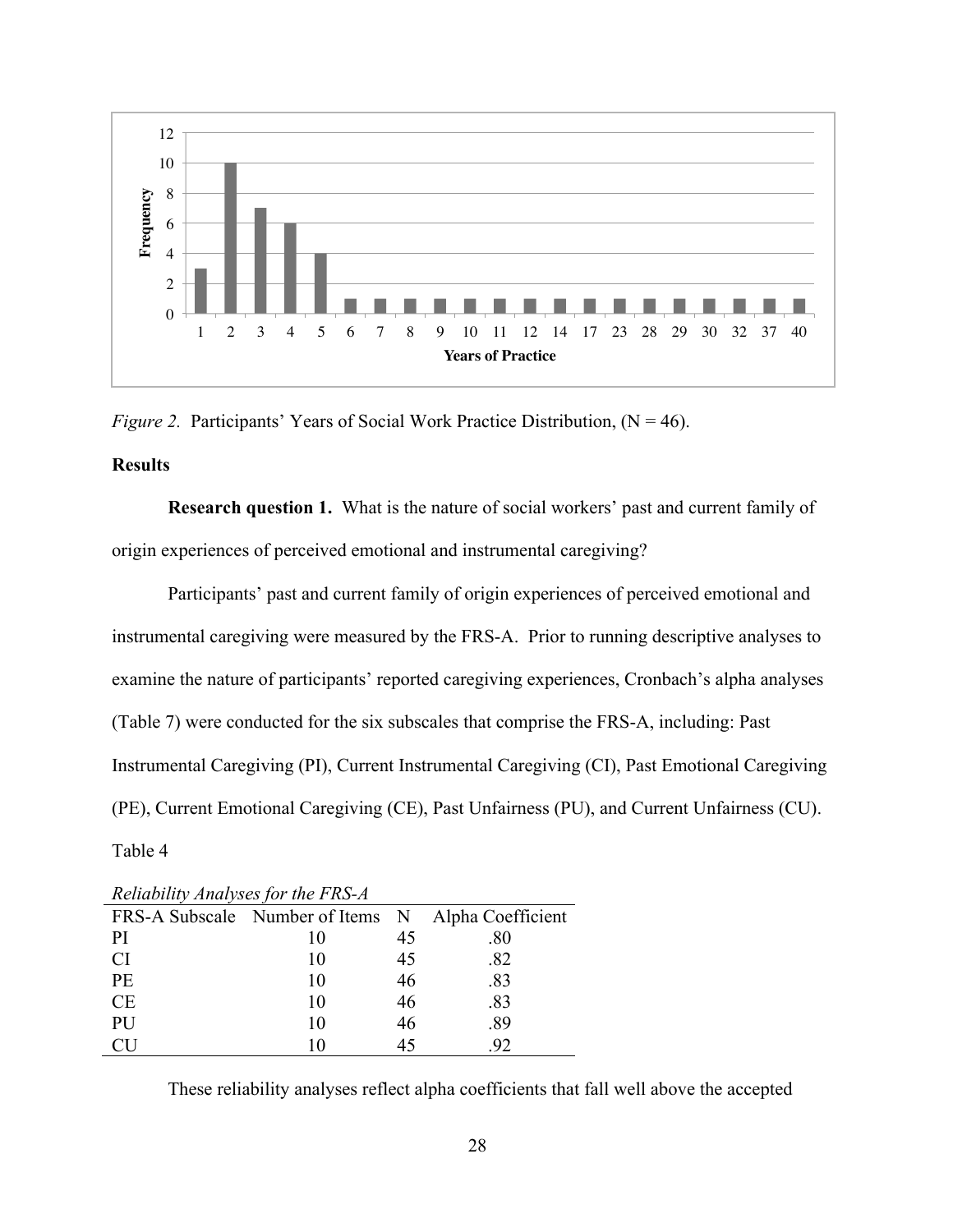cutoff of 0.6, and demonstrate strong internal reliability among the FRS-A's six subscales.

Univariate descriptive analyses were run after computing participants' FRS-A subscale scores by adding participants' rating of each subscale item (Jurkovic & Thirkield, 1999), with higher subscale scores indicating higher levels of perceived emotional caregiving, instrumental caregiving, and unfairness. The following mean scores for the larger study sample were obtained for past instrumental caregiving, 17.7, current instrumental caregiving, 18.3, past emotional caregiving, 29.6, current emotional caregiving, 30.0, past unfairness, 26.4, and current unfairness, 25.8.

Table 5

| Descriptive Statistics of Participants' FRS-A Scores, $(N = 46)$ |      |      |      |           |  |  |
|------------------------------------------------------------------|------|------|------|-----------|--|--|
| FRS-A Subscale                                                   | Min  | Max  | Mean | <b>SD</b> |  |  |
| PI.                                                              | 8.0  | 33.0 | 177  | 5.9       |  |  |
| <b>CI</b>                                                        | 10.0 | 36.0 | 18.3 | 5.9       |  |  |
| <b>PE</b>                                                        | 16.0 | 43.0 | 29.6 | 7.5       |  |  |
| <b>CE</b>                                                        | 15.0 | 46.0 | 30.0 | 7.3       |  |  |
| <b>PU</b>                                                        | 12.0 | 47.0 | 26.4 | 8.5       |  |  |
| CU                                                               | 10.0 | 46.0 | 25.8 | 9.1       |  |  |

*Descriptive Statistics of Participants' FRS-A Scores, (N = 46)*

Among study participants, current emotional caregiving emerged as the highest rated filial responsibility variable, followed by past emotional caregiving, past and current unfairness, and current and past instrumental caregiving. Additionally, participants reported greater levels of emotional than instrumental caregiving in their past and current family of origin experiences.

**Research question 2.** Are social workers' experiences of perceived emotional or instrumental caregiving in childhood associated with perceived emotional or instrumental caregiving in adulthood?

Pearson r correlation analyses were run to determine the strength of association between social workers' past and current experiences of perceived emotional or instrumental caregiving. As illustrated in Table 6, correlations between the past and current subscales for emotional and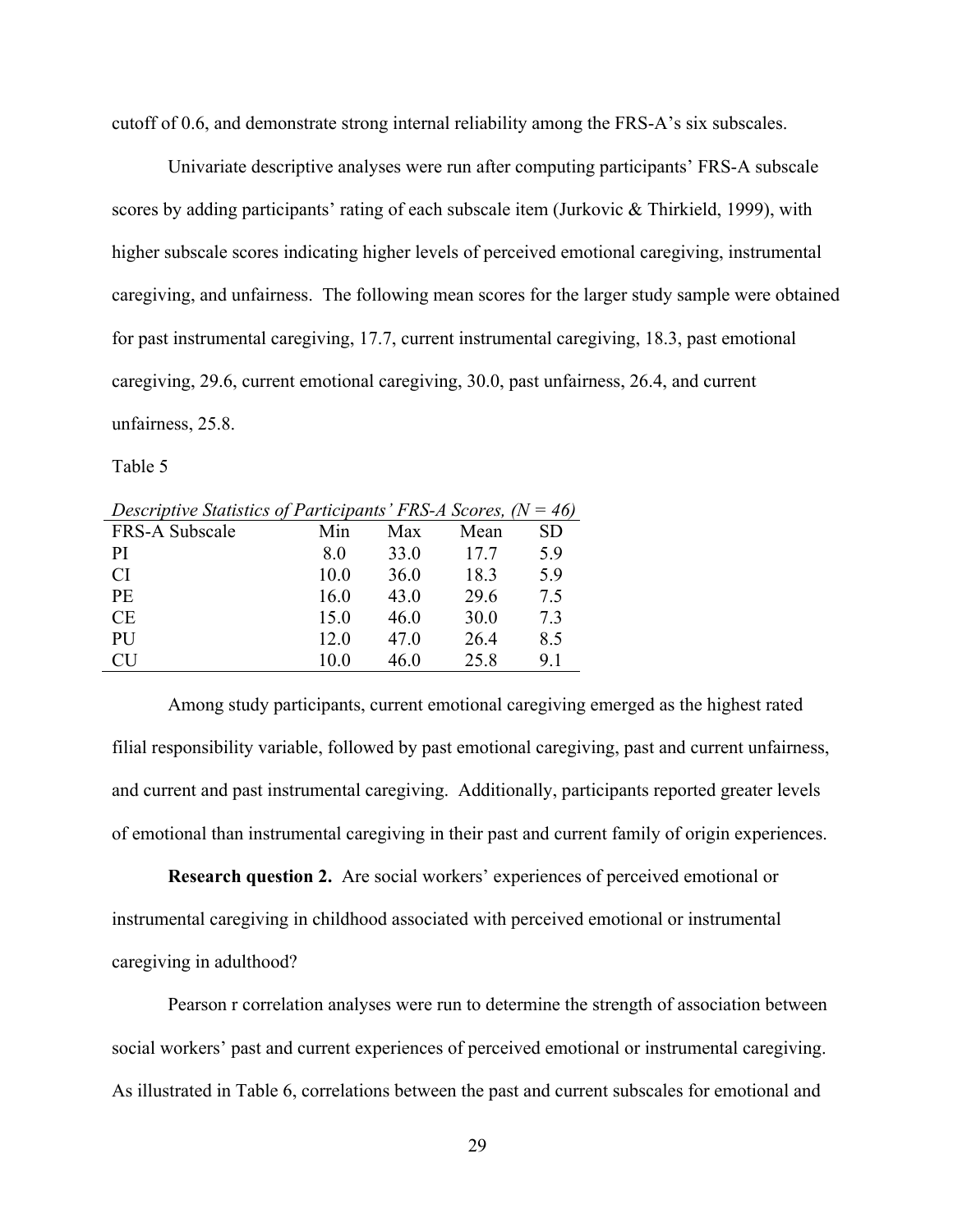instrumental caregiving were significant. Specifically, there was a significant positive correlation between past and current emotional caregiving in the moderate range ( $r = .444$ ,  $p =$ .002), while there was a significant strong positive correlation between past and current instrumental caregiving ( $r = .661$ ,  $p = .000$ ). Participants who reported higher levels of emotional and instrumental caregiving in their childhood reported higher levels of emotional and instrumental caregiving in their adulthood. This suggests a temporal stability to participants' past and current caregiving experiences, a finding that supports this study's main hypothesis that participants' childhood experiences of filial responsibility will be significantly associated with adulthood experiences of filial responsibility.

Table 6

| Correlations Between Participants' Past and Current Caregiving, $(N = 46)$                               |           |
|----------------------------------------------------------------------------------------------------------|-----------|
| FRS-A Subscale                                                                                           | Pearson r |
| PE & CE                                                                                                  | 444*      |
| PI & CI                                                                                                  | 661*      |
| $\mathcal{A}$ , and the set of $\mathcal{A}$ , and $\mathcal{A}$ , and $\mathcal{A}$ , and $\mathcal{A}$ |           |

\*Correlation is significant at the 0.01 level (2-tailed).

**Research question 3.** Is there a significant difference between social workers' reports of past and current emotional and instrumental caregiving in their families of origin based on sociodemographic variables, including gender and race/ethnicity?

Due to the predominance of female ( $n = 40$ ) and White/European American ( $n = 41$ ) participants among the larger study sample  $(N = 46)$ , an analysis that examined the difference between participants' reports of past and current emotional and instrumental caregiving based on gender and race/ethnicity was not feasible.

**Research question 4.** To what extent do social workers' past and current family of origin experiences of perceived emotional and instrumental caregiving vary based on sociodemographic variables, including age and years of social work practice?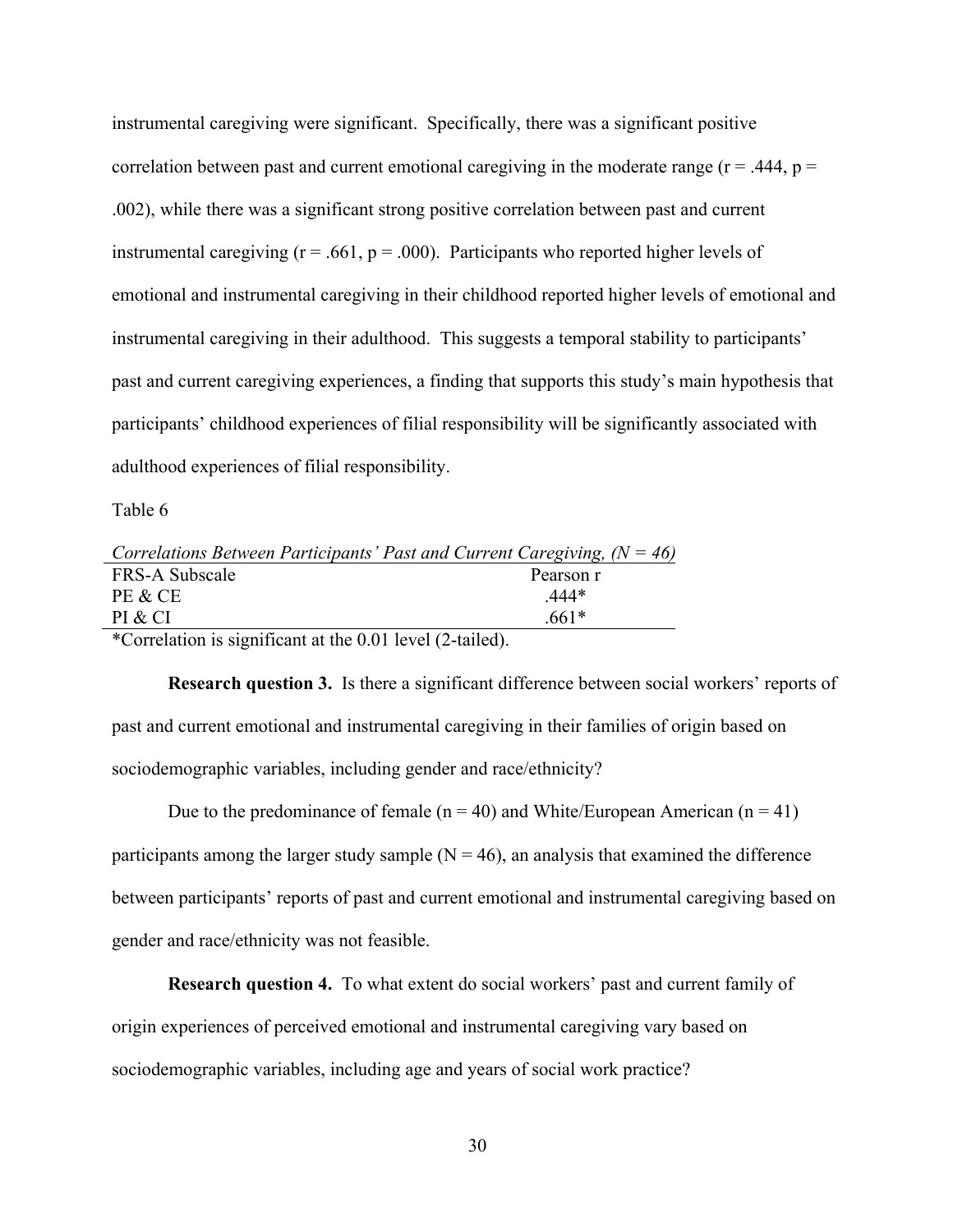Pearson r correlations were run to determine the relationship between participants' age and their reported emotional and instrumental caregiving experiences; no significant correlation was found between these variables. Additionally, Pearson r correlations were run to examine the relationship between participants' perceived emotional and instrumental caregiving experiences and their reported years of social work practice. A significant, negative weak correlation was found between years of social work practice and current emotional caregiving  $(r = -0.291, p =$ .049). Thus, participants who reported more years of social work practice reported providing lower levels of emotional caregiving in their current family of origin experiences. Alternatively, participants who reported fewer years of social work practice reported providing greater levels of emotional caregiving in their current family of origin experiences. There were no other significant correlations between participants' years of practice and the other FRS-A subscales. Table 7

|                        |        | Correlations Between Participants' Caregiving, Age, and Years of Practice, $(N = 46)$ |
|------------------------|--------|---------------------------------------------------------------------------------------|
| <b>FRS-A Subscales</b> | Age    | <b>Years of Practice</b>                                                              |
| PI                     | .094   | $-.008$                                                                               |
| <b>CI</b>              | .046   | $-.066$                                                                               |
| <b>PE</b>              | - 144  | $-.210$                                                                               |
| <b>CE</b>              | $-224$ | $-291*$                                                                               |
|                        |        |                                                                                       |

\*Correlation is significant at the 0.05 level (2-tailed).

**Research question 5.** What is the relationship between social workers' past and current family of origin experiences of perceived emotional and instrumental caregiving and their reported coping strategies?

Participants' reported coping strategies were measured by the PCI. Prior to running correlation analyses to examine the relationship between social workers' reported caregiving experiences and their coping strategies, Cronbach's alpha analyses (Table 8) were conducted for the PCI's seven subscales, including: Proactive Coping (ProC), Reflective Coping (RC),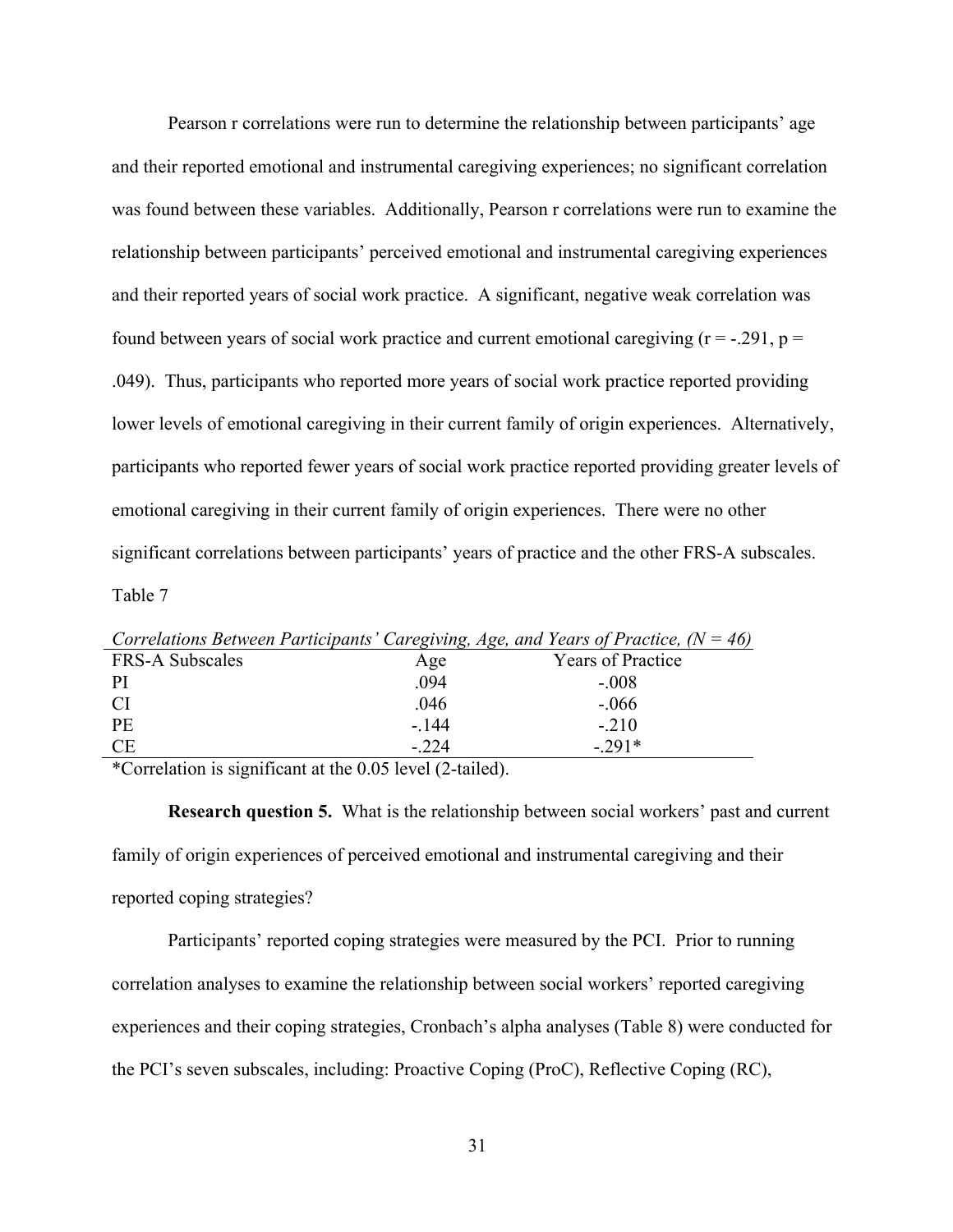Strategic Planning (SP), Preventive Coping (PreC), Instrumental Support Seeking (ISS),

Emotional Support Seeking (ESS), and Avoidance Coping (AC).

Table 8

|            | Renability Analyses for the 1 CI |    |                   |
|------------|----------------------------------|----|-------------------|
|            | PCI Subscale Number of Items N   |    | Alpha Coefficient |
| ProC       | 14                               | 45 | .85               |
| RC         | 11                               | 45 | .83               |
| <b>SP</b>  |                                  | 46 | .76               |
| PreC       | 10                               | 46 | .79               |
| <b>ISS</b> |                                  | 46 | .81               |
| <b>ESS</b> |                                  | 45 | .75               |
| AC         |                                  | 46 | .68               |
|            |                                  |    |                   |

*Reliability Analyses for the PCI*

These reliability analyses reflect alpha coefficients that fall above the accepted cutoff of 0.6, demonstrating moderate to strong internal reliability among the PCI's proactive coping, reflective coping, strategic planning, preventive coping, instrumental support seeking, and emotional support seeking subscales and adequate internal reliability among the PCI's avoidance coping subscale.

Participants' PCI subscale scores were computed by adding participants' rating of each subscale item (Greenglass & Fiksenbaum, 2015) prior to running univariate descriptive analyses. Table 9

| Descriptive Statistics of Participants' PCI Scores, $(N = 46)$ |      |      |      |           |
|----------------------------------------------------------------|------|------|------|-----------|
| <b>PCI</b> Subscale                                            | Min  | Max  | Mean | <b>SD</b> |
| ProC                                                           | 29.0 | 53.0 | 42.0 | 6.4       |
| <b>RC</b>                                                      | 19.0 | 38.0 | 31.6 | 4.3       |
| <b>SP</b>                                                      | 6.0  | 16.0 | 12.5 | 2.3       |
| PreC                                                           | 19.0 | 39.0 | 31.0 | 4.4       |
| <b>ISS</b>                                                     | 14.0 | 31.0 | 26.2 | 3.6       |
| <b>ESS</b>                                                     | 10.0 | 20.0 | 16.3 | 2.6       |
| AC                                                             | 4.0  | 12.0 | 8.2  | 1.9       |

| Descriptive Statistics of Participants' PCI Scores, ( $N = 46$ ) |  |  |  |
|------------------------------------------------------------------|--|--|--|
|------------------------------------------------------------------|--|--|--|

Pearson r correlation analyses were conducted to determine if there is a relationship

between social workers' reported caregiving experiences and the various coping strategies they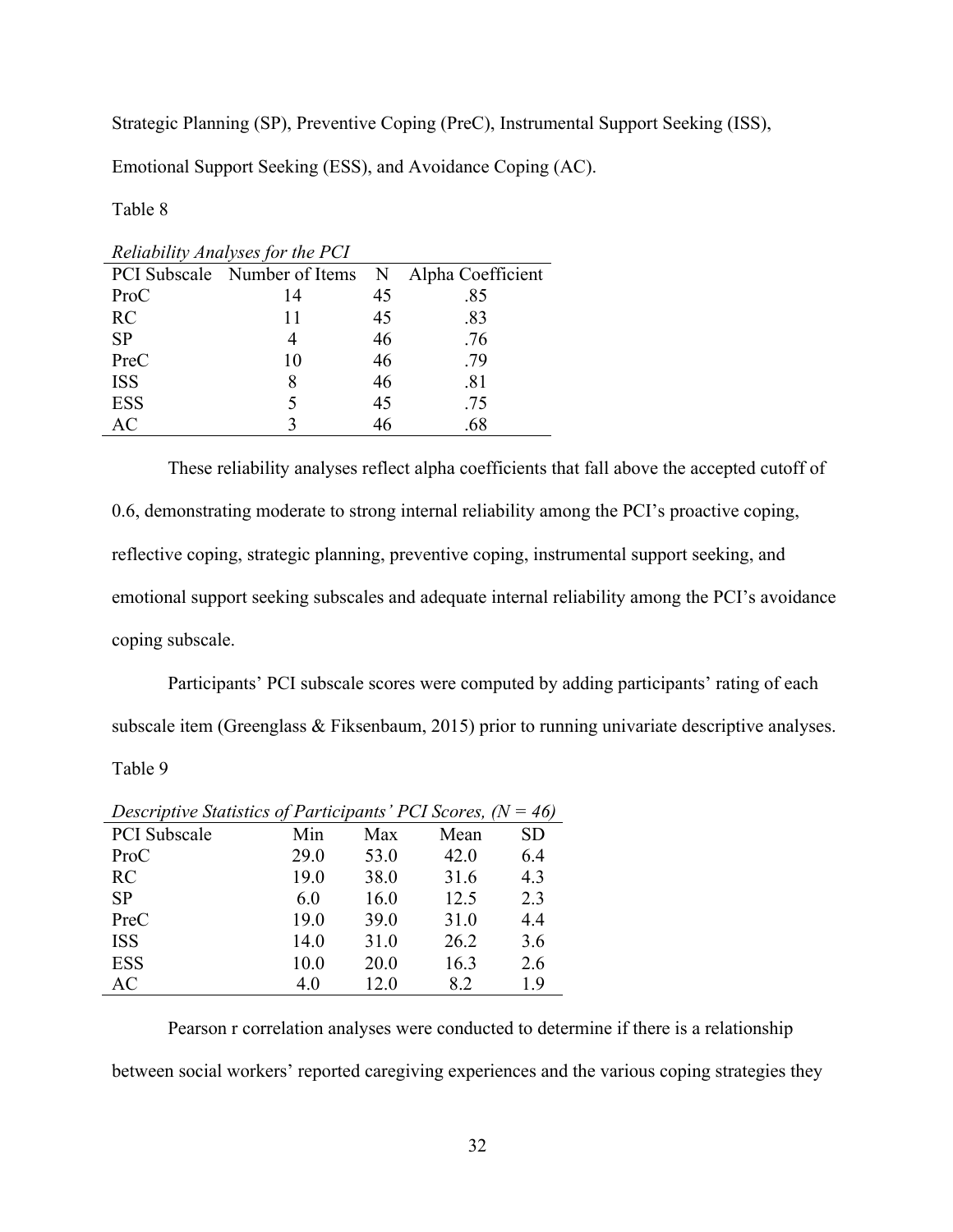employ:

There was a significant, negative weak correlation between current emotional caregiving and proactive coping  $(r = -.323, p = .029)$ . Thus, participants who reported higher levels of current emotional caregiving had lower proactive coping scores. Alternatively, participants who reported lower levels of current emotional caregiving had higher proactive coping scores.

There were no significant correlations between the past emotional caregiving, past instrumental caregiving, current instrumental caregiving, and PCI subscales.

Table 10

|           | Correlations Between Participants' FRS-A Caregiving Scores and PCI Scores, $(N = 46)$                                                                                                                                                                                                                           |         |         |        |         |         |         |
|-----------|-----------------------------------------------------------------------------------------------------------------------------------------------------------------------------------------------------------------------------------------------------------------------------------------------------------------|---------|---------|--------|---------|---------|---------|
| Scales    | ProC                                                                                                                                                                                                                                                                                                            | RC.     | SP      | PreC   | ISS     | ESS     | AC.     |
| -PI       | .058                                                                                                                                                                                                                                                                                                            | .142    | $-0.57$ | -074   | $-179$  | 129     | $-266$  |
| -CI       | $-193$                                                                                                                                                                                                                                                                                                          | .006    | $-.258$ | $-019$ | $-175$  | .001    | $-.033$ |
| PE        | .168                                                                                                                                                                                                                                                                                                            | .283    | .201    | -159   | $-.060$ | $-.027$ | $-.198$ |
| <b>CE</b> | $-323*$                                                                                                                                                                                                                                                                                                         | $-0.52$ | $-210$  | $-169$ | $-.106$ | $-.063$ | $-.056$ |
|           | $\star$ (1) $\star$ $\star$ $\star$ $\star$ $\star$ (1) $\star$ (1) $\star$ (1) $\star$ (1) $\star$ (1) $\star$ (1) $\star$ (1) $\star$ (1) $\star$ (1) $\star$ (1) $\star$ (1) $\star$ (1) $\star$ (1) $\star$ (1) $\star$ (1) $\star$ (1) $\star$ (1) $\star$ (1) $\star$ (1) $\star$ (1) $\star$ (1) $\star$ |         |         |        |         |         |         |

\*Correlation is significant at the 0.05 level (2-tailed).

**Research question 6.** What is the relationship between social workers' reported coping strategies and the perceived fairness of their past and current family of origin experiences?

Pearson r correlation analyses were conducted to determine the relationship between the perceived fairness of participants' past and current family of origin experiences and their reported coping strategies:

There was a significant, negative weak correlation between past unfairness and emotional support seeking  $(r = -.307, p = .038)$  as well as current unfairness and emotional support seeking  $(r = -.324, p = .028)$ . Accordingly, participants who reported higher levels of unfairness in their past and current family of origin experiences had lower emotional support seeking scores. Alternatively, participants who perceived their past and current family of origin experiences as being fairer had higher emotional support seeking scores.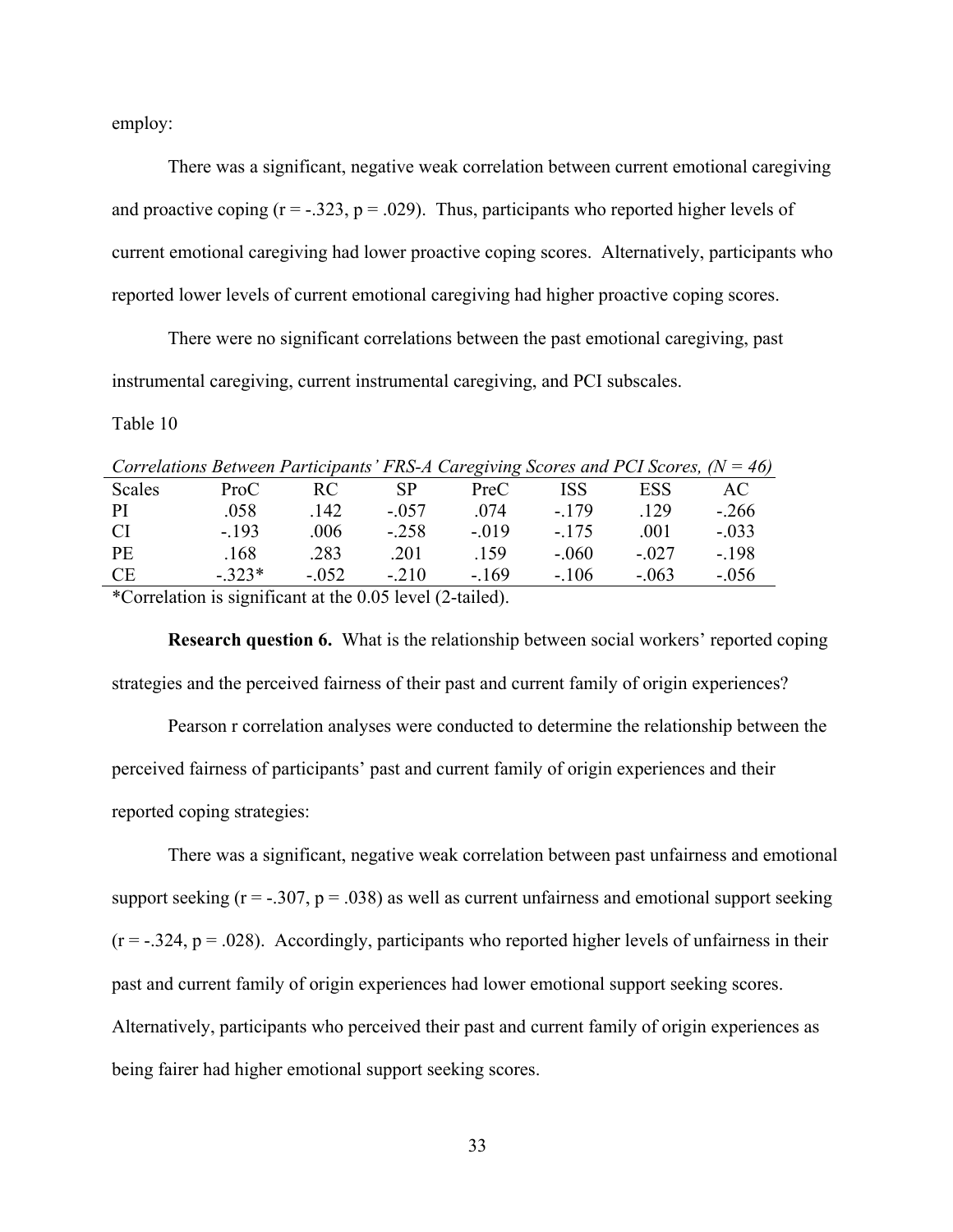Table 11

|           |         |             |             |            | Correlations Between Participants $FRS-A$ Unfairness Scores and PCI Scores, $(N = 40)$ |        |
|-----------|---------|-------------|-------------|------------|----------------------------------------------------------------------------------------|--------|
| Scales    | ProC    | RC SP       | PreC        | <b>ISS</b> | ESS                                                                                    | – AC – |
| PU        |         | 132 131 107 | - 241 - 163 |            | $-307*$                                                                                | - 189  |
| <b>CU</b> | - 088 - | 052         |             |            | $.057$ $.111$ $-.128$ $-.324*$                                                         | $-074$ |

*Correlations Between Participants' FRS-A Unfairness Scores and PCI Scores, (N = 46)*

\*Correlation is significant at the 0.05 level (2-tailed).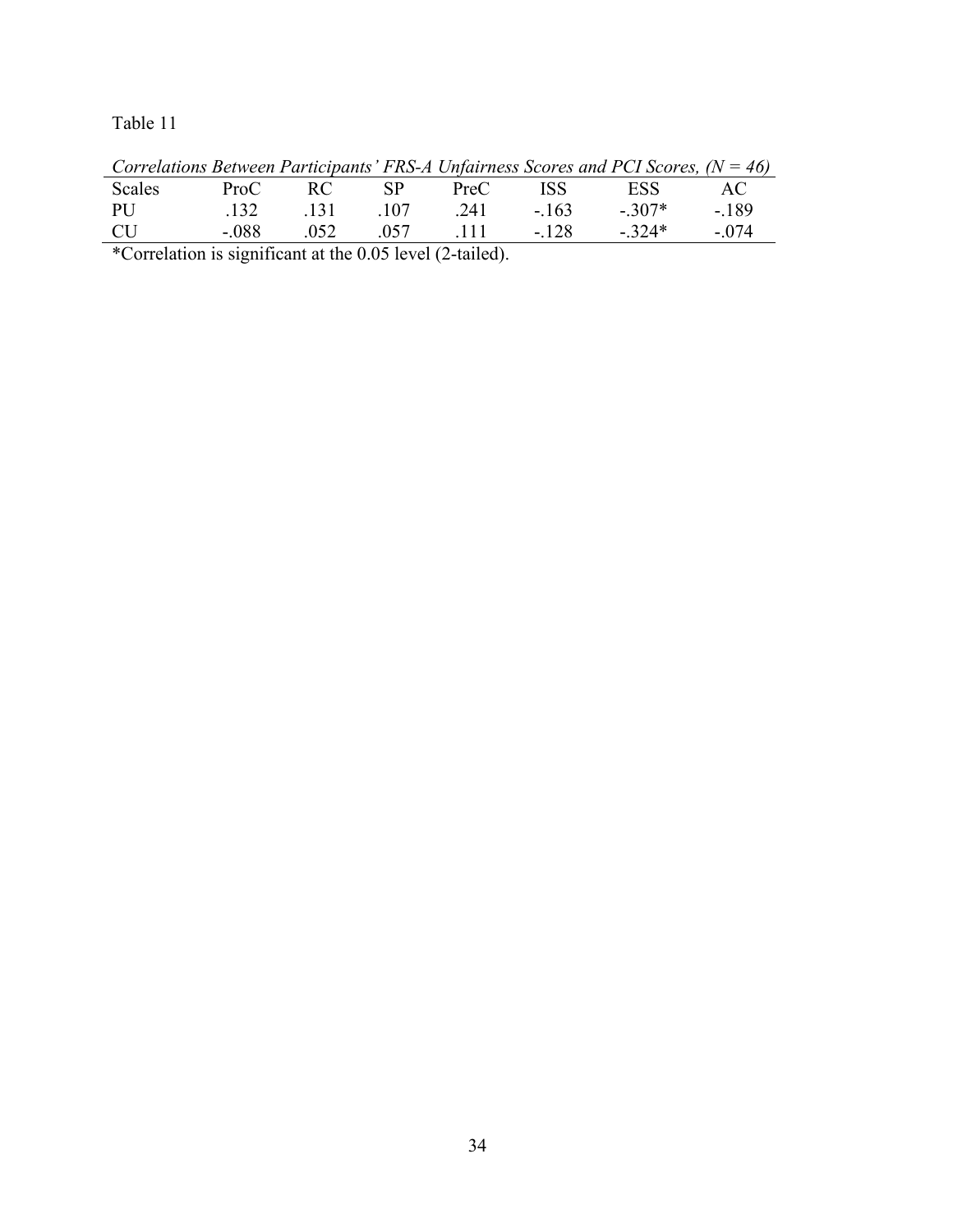#### **CHAPTER V**

#### **Discussion**

While a review of the literature reveals a significant history of dysfunction, trauma, and caretaking burden in the family of origin experiences of social workers, there is limited research that focuses on the caregiving responsibilities social workers assume within their families of origin. As the research on family caregiving, or filial responsibility, has traditionally emphasized the maladaptive psychosocial consequences of this phenomenon, the present study sought to counterbalance this bias by examining social workers' family of origin caregiving experiences in relation to their reported coping strategies. Moreover, the present study explored the relationship between social workers' reported coping strategies and the perceived ethical context of their families of origin. This chapter will expand upon the findings of this exploratory quantitative study and will consider the study's limitations, strengths, and implications for social work.

#### **Filial Responsibility: Current and Previous Findings**

As there are no previous studies that have examined social workers' experiences of filial responsibility along the dimensions explored in the present study (i.e., emotional caregiving, instrumental caregiving, and perceived fairness), it is not possible to put participants' filial responsibility experiences into context with those of other social workers. However, research with demographically diverse samples of adults that include non-clinical and clinical populations offer an alternative means of comparison (see Table 12).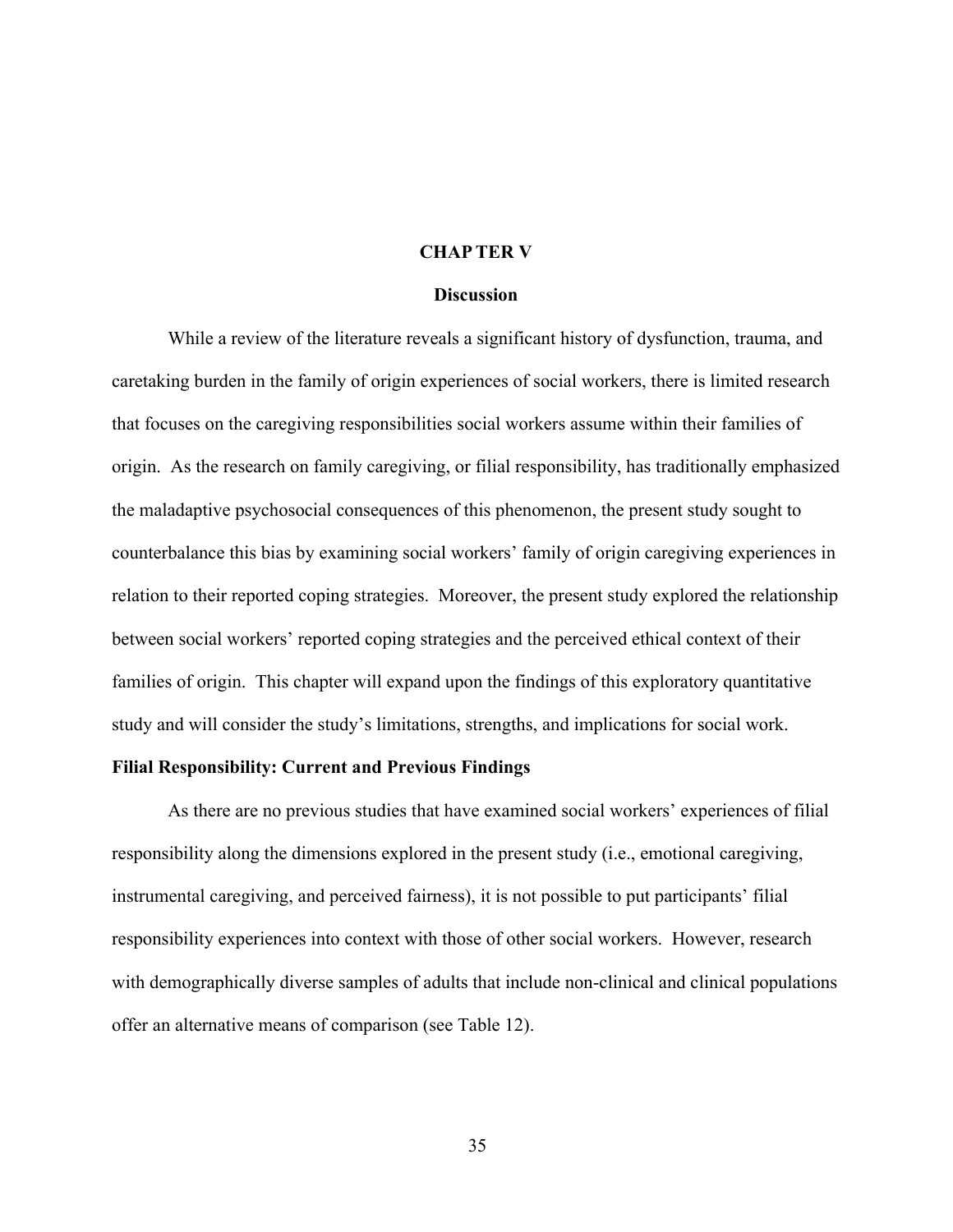Table 12

| FRS-A Subscale Current (2016) Thirkield (2002) |          |           | Levine $(2009)$ |
|------------------------------------------------|----------|-----------|-----------------|
|                                                | $N = 46$ | $N = 397$ | $N = 233$       |
| PI                                             | 17.7     | 20.49     | 26.9            |
| <b>CI</b>                                      | 18.3     |           | 26.5            |
| <b>PE</b>                                      | 29.6     | 24.7      | 27.2            |
| <b>CE</b>                                      | 30.0     |           | 31.1            |
| PU                                             | 26.4     | 21.39     | 26.7            |
| <b>CU</b>                                      | 25.8     |           | 25.4            |

*FRS-A Mean Score Comparisons Between Current and Previous Studies*

Results from the present study's data analyses reveal that current and past emotional caregiving were the most highly endorsed filial responsibility variables among study participants, followed by past and current unfairness, and current and past instrumental caregiving. This suggests that, in general, participants perceived themselves as attending to their family of origin's socioemotional needs to a greater extent than their practical or physical welfare needs. Relatedly, the mean instrumental caregiving scores for participants in the present study are lower than those obtained in Thirkield's (2002) and Levine's (2009) studies. In contrast, participant's emotional caregiving and perceived fairness scores are greater than those of participants in Thirkield's study and resemble those of participants in Levine's. These comparisons are offered not to suggest that they are statistically meaningful but, rather, to explore what might be gleaned from further exploration of the observed trends.

Possible explanations for the differences in instrumental caregiving scores among the three study samples are the differential representation of minority and non-female identified participants as well as educational/economic backgrounds between the three studies. Participants in the current study were primarily White/European American, female identified, and had completed, or were in the process of completing, a graduate level education. Comparatively, minority and non-female identified participants were represented in greater numbers in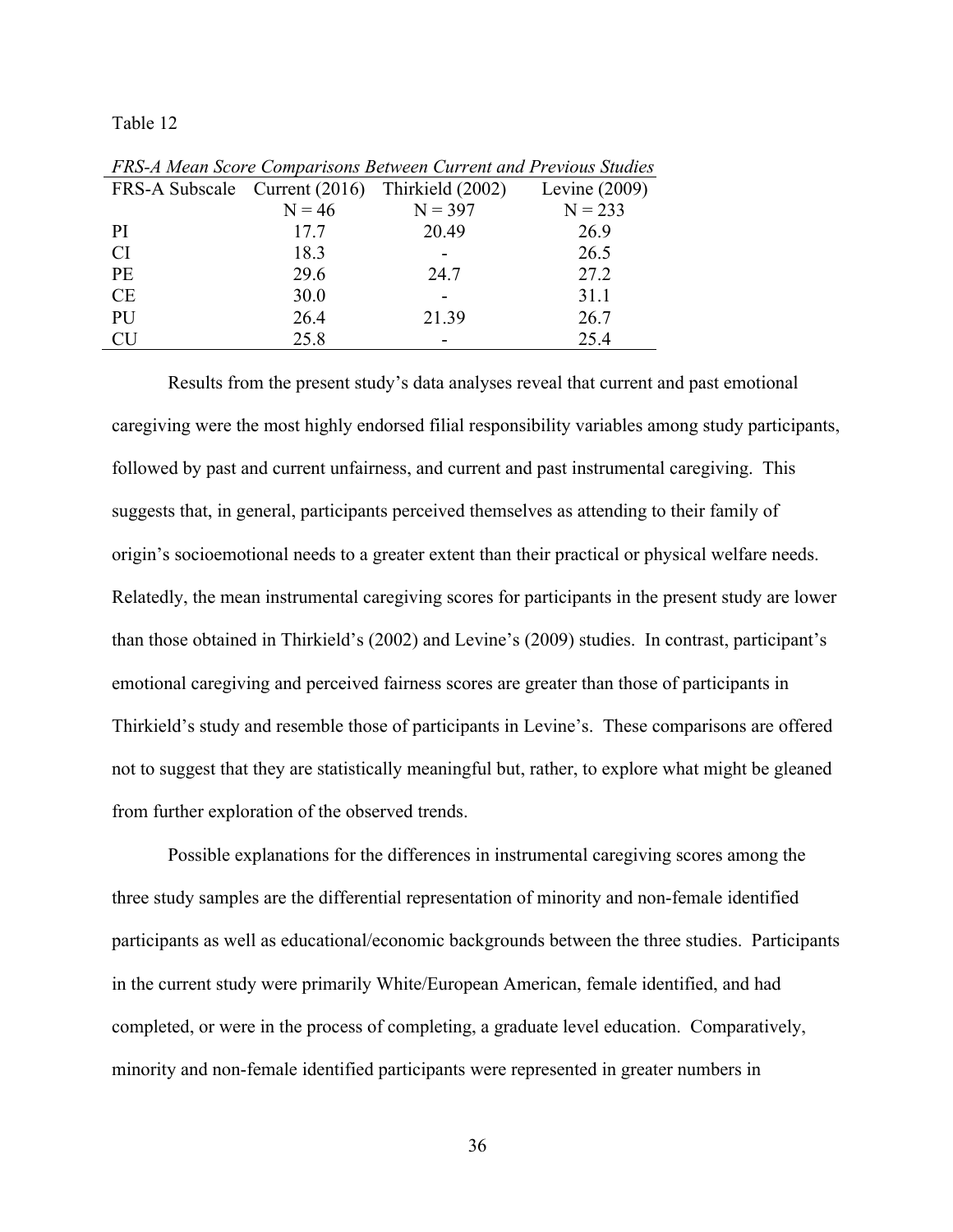Thirkield's (2002) and Levine's (2009) studies and diverse educational/economic backgrounds were reflected in both participant samples. Relevant to these differences, is that minority participants have been found to report greater levels than non-minorities of filial responsibility (Hooper et al., 2015), particularly of an instrumental nature (Jurkovic et al., 2001; Khafi et al., 2014). Additionally, economic hardship has been linked with conditions that promote increased caretaking burden and processes that overlap with filial responsibility, such as adultification (Burton, 2007). Lastly, is the tendency in Western cultures to socialize and, thereby, lend social legitimacy to expressive/emotional behaviors and roles for females (Thirkield, 2002).

Given such considerations, the lower levels of instrumental caregiving observed in the present study may be reflective of an emphasis on the perspectives and experiences of White/European American, female identified participants whose access to a higher education may also signify past and/or present access to resources and supports that mitigate instrumental caregiving. In contrast, the higher levels of instrumental caregiving found among participants in Thirkield's (2002) and Levine's (2009) studies may result from the broader representation of educational/economic circumstances as well as minority and non-female identified participants in these two samples.

In respect to the closer resemblance in emotional caregiving and perceived fairness scores between the present study and Levine's (2009), it is noteworthy that Levine recruited participants from clinical and non-clinical populations (i.e., mental health clinics, family medicine clinics, and community centers), while Thirkield (2002) solely recruited from a non-clinical population (i.e., jury pool in a large, urban city). Given such comparisons and the observed trends, it is possible that there are shared commonalities in the family of origin histories and dynamics around emotional caregiving and fairness between the current study sample and Levine's. The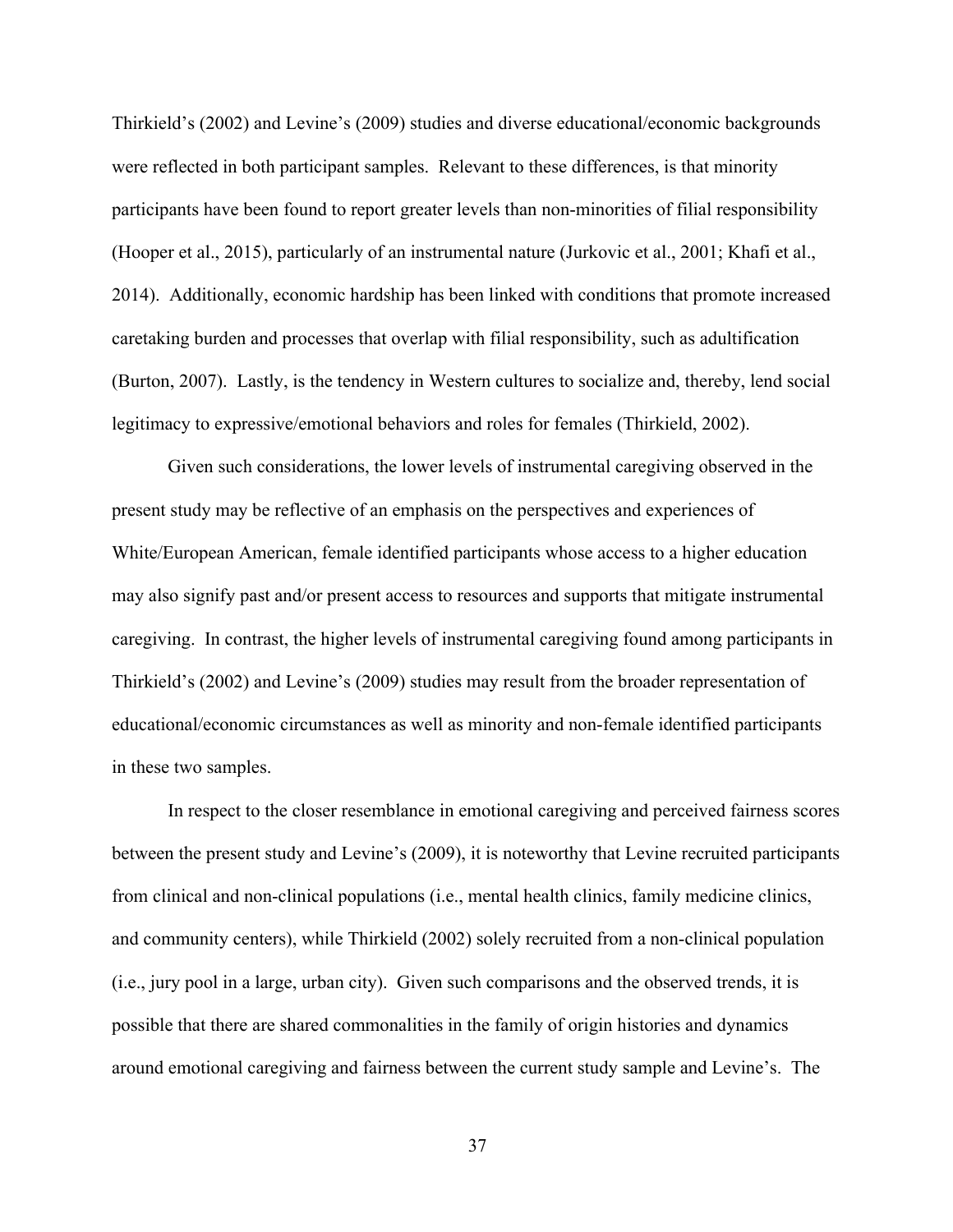representation in the latter study of participants negotiating issues that warrant clinical attention and intervention, potentially stemming from destructive filial responsibility processes, may account for higher filial responsibility scores in Levine's study that are comparable to those in the present. Accordingly, possible areas of convergence and divergence in the family of origin experiences of social workers and the clinical populations they serve is a potential area for further exploration and inquiry.

#### **Temporal Nature of Filial Responsibility**

The finding, in the current study, that earlier experiences of filial responsibility are significantly associated with later experiences of filial responsibility appears congruent with the research literature. For example, Khafi et al. (2014) found moderate support for the temporal stability of emotional and instrumental caregiving through the early and late adolescence of European American and African American youth. Additionally, Levine (2009) found that greater levels of childhood filial responsibility were associated with greater levels of adulthood filial responsibility, with destructive childhood filial responsibility processes being most strongly related. Similarly, for the current sample, there was a strong, positive relationship between participants' past and current instrumental caregiving and a moderate, positive relationship between their past and current emotional caregiving.

One possibility for the stronger relationship between participants' past and current instrumental caregiving experiences, versus those of an expressive nature, is that circumstances which affect families' instrumental caregiving needs may be more static and less responsive to changes that more readily affect a family's emotional caregiving needs. Potential examples of such factors include socioeconomic status, single parent households, or the presence of a chronic health condition for a family member. In contrast, the transient nature of family interactions and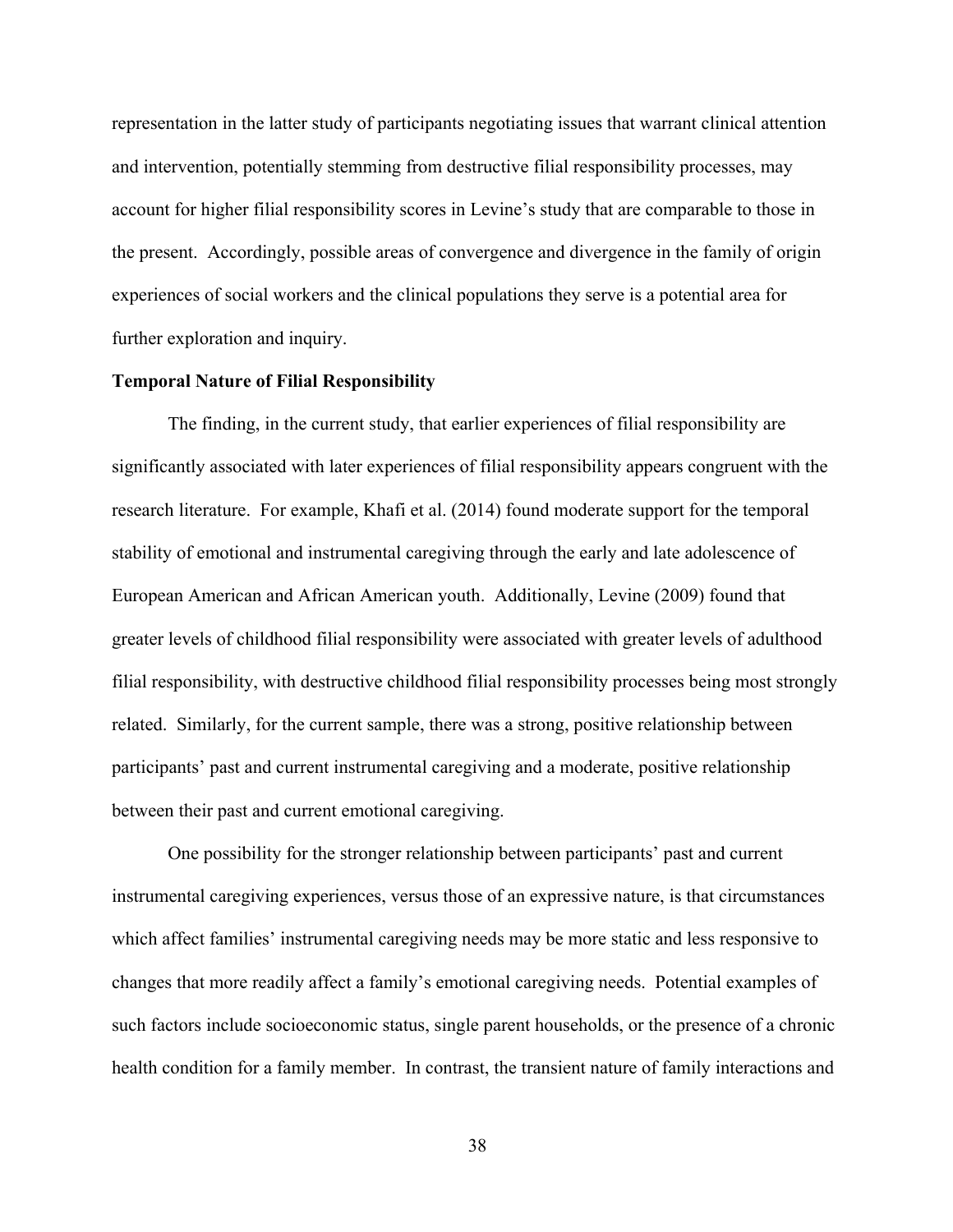life cycle transitions, which have the potential to shift a family's emotional caregiving needs, may call for a different level of engagement at various stages and times, offering a possible explanation for the more moderate stability in participants' past and current emotional caregiving experiences.

#### **Filial Responsibility: Demographic Considerations**

As previously mentioned, participants in the present study were primarily White/European American and female-identified. People of color, males, and transgender individuals were marginally represented, while other non-binary gender identities were not represented among study participants. Resulting from insufficient subsamples, the planned analyses pertaining to participants' filial responsibility experiences by gender and race/ethnicity were not feasible. This limits the yield of the study and the generalizability of the findings. The review of the literature affirms that gender and race/ethnicity are significant moderators of filial responsibility outcomes among other populations (Hooper et al., 2015; Jurkovic et al., 2001; Khafi et al., 2014; Thirkield, 2002). Thus, future research on filial responsibility among social workers should incorporate diverse sampling strategies to further explore these processes.

Analyses that examined the relationship between participants' age, years of social work practice, type and temporal perspective of filial responsibility, demonstrated a small significant, indirect correlation between years of social work practice and current emotional caregiving. Thus, participants in the earlier stages of their social work career (i.e., less years of practice) were somewhat more likely than participants in the later stages of their career (i.e., more years of practice) to be engaged in emotional caregiving of their family of origin. One potential explanation for this finding is that as social workers gain years of experience and progress in their career, they may take on less active roles in providing for their family of origin's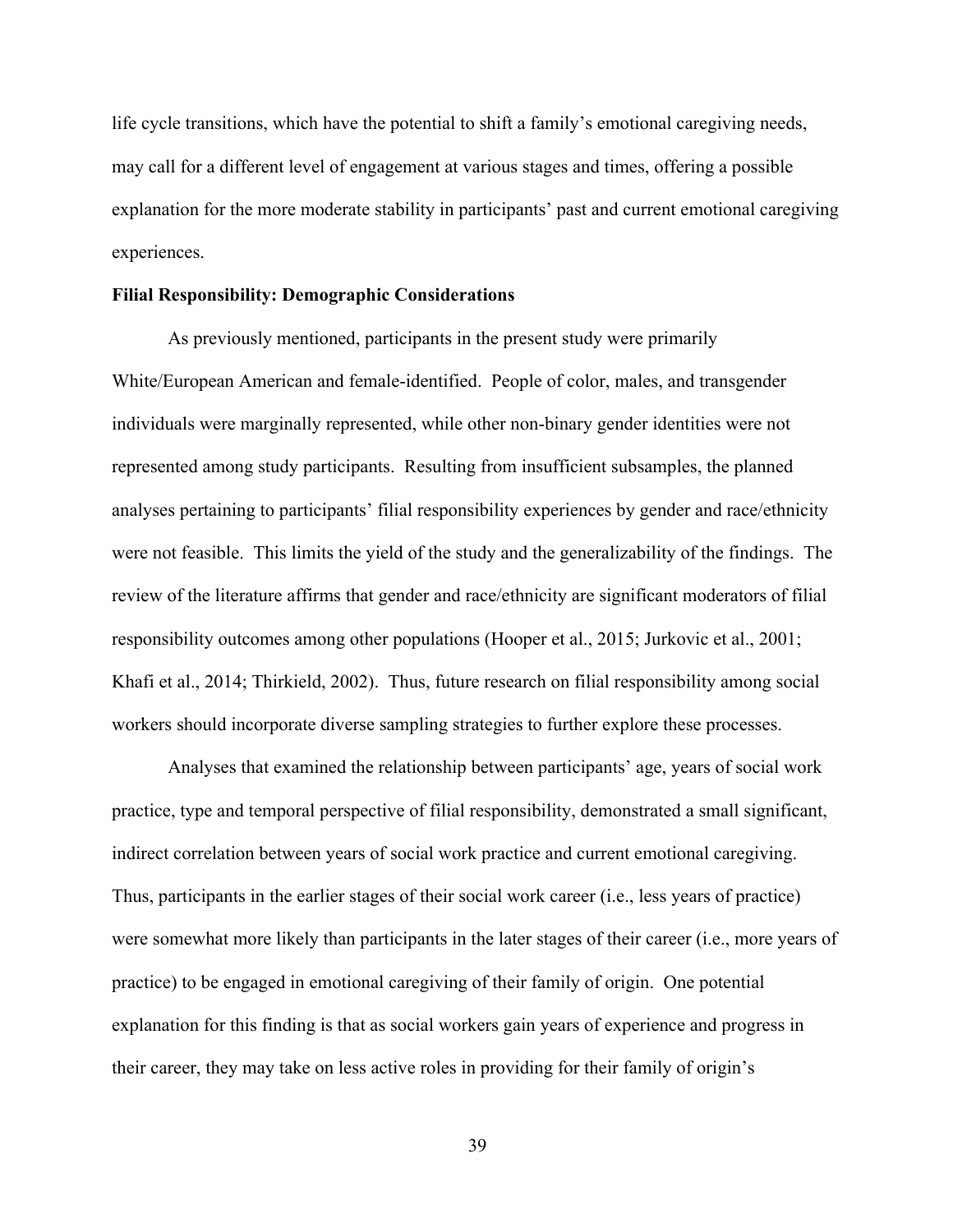socioemotional needs as a protective measure against emotional resource depletion as well as personal and professional impairment. An alternative and noteworthy consideration is that social workers with high emotional caregiving demands in their family of origin may be more likely to leave the field early in their careers due to competing personal and professional demands that overtax individual resources.

#### **Filial Responsibility and Coping**

Analyses that examined the relationship between participants'' filial responsibility experiences and reported coping strategies, demonstrated support for a small significant, indirect relationship between current emotional caregiving and proactive coping. Among study participants, as levels of current emotional caregiving increased, proactive coping decreased, and vice versa. This suggests that participants' provision of emotional caregiving may partially affect, or be affected by, their ability to proactively cope. Relevant to this consideration, is that caregiving related tasks involves channeling one's attention, energy, and resources externally. Comparatively, proactive coping is driven by personal interests and involves goal pursuit, accumulation of coping resources, and management of emergent stressors in order to mitigate resource loss or depletion (Aspinwall & Taylor; Frydenberg, 2014; Greenglass & Fiksenbaum, 2009). As such, it is possible that the energy and resources involved in emotional caregiving, in combination with those related to the practice of social work, may temporarily strain resources and disrupt proactive coping efforts. However, the marginal, though significant, association between participants' emotional caregiving and proactive coping suggests that other factors may be involved in this process, and future research is needed to better delineate these phenomena.

#### **Fairness and Coping**

Emotional support seeking was the only coping strategy associated with the ethical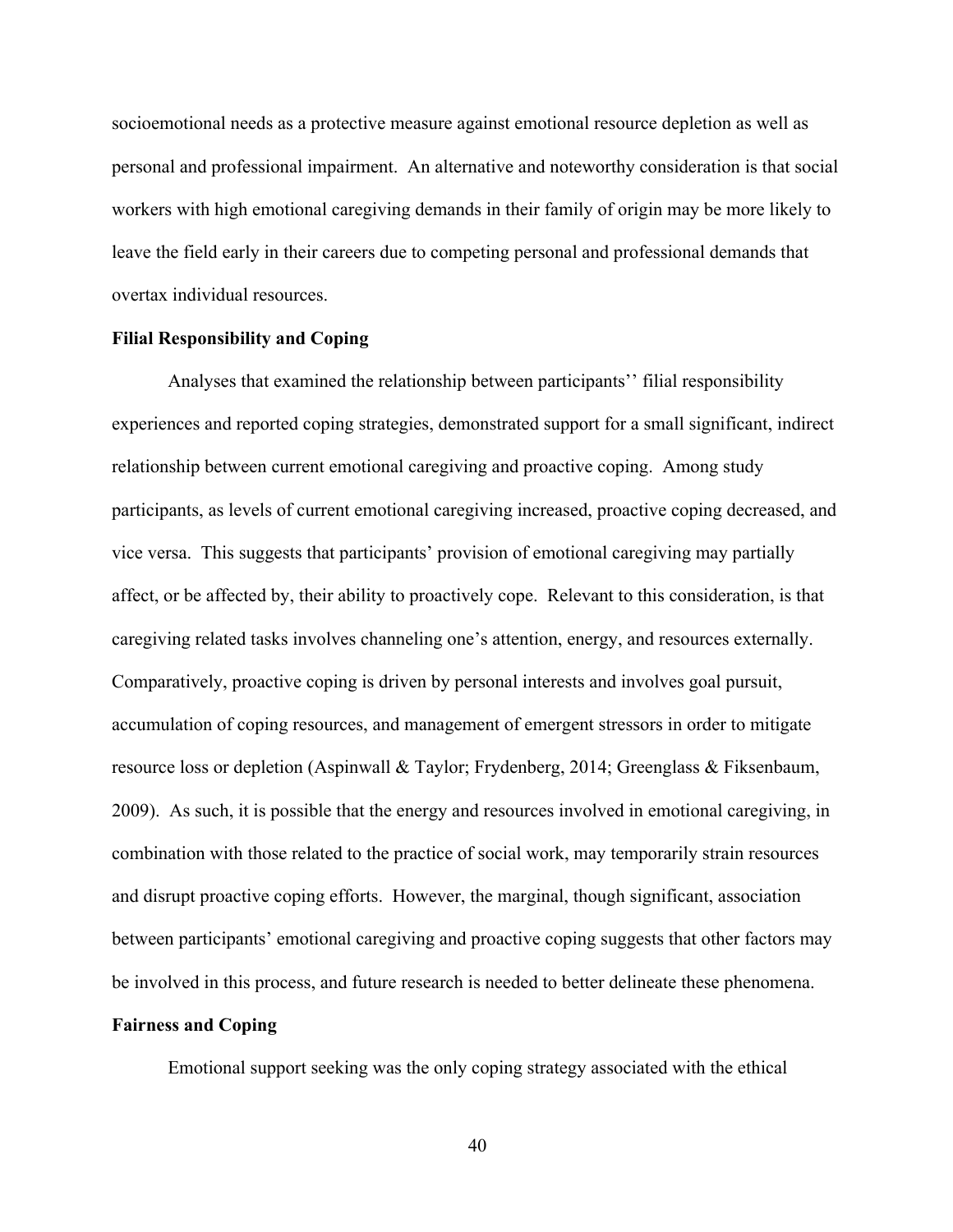context of participants' past and current family of origin experiences. Specifically, there was a negative weak correlation between unfairness and emotional support seeking, across temporal perspectives. Thus, as levels of unfairness increased, emotional support seeking decreased, and as levels of unfairness decreased, emotional support seeking increased. This finding appears congruent with the research that demonstrates that the perceived fairness of one's family of origin is strongly related to interpersonal competence (Thirkield, 2002). The skill set involved in interpersonal competence is integral to the processes involved in emotional support seeking including, "disclosing to others feelings, evoking empathy and seeking companionship" (Greenglass et al., 1999, p. 7). A possible explanation for the relationship between fairness and emotional support seeking, is that less equitable family environments may more readily generate feelings of inadequacy, mistrust, and withdrawal from others rather than approach behavior. Further opportunities for inquiry in this area may explore what conditions contribute and maintain fairness and equity, and how these conditions can be cultivated within families and communities.

#### **Reflections and Future Directions**

The current study's scope departs from the existing literature's emphasis on the family of origin contexts that influence social workers' career choice and professional development, shifting the focus to the responsibilities social workers assume in their families of origin and the coping strategies social workers employ. This line of inquiry has an important relevance for social work as it may help inform our understanding of how social workers navigate personal and professional demands, stressors, and challenges.

In respect to the yield and implications of the present study's findings explored in this chapter, noteworthy limitations include: a small sample size, use of non-probability convenience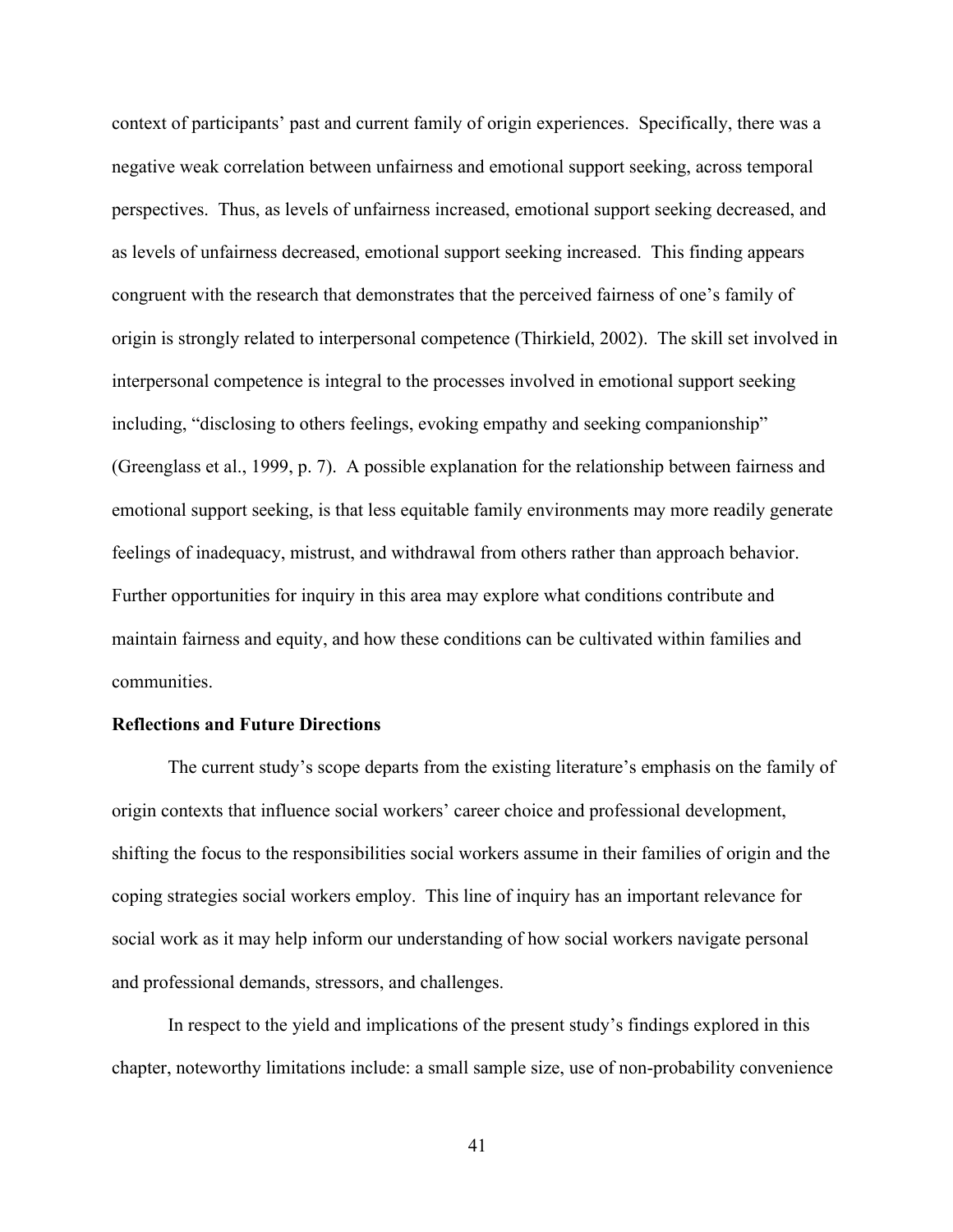sampling methods, the online nature of the study, and reliance on retrospective, self-report measures. These factors limit the generalizability of the study's findings, suggesting that future investigations may be strengthened by incorporating more diverse, targeted recruitment efforts, meaningful statistical sampling methods, and use of alternative or multiple assessment tools. Additionally, future research is needed to explore the potential influence of contextual factors on social workers' filial responsibility experiences and coping strategies as this was not feasible within the scope of the present study. Such efforts may offer the opportunity to strengthen the support, education, and training social workers receive, with larger scale implications for the communities and populations they serve.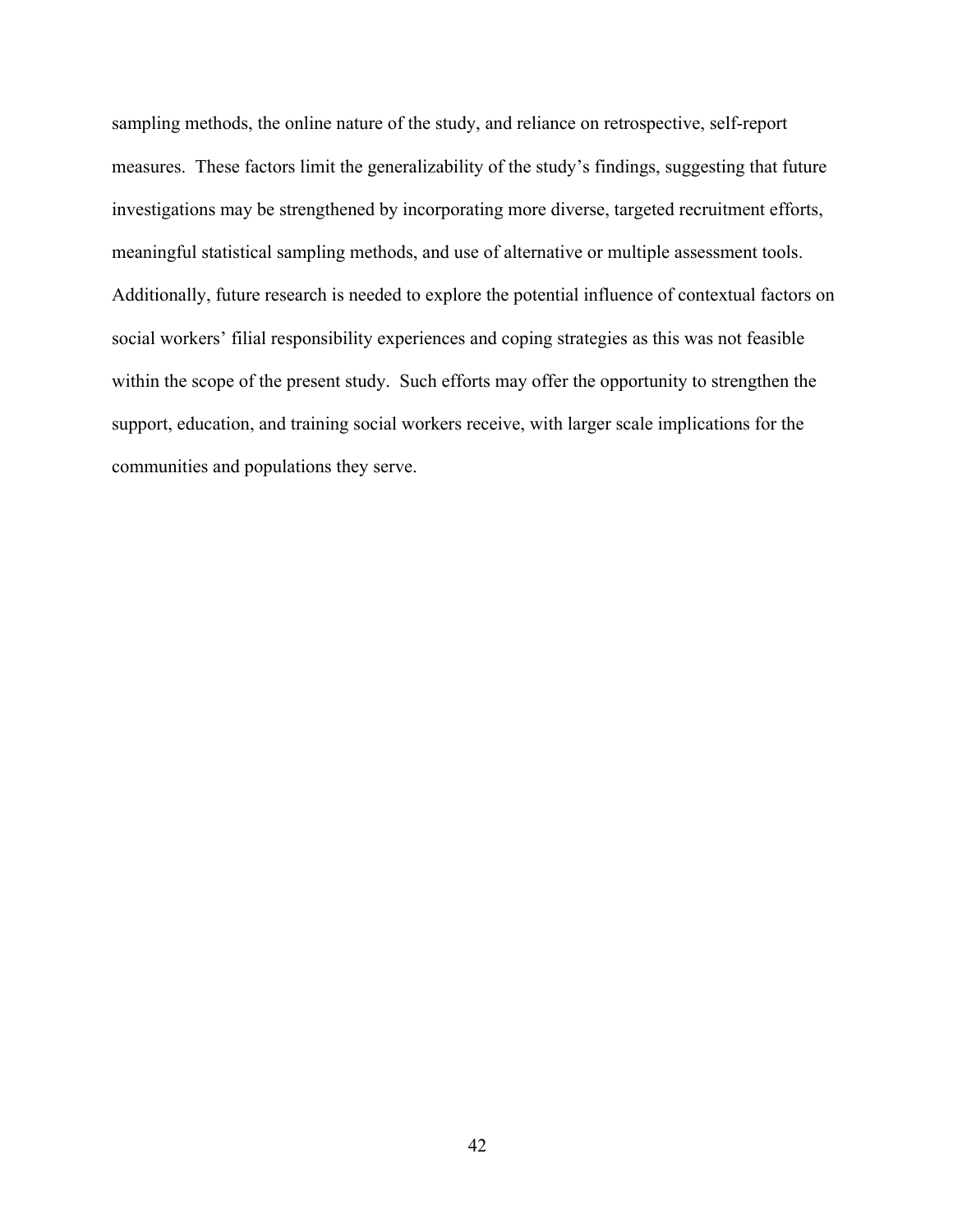#### References

- Aspinwall, L. G., & Taylor, S. E. (1997). A stitch in time: Self-regulation and proactive coping. *Psychological Bulletin,121*(3), 417-436. doi:10.1037/0033-2909.121.3.417
- Bahnson, B. A. (1990). The influence of social workers' family of origin experiences on therapeutic use of self: a comparative study. (Unpublished master's thesis). Smith College School for Social Work, Northampton, MA.
- Berzoff, J., & Drisko, J. (2015). What clinical social workers need to know: Bio-psycho-social knowledge and skills for the twenty-first century. *Clinical Social Work Journal*, *43*(3), 263-273. doi:10.1007/s10615-015-0544-3
- Biggerstaff, M. (2000). Development and validation of the social work career influence questionnaire. *Research on Social Work Practice, 10* (1), 34-54.
- Black, P. N., Jeffreys, D., & Hartley, E. K. (1993). Personal history of psychosocial trauma in the early life of social work and business students. *Journal Of Social Work Education, 29*(2), 171-180.
- Boszormenyi-Nagy, I. (1965). A theory of relationships: Experience and transaction. In I. Boszormenyi-Nagy & J.L. Framo (Eds.), *Intensive family therapy: Theoretical and practical aspects* (pp. 38-86). New York: Harper & Row.
- Boszormenyi-Nagy, I., & Spark, G. M. (1973). *Invisible loyalties: reciprocity in intergenerational family therapy.* Hagerstown, MD: Harper & Row.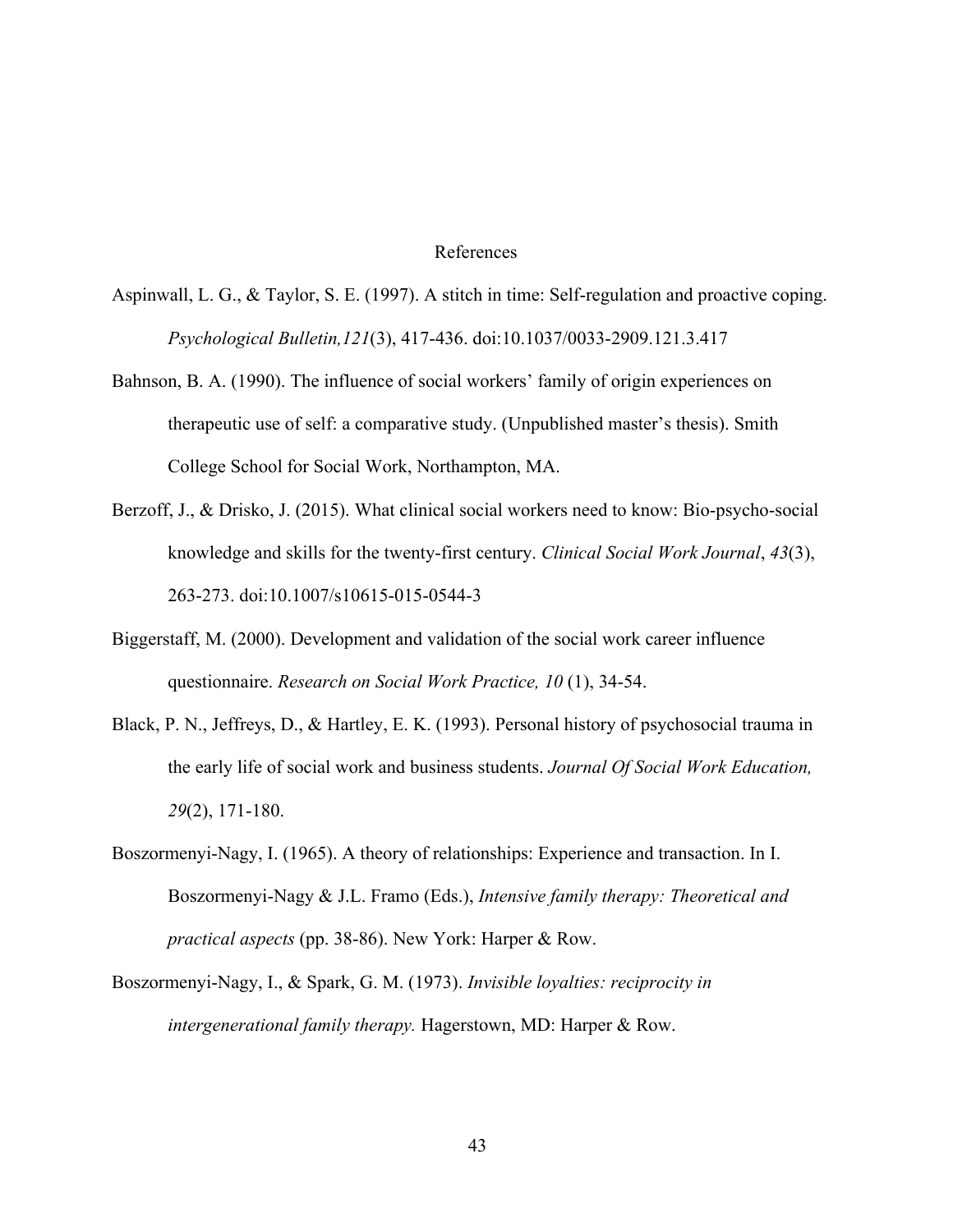- Burton, L. (2007). Childhood adultification in economically disadvantaged families: A conceptual model. *Family Relations, 56*(4), 329-345.
- Chase, N. (1999). Parentification: An overview of theory, research, and societal issues. In N. Chase (Ed.), *Burdened children: Theory, research, and treatment of parentification* (pp. 3-34). Thousand Oaks, CA: SAGE Publications, Inc.
- Chee, L. P., Goh, E., & Kuczynski, L. (2014). Oversized loads: Child parentification in lowincome families and underlying parent-child dynamics. *Families in Society: The Journal of Contemporary Social Services, 95*(3), 204-212. doi: 10.1606/1044-3894.2014.95.26
- Earley, L., & Cushway, D. J. (2002). The parentified child. *Clinical Child Psychology & Psychiatry, 7*(2), 163.
- East, P. L. (2010). Children's provision of family caregiving: Benefit or burden? *Child Development Perspectives, 4*(1), 55. doi:10.1111/j.1750-8606.2009.00118.x
- Frydenberg, E. (2014). Coping research: Historical background, links with emotion, and new research directions on adaptive processes. *Australian Journal Of Psychology, 66*(2), 82- 92. doi: 10.1111/ajpy.12051
- Greenglass, E. R., & Fiksenbaum, L. (2009). Proactive coping, positive affect, and well-being: Testing for mediation using path analysis. *European Psychologist, 14*(1), 29-39.
- Greenglass, E.R., & Fiksenbaum, L. (2015, September 15). Frequently asked questions regarding the Proactive Coping Inventory (PCI). Retrieved from http://userpage.fuberlin.de/health/pci\_faq.pdf
- Greenglass, E. R., Schwarzer, R., & Taubert, S. (1999). The Proactive Coping Inventory (PCI): A multidimensional research instrument. [On-line publication]. Available at http://userpage.fu-berlin.de/~health/greenpci.htm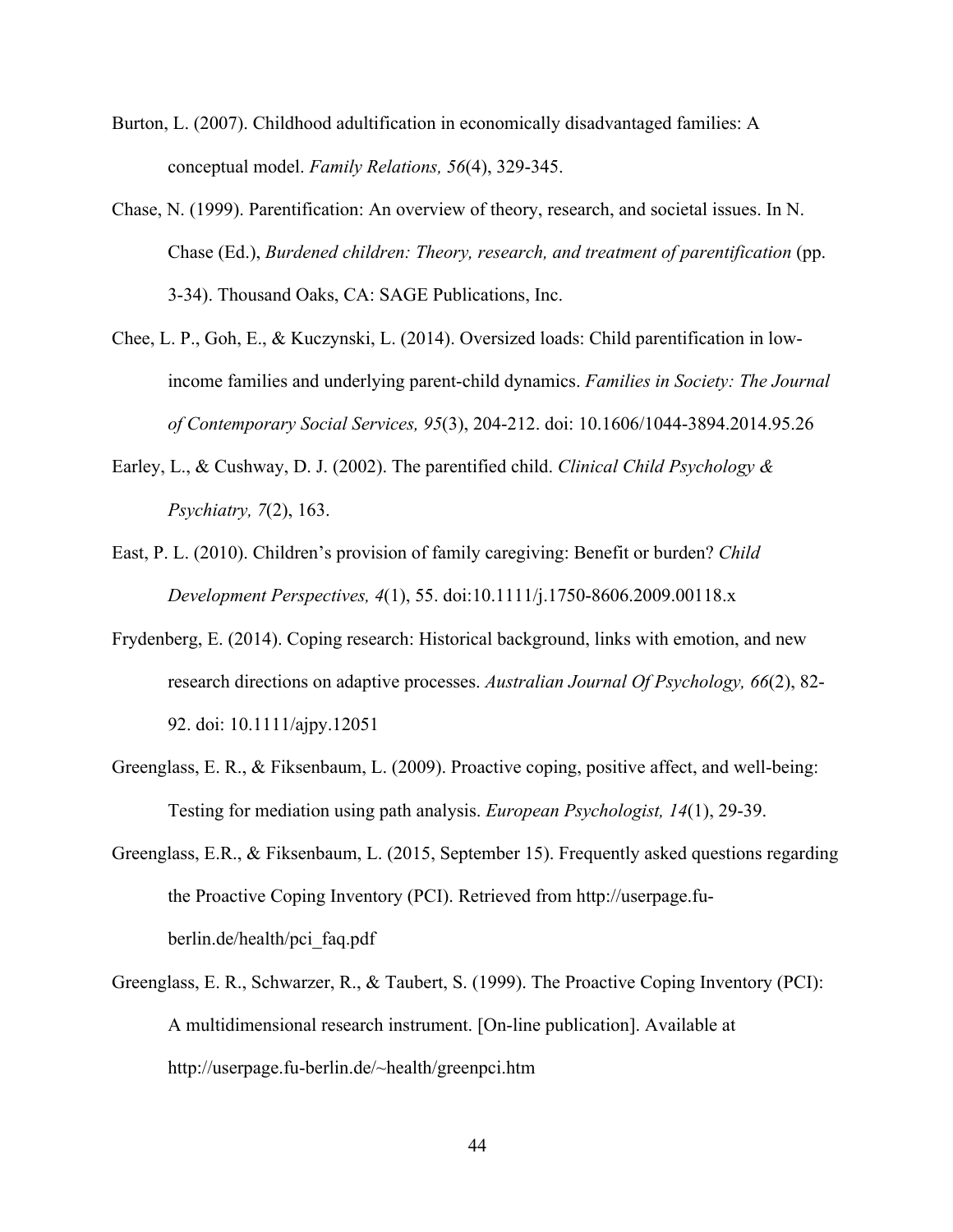- Hooper, L. M. (2007). Expanding the discussion regarding parentification and its varied outcomes: Implications for mental health research and practice. *Journal of Mental Health Counseling, 29*(4), 322–337.
- Hooper, L., DeCoster, J., White, N., & Voltz, M. (2011). Characterizing the magnitude of the relation between self-reported childhood parentification and adult psychopathology: A Meta-Analysis. *Journal Of Clinical Psychology*, *67*(10), 1028-1043. doi: 10.1002/jclp.20807
- Hooper, L. M., Tomek, S., Bond, J. M., & Reif, M. S. (2015). Race/ethnicity, gender, parentification, and psychological functioning: Comparisons among a nationwide university sample. *The Family Journal, 23*(1), 33-48. doi: 10.1177/1066480714547187
- Hooper, L., & Doehler, K. (2012). Assessing family caregiving: A comparison of three retrospective parentification measures. *Journal of Marital and Family Therapy, 38*(4), 653–666. doi:10.1111/j.1752-0606.2011.00258.x
- Hooper, L., Marotta, S., & Lanthier, R. (2008). Predictors of growth and distress following childhood parentification: A retrospective exploratory study. *Journal Of Child & Family Studies, 17*(5), 693-705.
- Hooper, L. M., Wallace, S. A., Doehler, K., & Dantzler, J. (2012). Parentification, ethnic identity, and psychological health in Black and White American college students: Implications of family of origin and cultural factors. *Journal of Comparative Family Studies, 43*, 811-835.
- Jones, R. A., & Wells, M. (1996). An empirical study of parentification and personality. *American Journal of Family Therapy*, *24*(2), 145-152.

Jurkovic, G. J. (2007). *Lost childhoods: The plight of the parentified child*. New York, NY: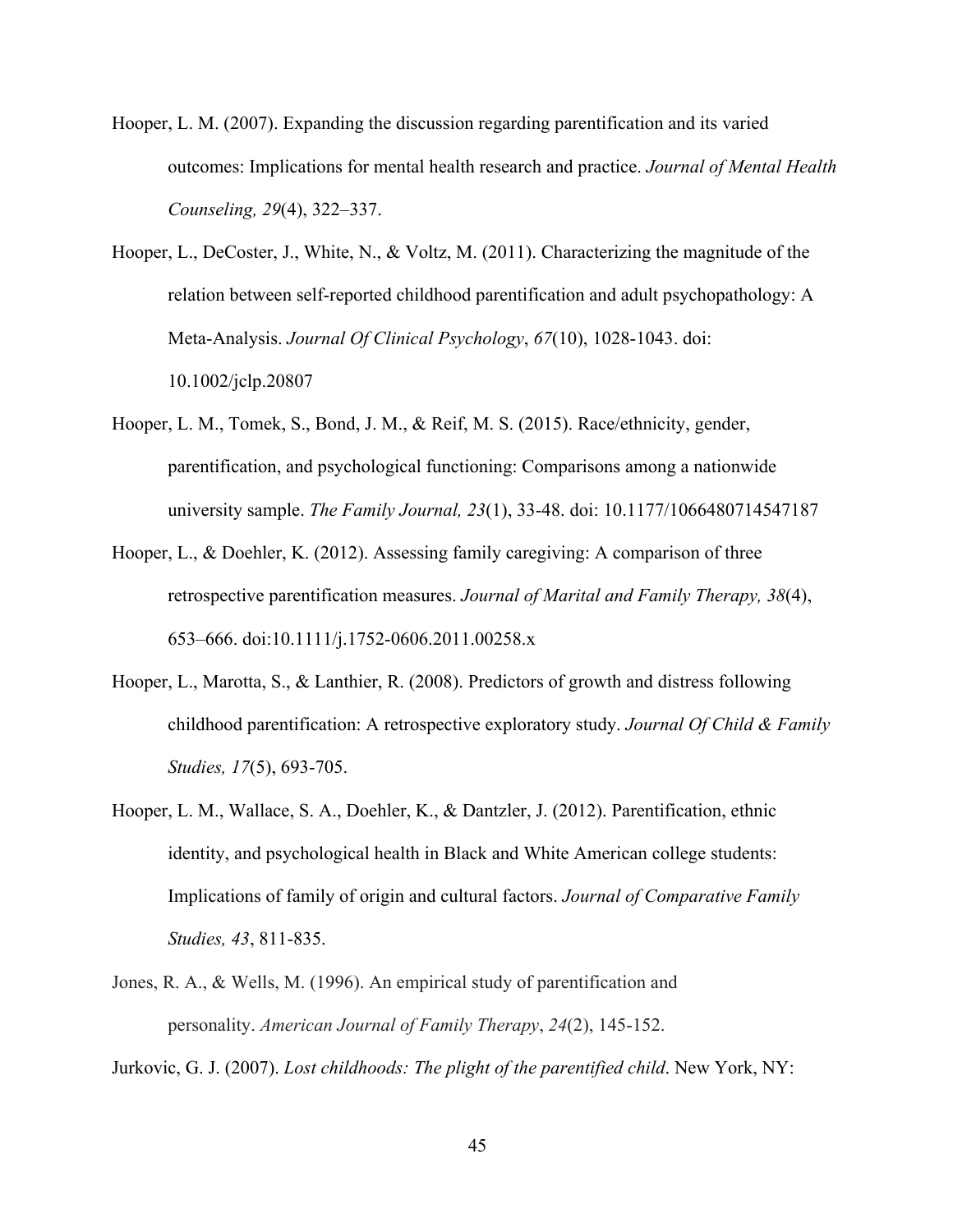Routledge.

- Jurkovic, G. J., & Thirkield, A. (1999). Filial Responsibility Scale-Adult. Retrieved from PsycTESTS. doi:10.1037/t17803-000
- Jurkovic, G. J., Thirkield, A., & Morrell, R. (2001). Parentification of adult children of divorce: A multidimensional analysis. *Journal Of Youth & Adolescence, 30*(2), 245.
- Karpel, M. A. (1976). *Intrapsychic and interpersonal processes in the parentification of children*. (Doctoral dissertation). Retrieved from ProQuest Dissertations & Theses Global. (302856944)
- Khafi, T. Y., Yates, T. M., & Luthar, S. S. (2014). Ethnic differences in the developmental significance of parentification. *Family Process, 53*(2), 267–287. doi: 10.1111/famp.12072
- Lackie, B. (1982). *Family correlates of career achievement in social work*. (Doctoral disseration). Retrieved from ProQuest Dissertations & Theses Global. (303261928)
- Lackie, B. (1983). The Families of Origin of Social Workers. *Clinical Social Work Journal, 11*(4), 309.
- Levine, A. (2009). *Parentification and adult psychosocial life distress*. (Doctoral disseration). Retrieved from ProQuest Dissertations & Theses Global. (305038773).
- Maeder, T. (1989). Wounded healers. *Atlantic Monthly, 263*(1), 37–47.
- McMahon, T. J., & Luthar, S. S. (2007). Defining characteristics and potential consequences of caretaking burden among children living in urban poverty. *American Journal of Orthopsychiatry, 77*(2), 267-281. doi:10.1037/0002-9432.77.2.267
- Moring, J., Fuhrman, R., & Zauszniewski, J. A. (2011). Interrelatedness of proactive coping, reactive coping, and learned resourcefulness. *Measurement And Evaluation In*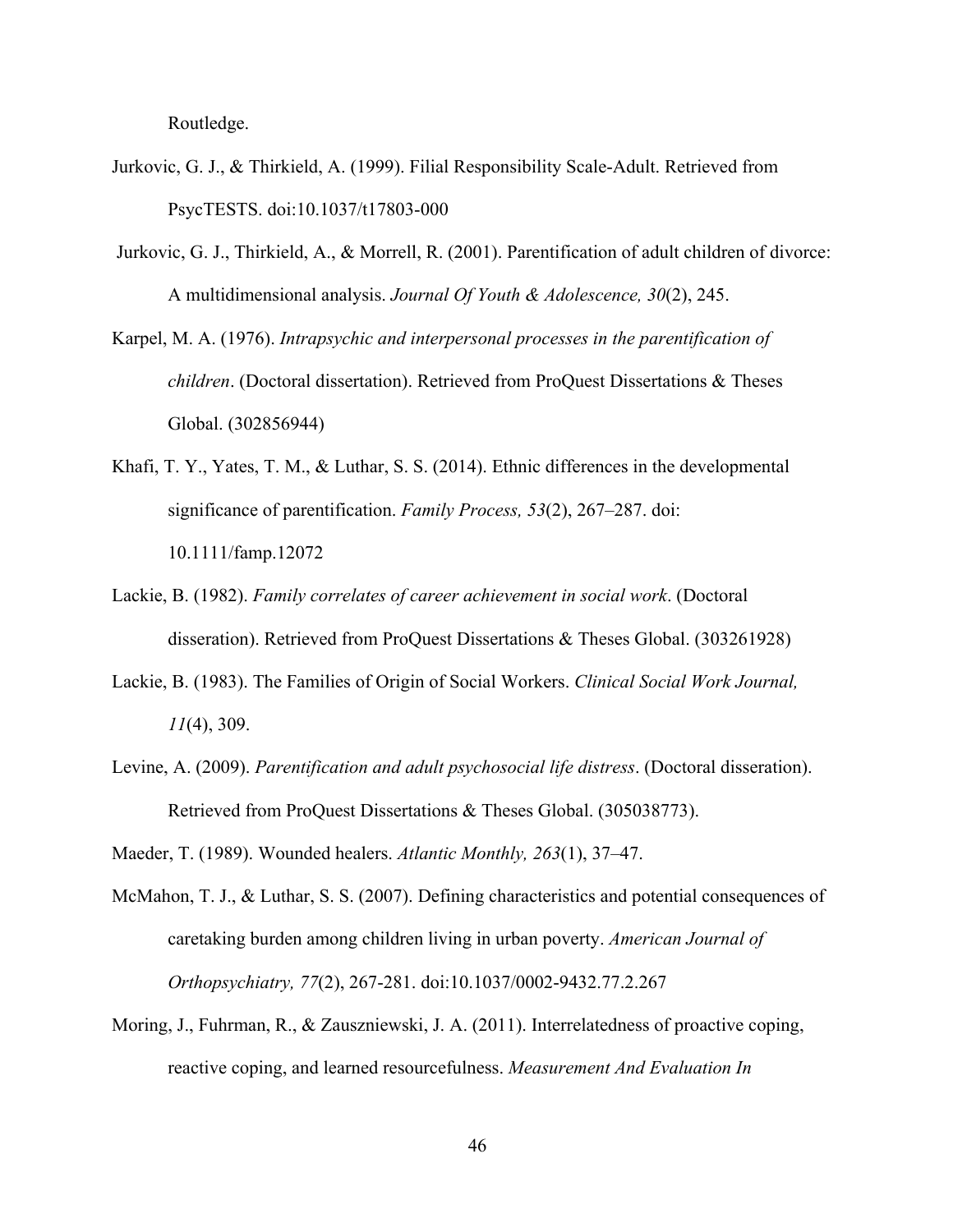*Counseling And Development, 44*(4), 204-214.

Minuchin, S., Montalvo, B., Guerney, B. G., Rosman, B.L., & Schumer, F. (1967). *Families of the slums*. New York, NY: Basic.

National Association of Social Workers. (2008). Code of ethics. Washington, DC: Author.

- National Association of Social Workers. (n.d.). Social Work Profession. Retrieved from https://www.socialworkers.org/pressroom/features/general/profession.asp
- Pooler, D.K., Doolittle, A., Faul, A., Barbee, A., Fuller, M.A., (2012). An exploration of MSW field education and impairment prevention: What do we need to know? *Journal of Human Behavior in the Social Environment, 22*(7), 916-927. doi:

10.1080/10911359.2012.707936

- Pooler, D. K., Siebert, D. C., Faul, A. C., & Huber, R. (2008). Personal history and professional impairment. *Administration in Social Work, 32*(2), 69-85. doi:10.1300/J147v32n0205
- Rompf, E. & Royse, D. (1994). Choice of social work as a career: possible influences. *Journal of Social Work Education 30*(2), 163–171.
- Russel, R., Gill, P., Coyne, A. & Woody, J. (1993) Dysfunction in the family of origin of MSW and other graduate students. *Journal of Social Work Education 29*(1), 121–129.
- Schier, K., Herke, M., Nickel, R., Egle, U., & Hardt, J. (2015). Long-Term Sequelae of Emotional Parentification: A Cross-Validation Study Using Sequences of Regressions. *Journal Of Child & Family Studies*, *24*(5), 1307-1321. doi:10.1007/s10826- 014-9938-z
- Sellers, S. L., & Hunter, A. G. (2005). Private pain, public choices: Influence of problems in the family of origin on career choices among a cohort of msw students. *Social Work Education, 24*(8), 869-881. doi: 10.1080/02615470500342223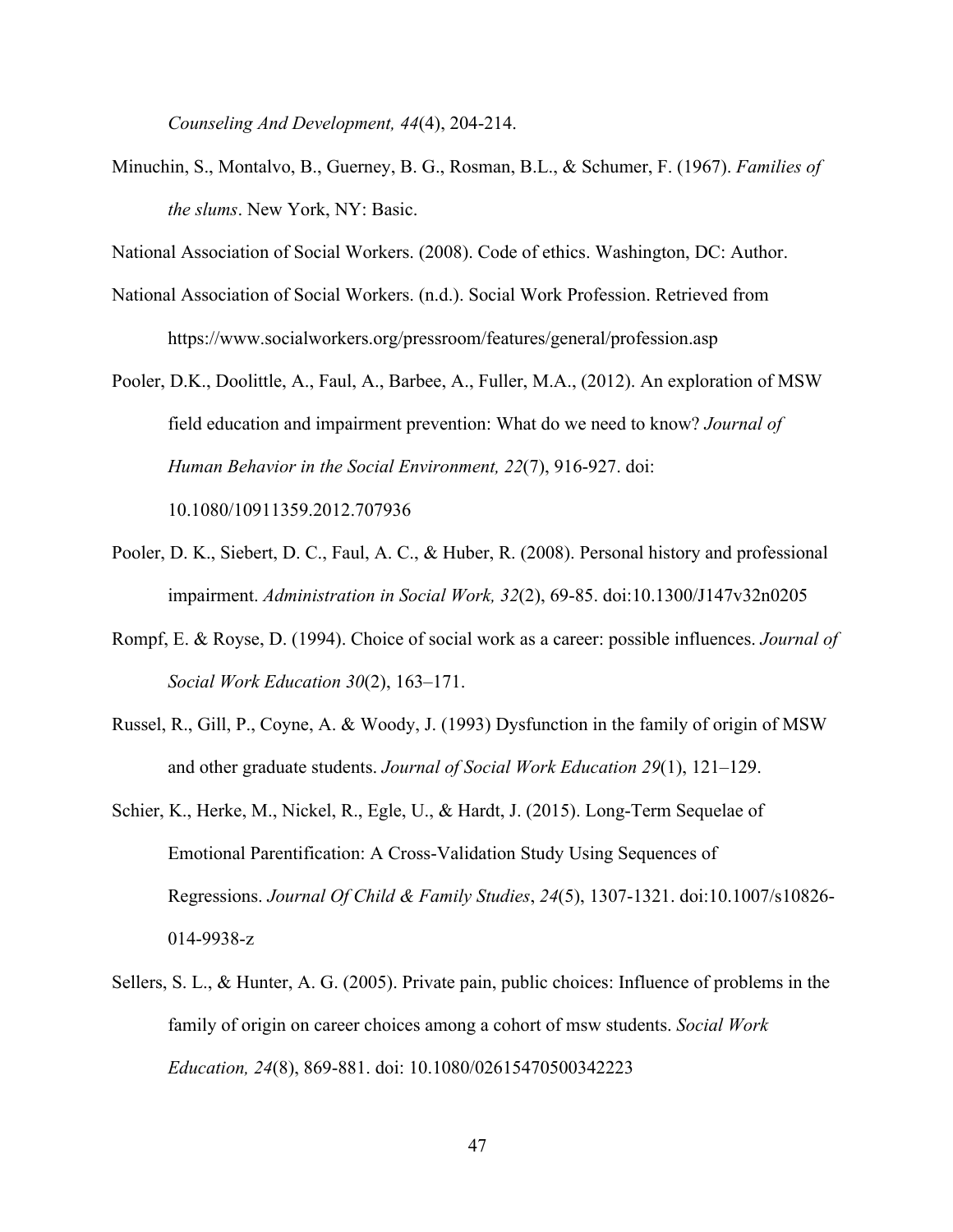- Sessions, M.W., & Jurkovic, G.J. (1986). The Parentification Questionnaire. (Available from Gregory J. Jurkovic, Department of Psychology, Georgia State University, University Plaza, Atlanta, GA 30303, USA.)
- Thirkield, A. (2002). *The role of fairness in emotional and social outcomes of childhood filial responsibility*. (Doctoral dissertation). Retrived from from ProQuest Dissertations & Theses Global. (304695642)
- Walsh, S., Shulman, S., Bar-On, Z., & Tsur, A. (2006). The role of parentification and family climate in adaptation among immigrant adolescents in Israel. *Journal of Research on Adolescence J Research on Adolescence, 16*(2), 321-350.
- Wells, M., Glickauf-Hughes, C., & Jones, R. (1999). Codependency: A grass roots construct's relationship to shame-proneness, low self-esteem, and childhood parentification. *American Journal Of Family Therapy*, *27*(1), 63-71.
- Wells, M., & Jones, R. (1998). Relationship among childhood parentification, splitting, and dissociation: Preliminary findings. *American Journal of Family Therapy, 26*(4), 331–340.
- Wells, M., & Jones, R. (2000). Childhood parentification and shame-proneness: A preliminary study. *American Journal of Family Therapy, 28*(1), 19-28. doi: 10.1080/019261800261789
- Wolkin, J. (1984). *Childhood parentification: An exploration of long-term effects*. (Doctoral dissertation). Retrieved from ProQuest Dissertations & Theses Global. (303294706)
- Valleau, M. P., Bergner, R. M., & Horton, C. B. (1995). Parentification and caretaker syndrome: An empirical investigation. *Family Therapy: The Journal of the California Graduate School of Family Psychology*, *22*(3).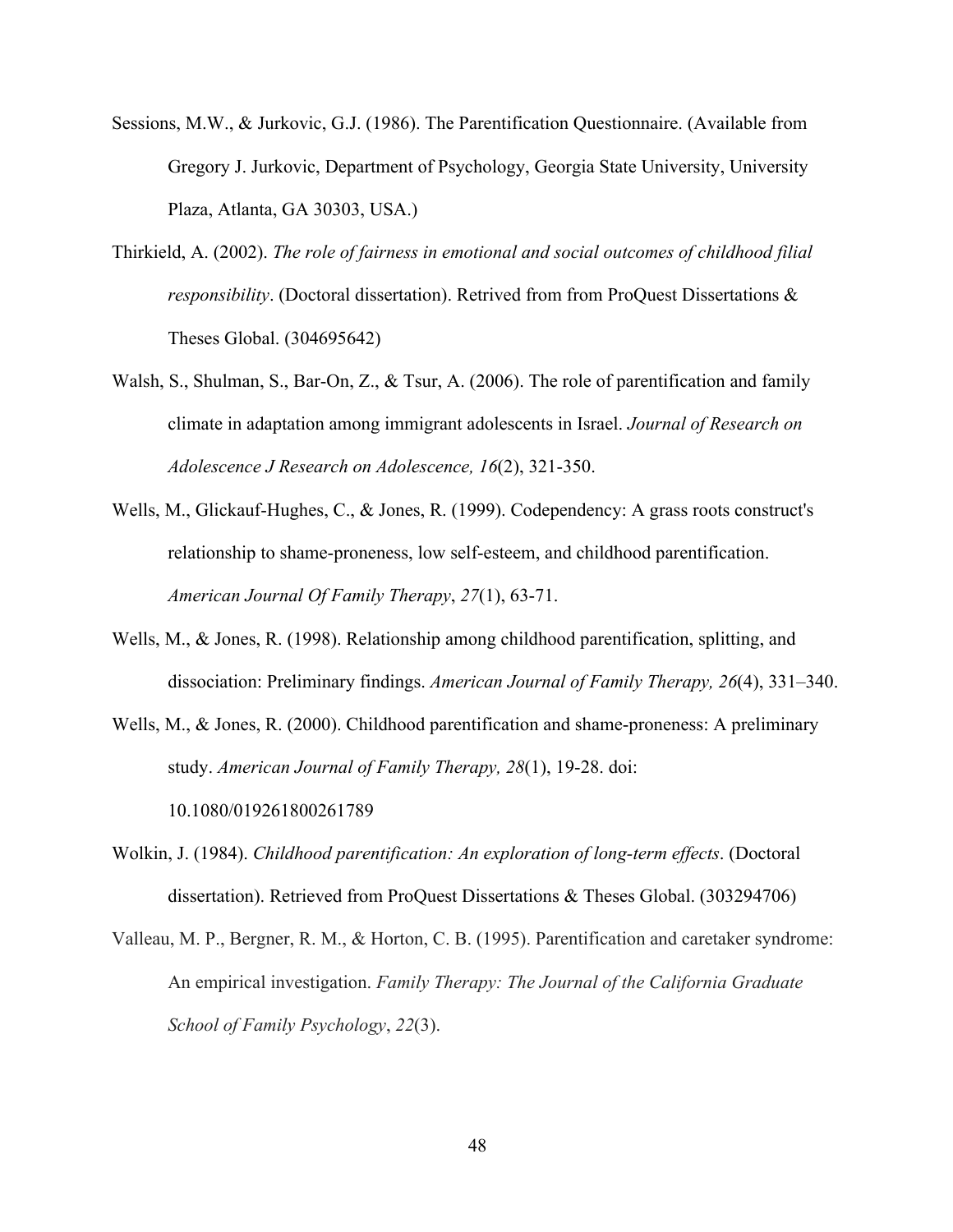Yancura, L. A., & Aldwin, C. M. (2009). Stability and change in retrospective reports of childhood experiences over a 5-year period: Findings from the Davis Longitudinal Study. *Psychology and Aging, 24*(3), 715-721. doi:10.1037/a0016203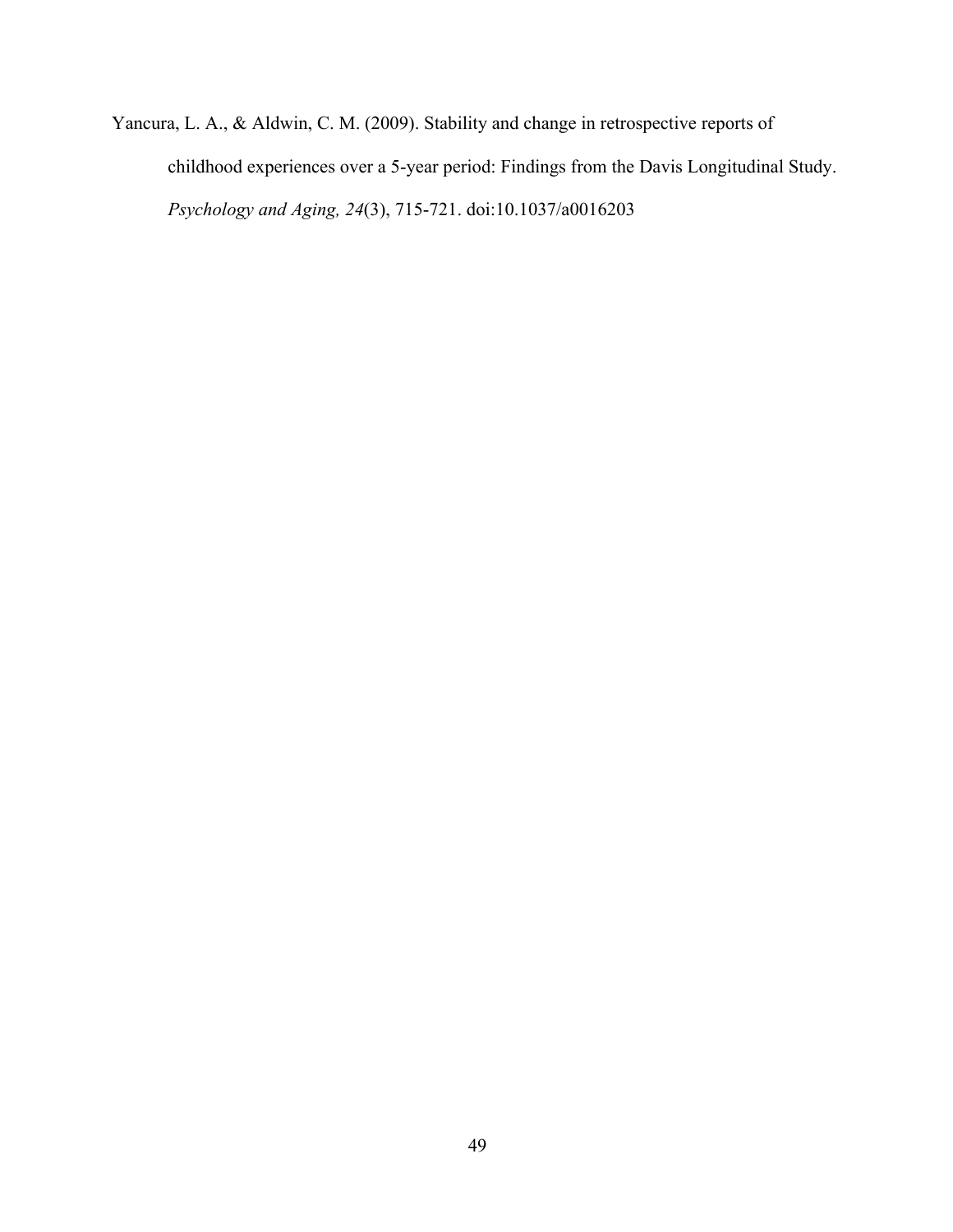**Appendix A**

HSR Approval Letter



#### **School for Social Work** Smith College Northampton, Massachusetts 01063 T (413) 585-7950 F (413) 585-7994

December 14, 2015

Aphrodite Easton

Dear Aphrodite,

You did a very nice job on your revisions. Your project is now approved by the Human Subjects Review Committee.

*Please note the following requirements:*

**Consent Forms**: All subjects should be given a copy of the consent form.

**Maintaining Data**: You must retain all data and other documents for at least three (3) years past completion of the research activity.

*In addition, these requirements may also be applicable:*

**Amendments**: If you wish to change any aspect of the study (such as design, procedures, consent forms or subject population), please submit these changes to the Committee.

**Renewal**: You are required to apply for renewal of approval every year for as long as the study is active.

**Completion**: You are required to notify the Chair of the Human Subjects Review Committee when your study is completed (data collection finished). This requirement is met by completion of the thesis project during the Third Summer.

Congratulations and our best wishes on your interesting study.

Sincerely,

Elaine Kersten, Ed.D. Co-Chair, Human Subjects Review Committee

CC: Daniel O'Donnell, Research Advisor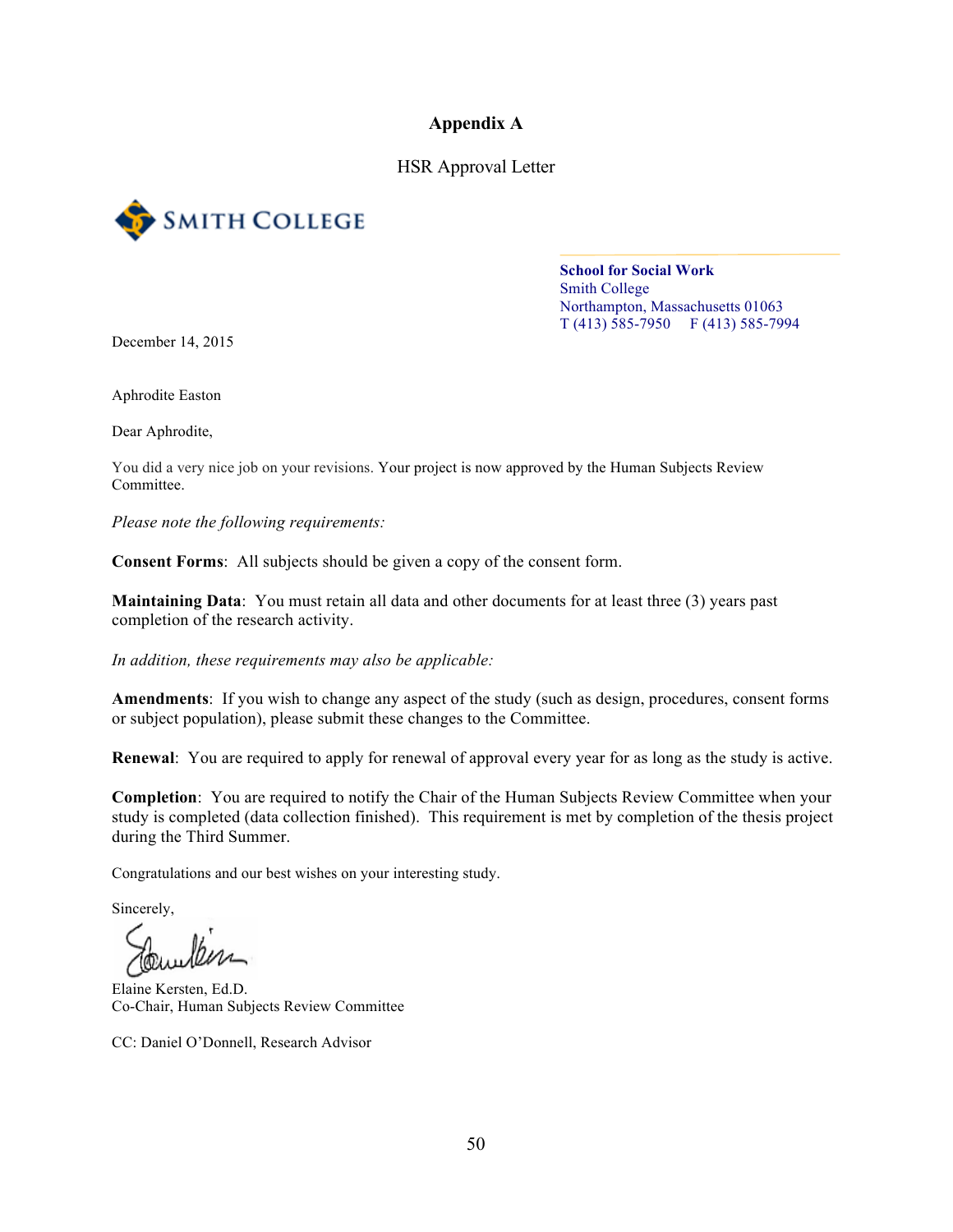### **Appendix B**

### Social Media Recruitment Narrative and Hyperlink

Hi Facebook friends, peers, and colleagues!

I am reaching out to invite you to participate in a research study I am conducting about social workers' experiences of family caregiving, or filial responsibility, and reactions to daily life events. The data collected from this quantitative study will be used to complete my Master's in Social Work (MSW) Thesis and may also be used in publications and presentations.

If you are currently a part or full-time MSW student or an MSW graduate, please consider participating in this research. The study, itself, consists of a one-time anonymous online survey, a link to which you can find below. Your participation in this research may offer important insight for the field of social work and illuminate opportunities to strengthen the support, education, and training social workers receive.

As I am hoping to reach as many and as broad a range of social workers as possible, I ask that you consider sharing this link with friends, peers, and colleagues, who are MSW graduates or MSW graduate students, that may be interested in participating in this study. If you have any questions or concerns about the study or participation, please don't hesitate to contact me at  $\qquad \qquad \text{or}$ 

Many thanks,

Aphrodite Easton MSW Candidate 16' Smith College School for Social Work

This study protocol has been reviewed and approved by the Smith College School for Social Work Human Subjects Review Committee (HSRC).

[Link to study through Qualtrics]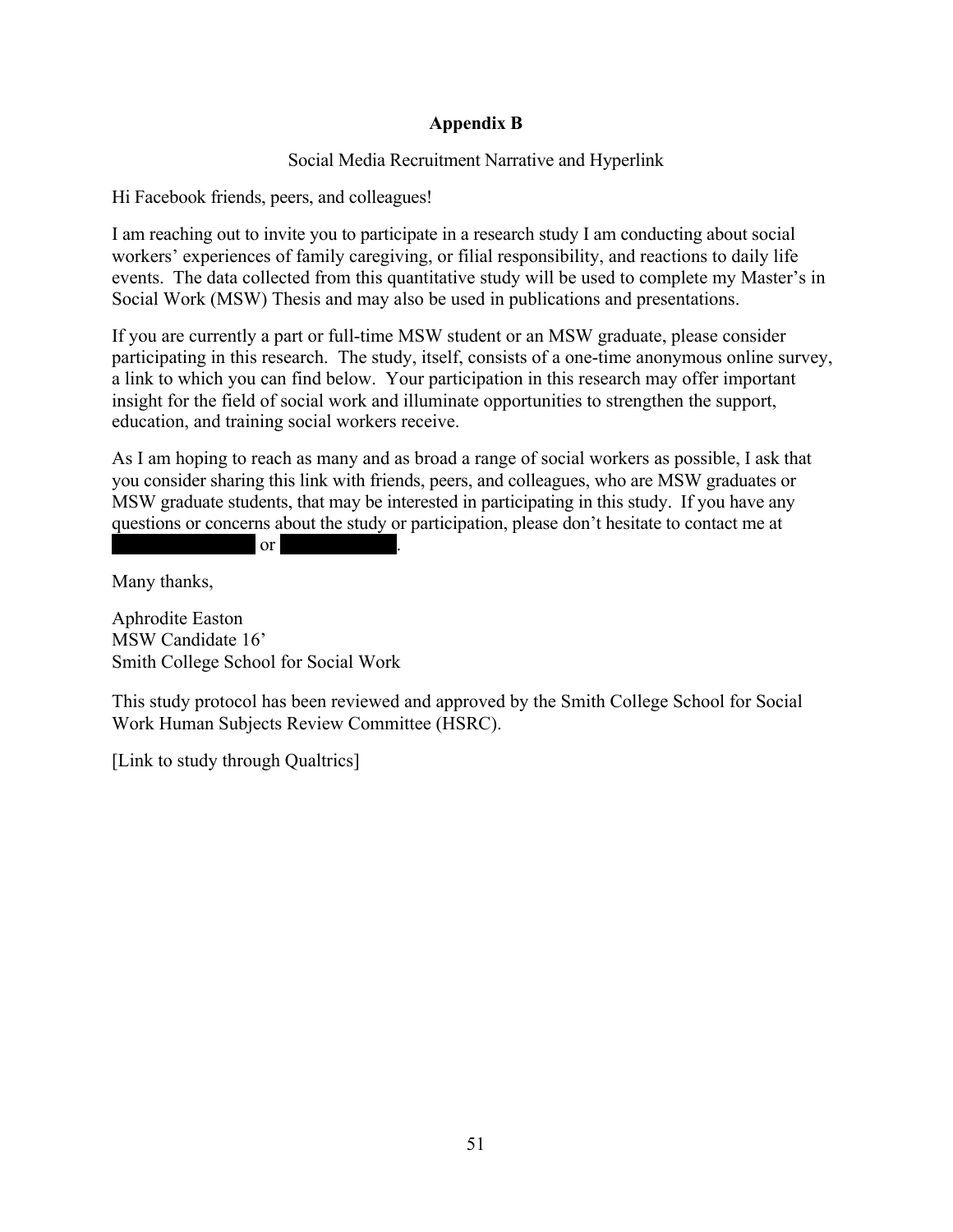## **Appendix C**

### Study Recruitment Letter

Dear peers and colleagues,

My name is Aphrodite Easton, and I am a Master's in Social Work (MSW) candidate at Smith College School for Social Work. I am reaching out to invite you to participate in a research study I am conducting about social workers' experiences of family caregiving, or filial responsibility, and reactions to daily life events. The data collected from this quantitative study will be used to complete my MSW Thesis and may also be used in publications and presentations.

If you are currently a part or full-time MSW student or an MSW graduate, please consider participating in this research. The study, itself, consists of a one-time anonymous online survey, which you can access here [Link to study through Qualtrics]. Your participation in this research may offer important insight for the field of social work and illuminate opportunities to strengthen the support, education, and training social workers receive.

As I am hoping to reach as many and as broad a range of social workers as possible, I ask that you consider sharing this link with friends, peers, and colleagues, who are MSW graduates or MSW graduate students, that may be interested in participating in this study. If you have any questions or concerns about the study or participation, please don't hesitate to contact me at or (413) 341-2410.

Many thanks,

Aphrodite Easton MSW Candidate 16' Smith College School for Social Work

This study protocol has been reviewed and approved by the Smith College School for Social Work Human Subjects Review Committee (HSRC).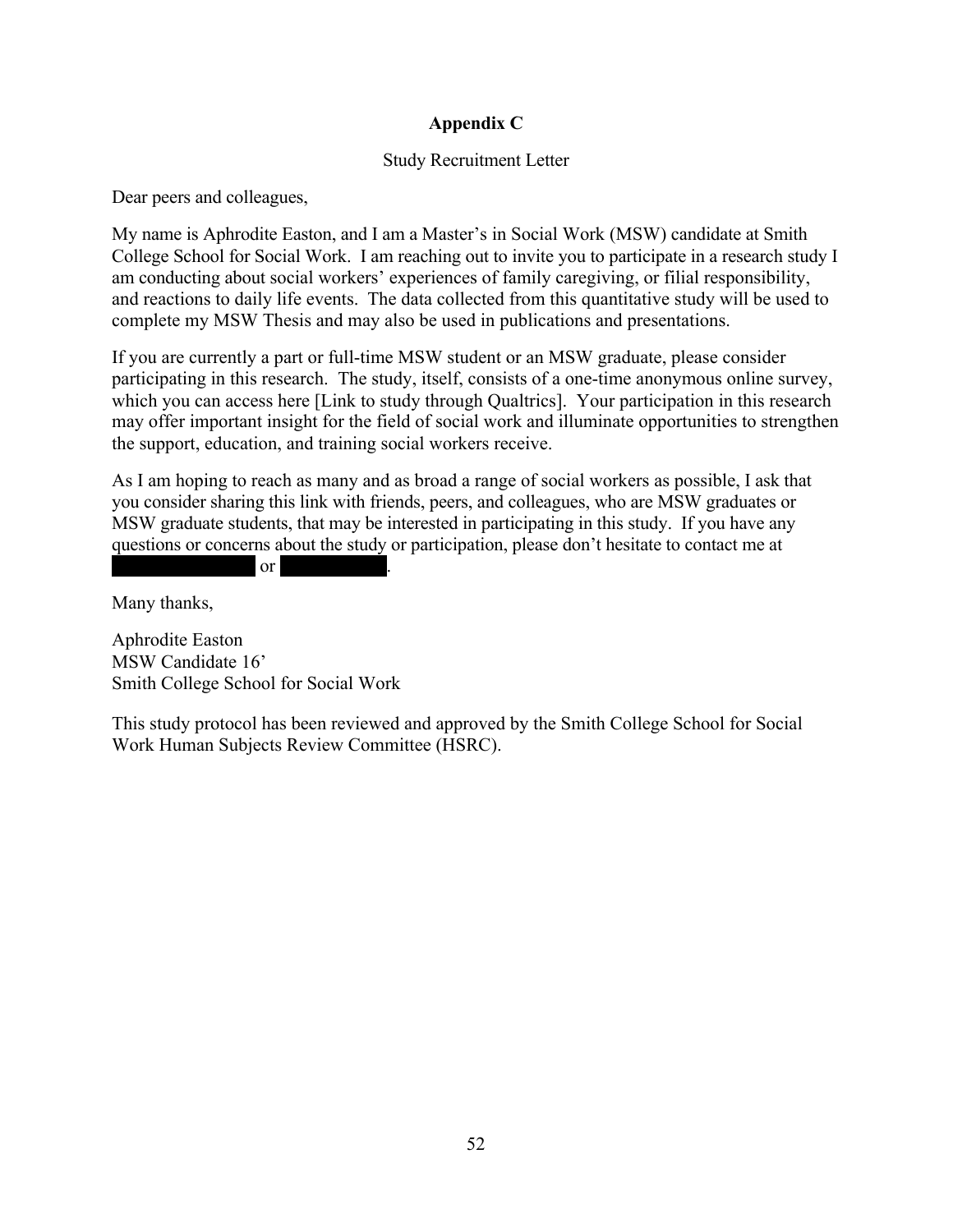### **Appendix D**

#### Agency Recruitment Approval

| From:                                                          |
|----------------------------------------------------------------|
| <b>Sent:</b> Monday, November 23, 2015 8:32 AM                 |
| <b>To:</b> Aphrodite Easton                                    |
| <b>Subject:</b> RE: Thesis Inquiry for Intern Aphrodite Easton |
| You can go ahead with the project. Sorry for the delay.        |

 $\sim$ **From:** Aphrodite Easton **Sent:** Tuesday, October 27, 2015 1:20 PM To: **Cc:** Rhonda C. Newman; C. Newman, C. Newman, C. Newman, C. Newman, C. Newman, C. Newman, C. Newman, C. Newman, C. Newman, C. Newman, C. Newman, C. Newman, C. Newman, C. Newman, C. Newman, C. Newman, C. Newman, C. Newman, **Subject:** 2nd Year Intern: Thesis Inquiry Dear  $\vert$ 

My name is Aphrodite Easton, and I am a second year clinical social work intern at I am reaching out to inquire about the possibility of surveying program staff for my master's thesis this winter and spring. I am specifically interested in exploring the family of origin experiences and various coping strategies of master's level social workers. I feel that this line of inquiry can offer important insight and contributions for direct practice, supervision, and social work education.

My proposed project will go through a formal Human Subjects Review (HSR) through Smith College School for Social Work before any data can be collected. I will be distributing a recruitment letter, informed consent, and survey instruments electronically through [Qualtrics]. All participants' data will remain anonymous and no identifying information will be gathered beyond basic demographic information. If I am approved to send the recruitment and study instruments to **BH** program staff, I would plan on providing the agency with my HSR approval as well as a copy of my survey instruments.

I would sincerely appreciate the opportunity to discuss this opportunity and would welcome a phone conversation or in person meeting. I can be reached through my agency email,

| as well as                                                                | and my cell phone, |             |
|---------------------------------------------------------------------------|--------------------|-------------|
| , and the<br>have cc'd my supervisor, $\blacksquare$                      |                    | supervisor, |
| . I have also included contact information for my research adviser below: |                    |             |
| Daniel P. O'Donnell, Ph.D.                                                |                    |             |

Research Advisor Smith College School of Social Work

Many thanks for your time and consideration, Aphrodite Easton BA Counseling & Health Psychology MSW Candidate 16'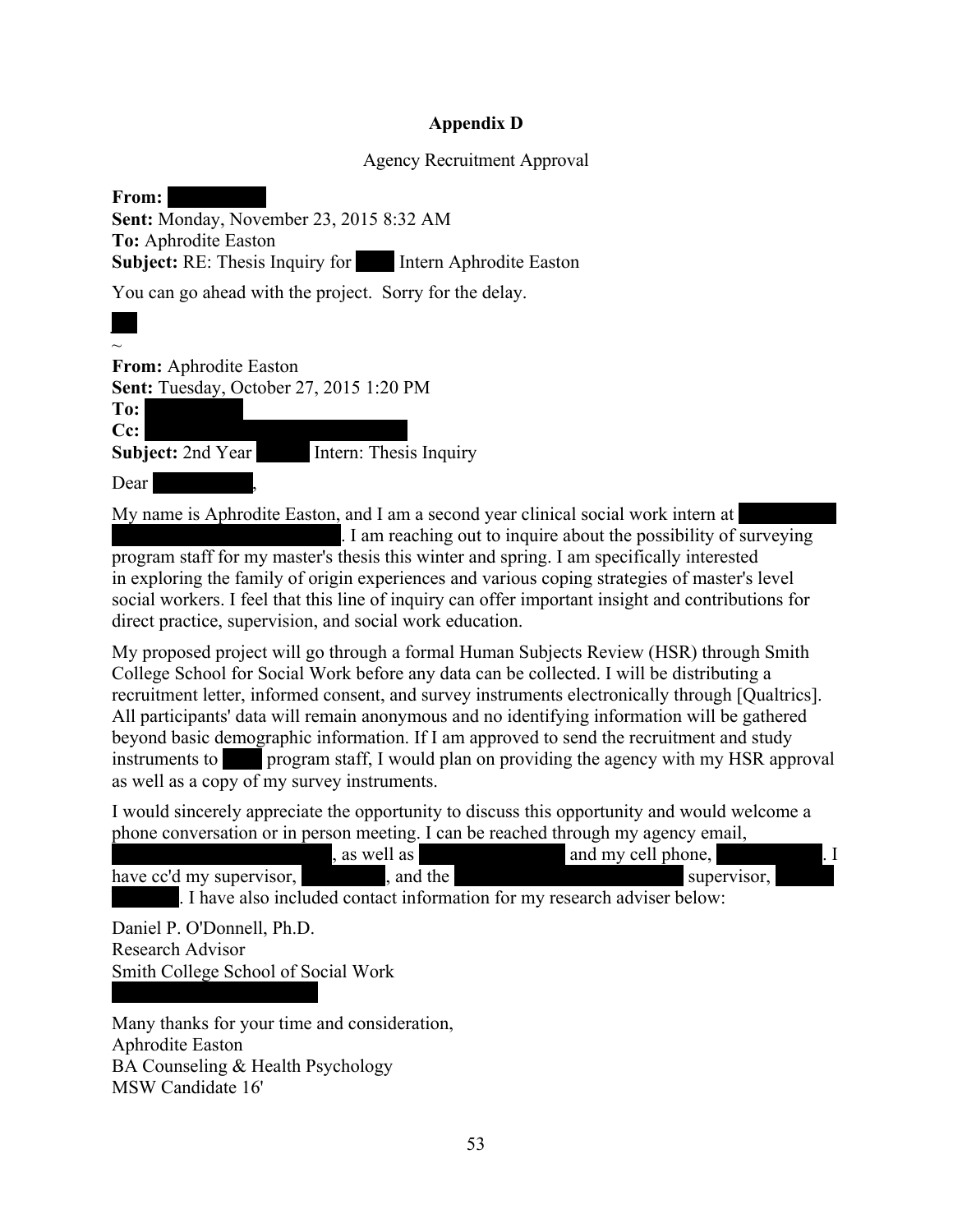## **Appendix E**

### Brief Presentation Talking Points

- My name is Aphrodite Easton, and I am a Master of Social Work (MSW) Candidate at Smith College School for Social Work.
- I am currently working on completing my MSW thesis focusing on social workers' experiences of family caregiving and reactions to daily life events.
- This research may offer a more thorough and balanced understanding of social workers' caregiving experiences in their family of origin as well as opportunities to strengthen the support, education, and training social workers receive.
- Participants for this study should be part- or full-time MSW students or MSW graduates.
- The study itself consists of a one-time, anonymous on-line survey that asks participants for basic demographic information as well as experiences of family caregiving and reactions to daily life events.
- The study survey takes 30-45 minutes to complete, and there are no other tasks involved in participation.
- If you would like to receive an emailed recruitment letter, with a link to the study, I will ask that you fill out the blank sheet of paper I have provided with your email, but not your name, after the question and answer period. If you do not wish to receive the recruitment letter, you may leave the sheet blank or write the word "declined."
- Thank you for your time and allowing me to share this information with you.
- I invite you to ask any questions you may have at this time.

This study protocol has been reviewed and approved by the Smith College School for Social Work Human Subjects Review Committee (HSRC).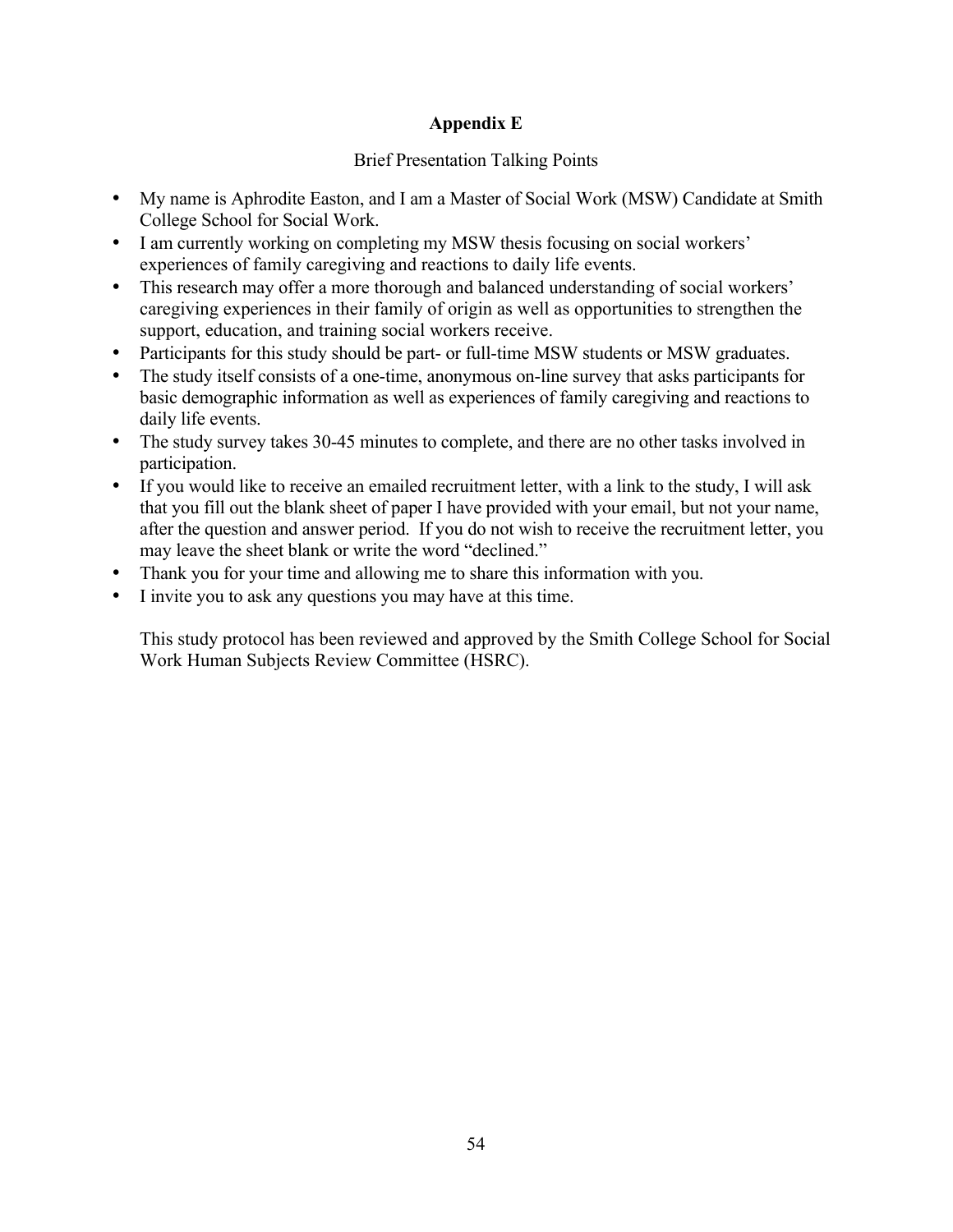# **Appendix F**

## Study Screening Questions

1. Are you currently enrolled in an MSW graduate program as a part or full-time student?

**☐** Yes

**☐** No

- 2. Have you completed a graduate social work program and earned your MSW degree?
- **☐** Yes

 $\square$  No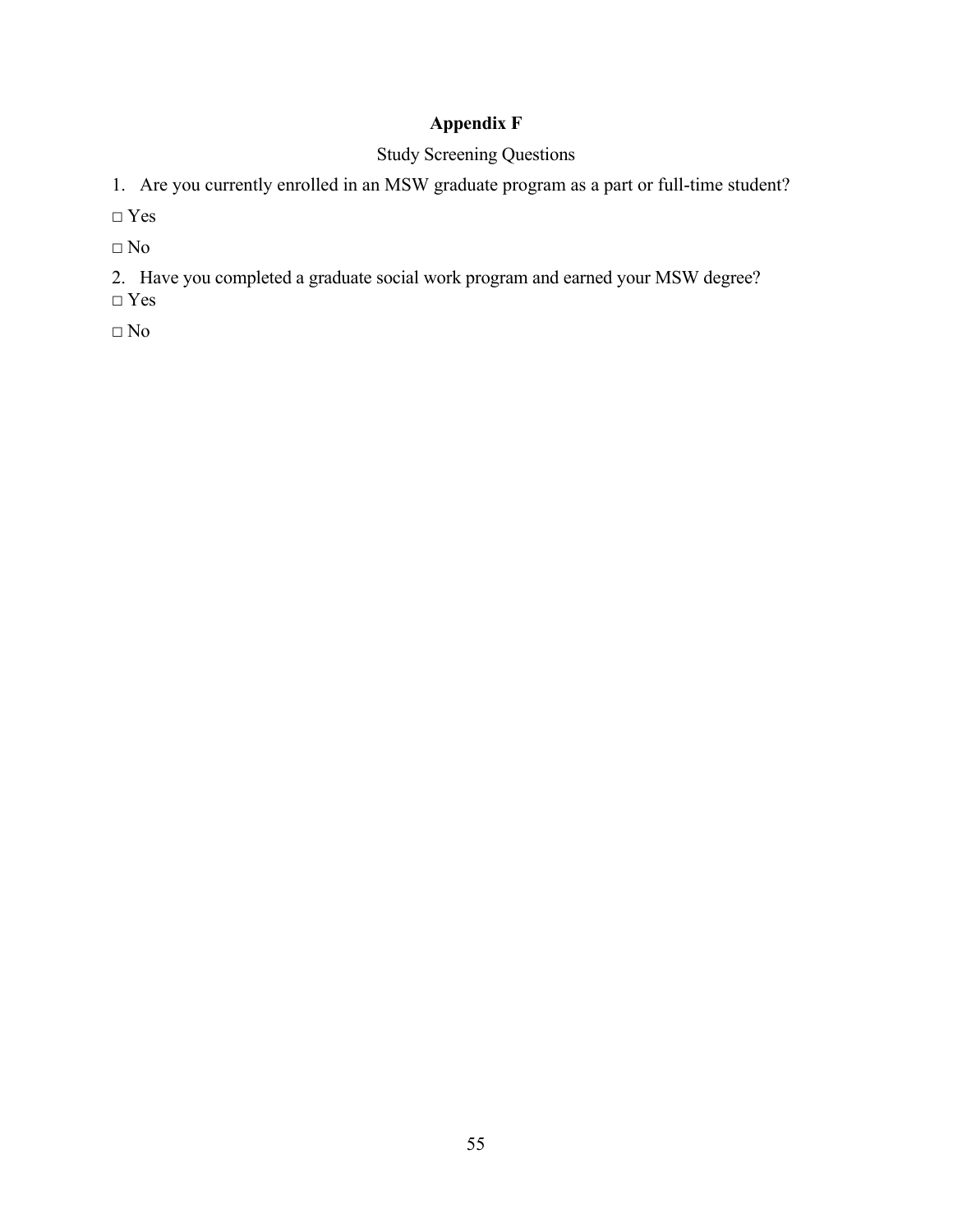## **Appendix G**

## Study Consent Agreement

## **Smith College 2015-2016**

## **Consent to Participate in a Research Study**

## **Smith College School for Social Work ● Northampton, MA**

**………………………………………………………………………………….**

**Title of Study:** Filial Responsibility in the Family of Origin Experiences of Social Workers

**Investigator(s):** Aphrodite Easton, Smith College School for Social Work Candidate,

**………………………………………………………………………………….**

#### **Introduction**

- You are being asked to participate in a research study about social workers' experiences of family caregiving, or filial responsibility, and reactions to daily life events.
- You were selected as a possible participant because you meet one of the following eligibility criteria:
	- You are currently enrolled in an MSW graduate program as a part- or full-time student.
	- You have earned your MSW degree by completion of a graduate social work program.
- Please read this form and ask any questions that you may have before agreeing to be in the study.

## **Purpose of Study**

- The purpose of the study is to explore family of origin experiences of filial responsibility among social workers. Additionally, this study aims to examine the relationship between these experiences and social workers responses to daily life events.
- This study is being conducted as a research requirement for my master's in social work degree. The study protocol has been reviewed and approved by the Smith College School for Social Work Human Subjects Review Committee (HSRC). I have completed the Collaborative Institutional Training Initiative (CITI) on line training course prior to HSR approval. The certificate of completion is on file at the SSW and was completed within the past four years.
- Ultimately, this research may be published or presented at professional conferences.

## **Description of the Study Procedures**

- If you agree to be in this study, you will be asked to complete an anonymous, online survey through Qualtrics that will take approximately 30-45 minutes of your time.
- The survey asks for your responses to demographic questions, past and current experiences of filial responsibility, and reactions to daily life events.

## **Risks/Discomforts of Being in this Study**

The risks of participation are limited and may include distress related to thoughts or feelings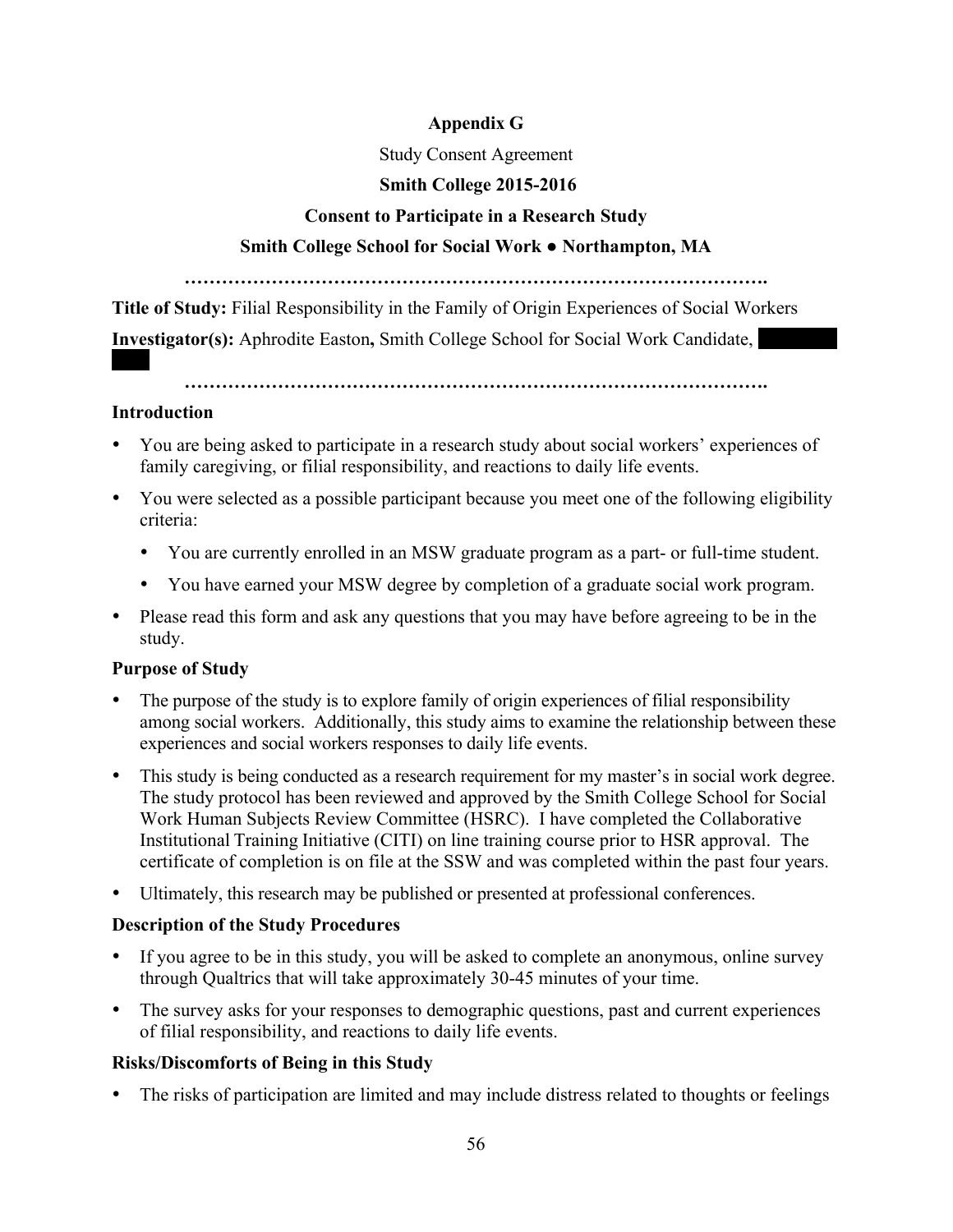about your family of origin experiences and your reactions to daily life events.

• You may decline to answer any questions, or withdraw from the study entirely by exiting the survey page or closing your web browser, should you experience any discomfort or distress.

### **Benefits of Being in the Study**

- The benefits of participation are the opportunity for self-reflection and personal insights regarding family of origin experiences and your reactions to daily life events as well as the knowledge that you are contributing to important research for the field.
- The benefits to social work/society are a more thorough and balanced understanding of social workers' caregiving experiences in their family of origin, which may illuminate important opportunities to strengthen the support, education, and training social workers receive.
- Ultimately, increased self-awareness for social workers can translate to enhanced insight for the profession, more informed practice, and better outcomes for clients.

## **Confidentiality**

- Your participation in this study is anonymous. Your responses cannot be connected to you.
- The records of this study will be kept strictly confidential. Only the researcher, research advisor, and Smith College statistician will have access to study data.
- All research materials including recordings, transcriptions, analyses and consent/assent documents will be stored in a secure location for three years according to federal regulations. In the event that materials are needed beyond this period, they will be kept secured until no longer needed, and then destroyed. All electronically stored data will be password protected during the storage period. I will not include any information in any report I may publish that would make it possible to identify you.

## **Payments/gift**

• You will not receive any financial payment for your participation.

### **Right to Refuse or Withdraw**

• The decision to participate in this study is entirely up to you.You may refuse to take part in the study without affecting your relationship with the researcher of this study or Smith College. Your decision to refuse will not result in any loss of benefits (including access to services) to which you are otherwise entitled. You have the right not to answer any single question, as well as to withdraw from the study completely by navigating away from the survey, which will delete all of your previously collected responses. Once you have submitted your completed survey, you will be unable to withdraw from the study, as the anonymous nature will prevent me from identifying and deleting your responses.

## **Right to Ask Questions and Report Concerns**

• You have the right to ask questions about this research study and to have those questions answered by me before, during or after the research. If you have any further questions about the study at any time, feel free to contact me, Aphrodite Easton, at archives or by telephone at (413) 1. If you would like a summary of the study results, one will be sent to you once the study is completed.If you have any other concerns about your rights as a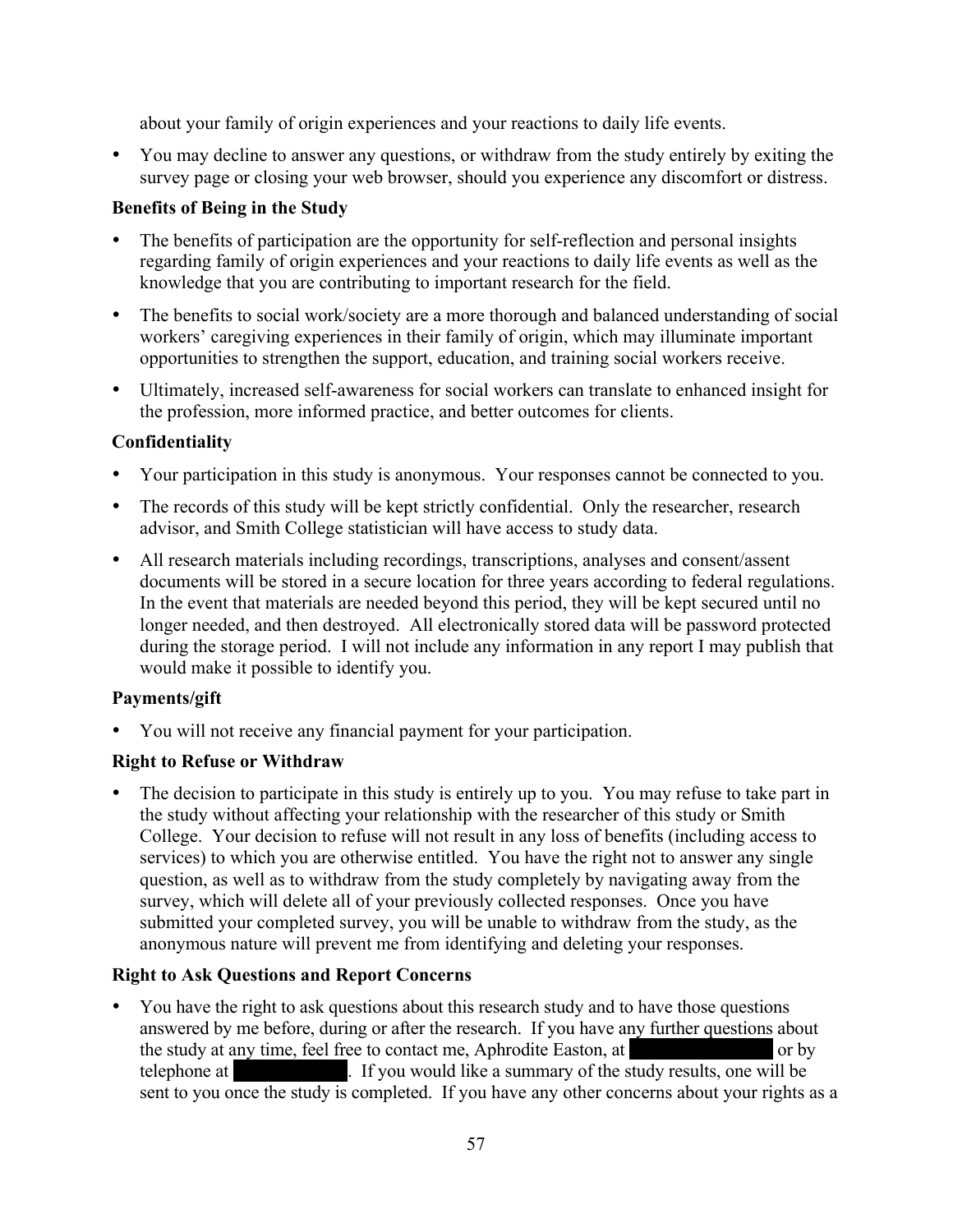research participant, or if you have any problems as a result of your participation, you may contact the Chair of the Smith College School for Social Work Human Subjects Committee at (413) 585-7974.

#### **Consent**

• By selecting "I agree" below, you are indicating that you have decided to volunteer as a research participant for this study, and that you have read and understood the information provided above. Please print a copy of this page for your records.

**☐** I agree

**☐** I disagree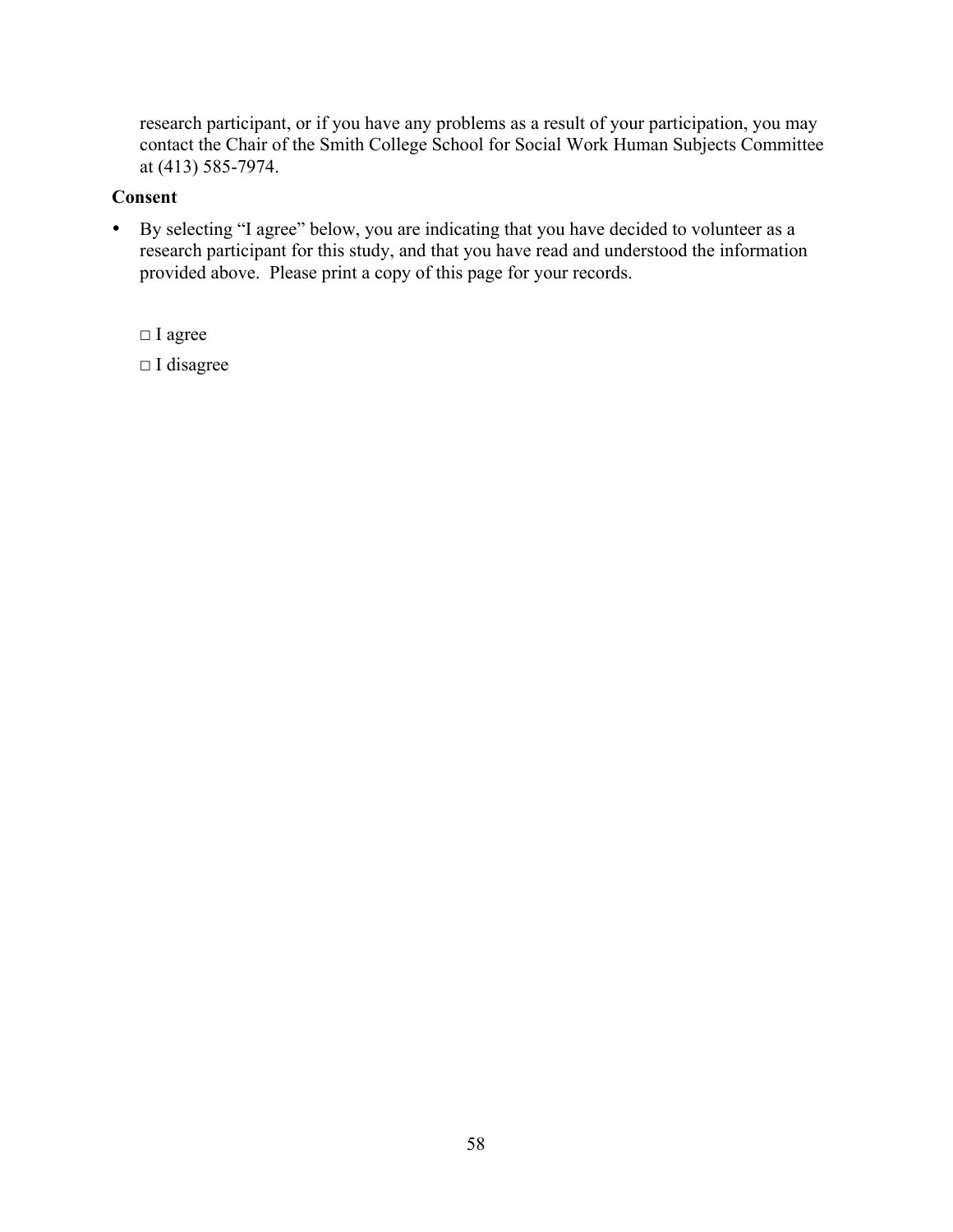## **Appendix H**

## Demographic Questions

Please provide the following demographic information:

1. Age:

2. Gender identity:

**☐** Female

**☐** Male

**☐** Transgender

□ Other, please specify:

3. Sexual orientation, please specify:

- 4. Race/ethnicity:
- **☐** Hispanic or Latino
- **☐** Black or African American
- **☐** Native American
- **☐** Pacific Islander

**☐** Asian

- **☐** White or European American
- **☐** Mixed race, please specify:

**☐** Other, please specify: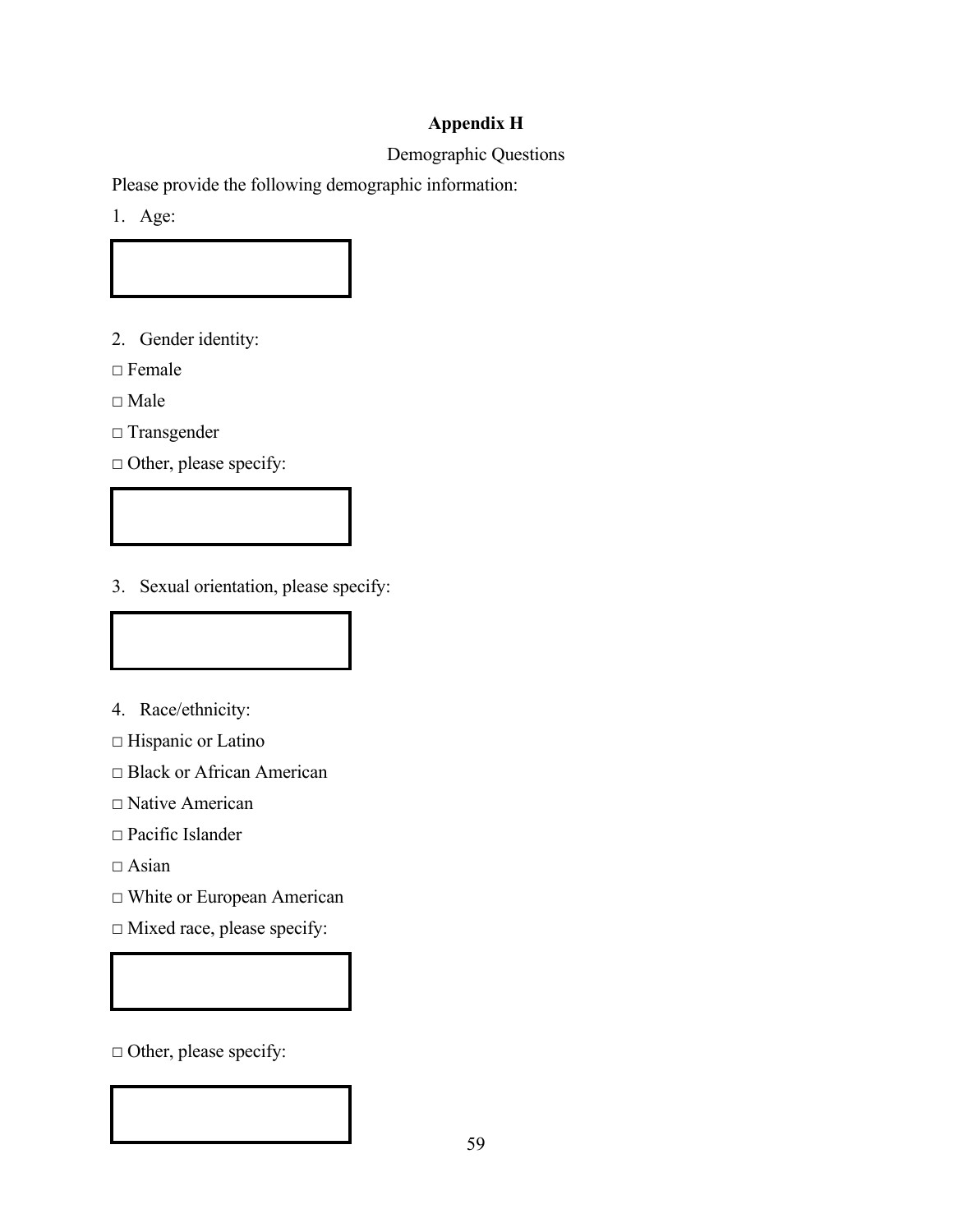5. Did you grow up as an only child in your family of origin?

**☐** Yes

**☐** No

6. Including internships, how many years of social work practice have you completed?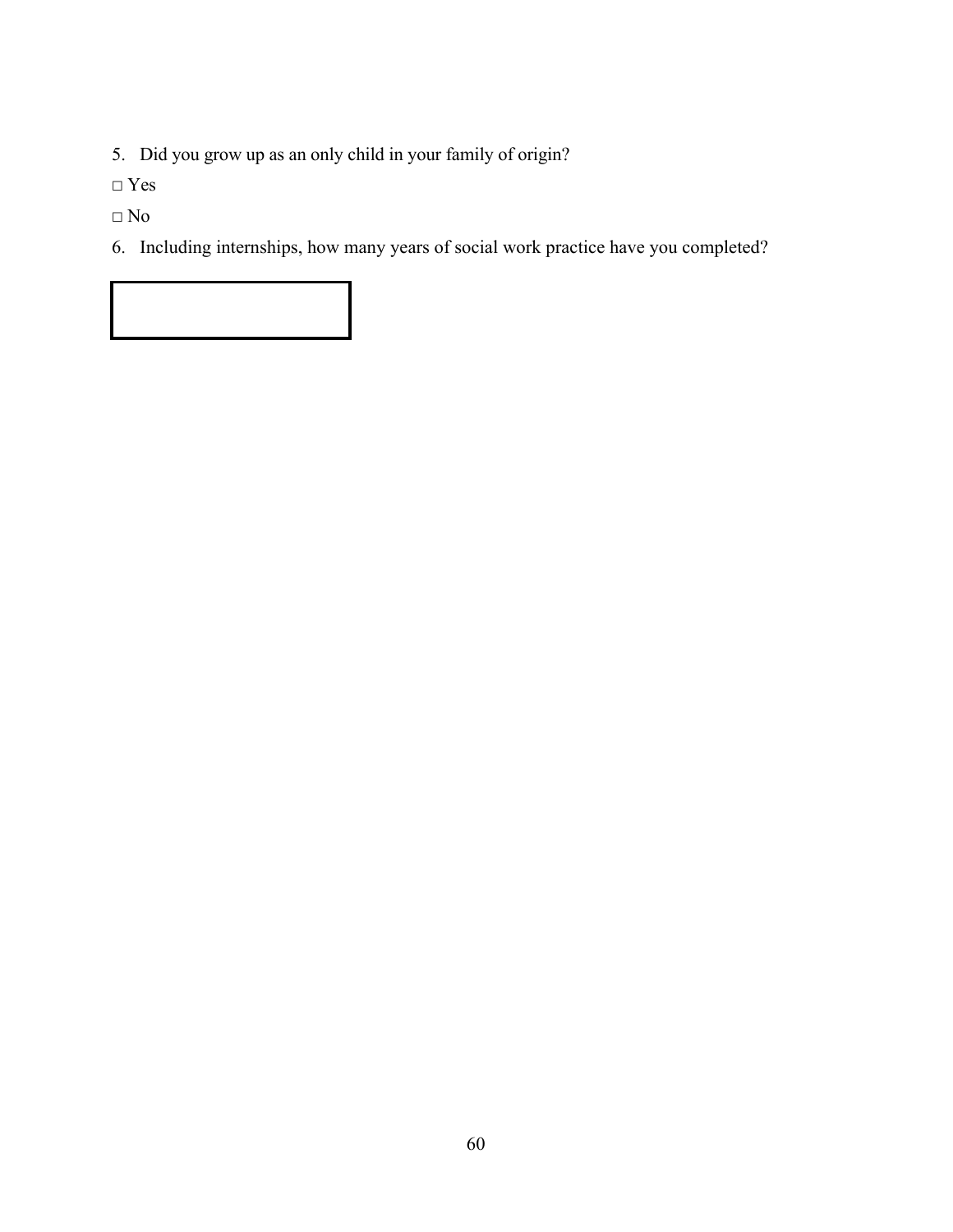### **Appendix I**

### Filial Responsibility Scale—Adult

### Gregory J. Jurkovic, Ph.D., and Alison Thirkield, Ph.D.

#### Past

The following 30 statements are descriptions of experiences you may have had as a child growingup in your family. Because each person's experiences are unique, there are no right or wrong answers. Just try to respond with the rating that fits best. Please respond to every statement.

1. I did a lot of the shopping (e.g., for groceries or clothes) for my family.

| $\Box$ Strongly disagree<br>agree                                                                                                      |                 | $\Box$ Disagree $\Box$ Neither agree nor disagree $\Box$ Agree                           |  | $\Box$ Strongly |  |  |
|----------------------------------------------------------------------------------------------------------------------------------------|-----------------|------------------------------------------------------------------------------------------|--|-----------------|--|--|
|                                                                                                                                        |                 | 2. At times I felt I was the only one my mother or father could turn to.                 |  |                 |  |  |
| $\Box$ Strongly disagree<br>agree                                                                                                      | $\Box$ Disagree | $\Box$ Neither agree nor disagree $\Box$ Agree                                           |  | $\Box$ Strongly |  |  |
|                                                                                                                                        |                 | 3. I helped my brothers or sisters a lot with their homework.                            |  |                 |  |  |
| $\Box$ Strongly disagree<br>agree                                                                                                      | $\Box$ Disagree | $\Box$ Neither agree nor disagree $\Box$ Agree                                           |  | $\Box$ Strongly |  |  |
|                                                                                                                                        |                 | 4. Even though my parents meant well, I couldn't really depend on them to meet my needs. |  |                 |  |  |
| $\Box$ Strongly disagree<br>agree                                                                                                      | $\Box$ Disagree | $\Box$ Neither agree nor disagree $\Box$ Agree                                           |  | $\Box$ Strongly |  |  |
|                                                                                                                                        |                 | 5. In my family, I was often described as being mature for my age.                       |  |                 |  |  |
| agree                                                                                                                                  |                 | $\Box$ Strongly disagree $\Box$ Disagree $\Box$ Neither agree nor disagree $\Box$ Agree  |  | $\Box$ Strongly |  |  |
| 6. I was frequently responsible for the physical care of some member of my family (e.g., washing,<br>feeding, or dressing him or her). |                 |                                                                                          |  |                 |  |  |
| agree                                                                                                                                  |                 | $\Box$ Strongly disagree $\Box$ Disagree $\Box$ Neither agree nor disagree $\Box$ Agree  |  | $\Box$ Strongly |  |  |
|                                                                                                                                        |                 | 7. It often seemed that my feelings weren't taken into account in my family.             |  |                 |  |  |
| $\Box$ Strongly disagree<br>agree                                                                                                      | $\Box$ Disagree | $\Box$ Neither agree nor disagree $\Box$ Agree                                           |  | $\Box$ Strongly |  |  |
| 8. I worked to help make money for my family.                                                                                          |                 |                                                                                          |  |                 |  |  |
| $\Box$ Strongly disagree<br>agree                                                                                                      | $\Box$ Disagree | $\Box$ Neither agree nor disagree $\Box$ Agree                                           |  | $\Box$ Strongly |  |  |
| 9. I often felt like a referee in my family.                                                                                           |                 |                                                                                          |  |                 |  |  |
| $\Box$ Strongly disagree<br>agree                                                                                                      |                 | $\Box$ Disagree $\Box$ Neither agree nor disagree $\Box$ Agree                           |  | $\Box$ Strongly |  |  |
| 10. I often felt let down by members of my family.                                                                                     |                 |                                                                                          |  |                 |  |  |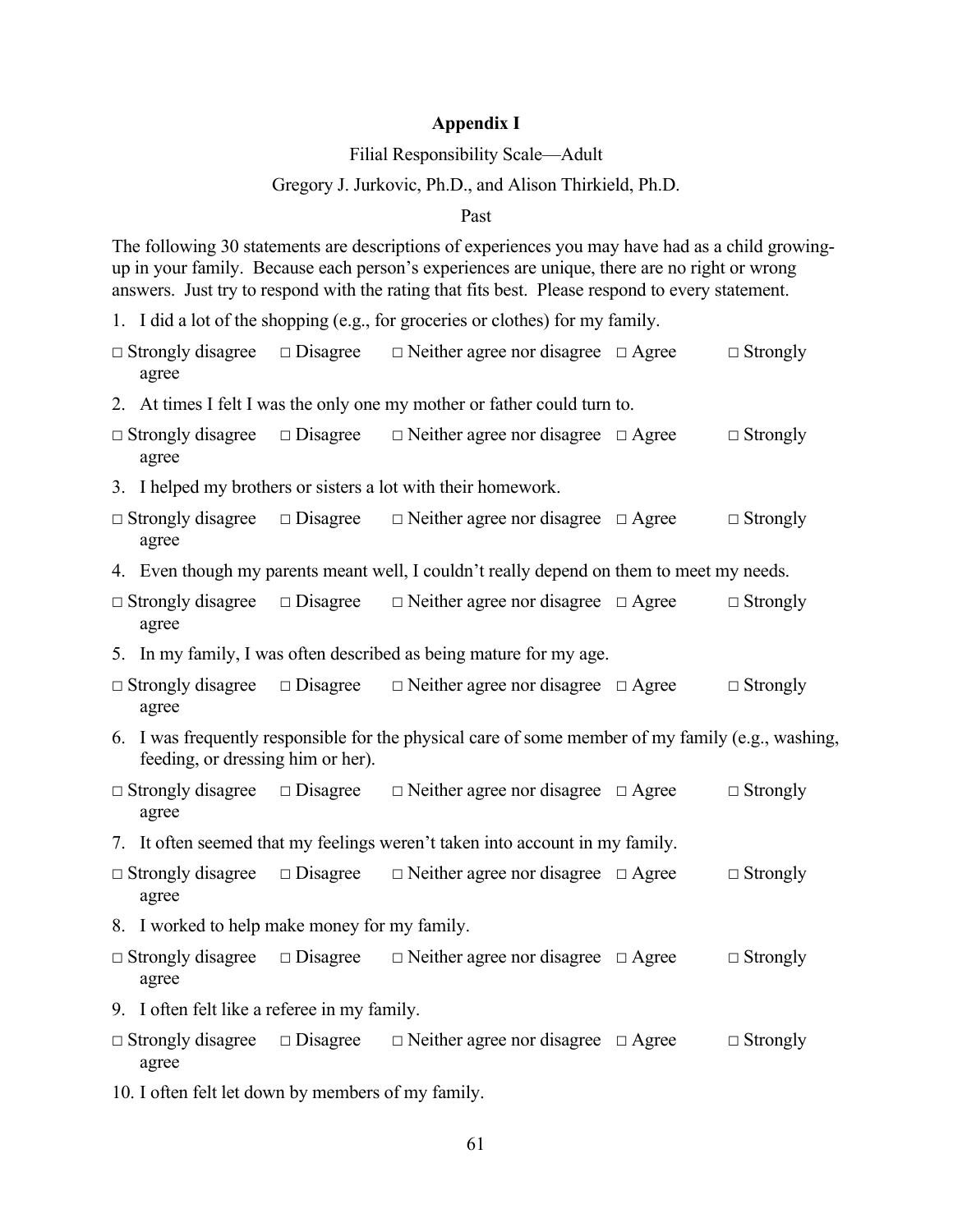| $\Box$ Strongly disagree<br>agree                          | $\Box$ Disagree                                     | $\Box$ Neither agree nor disagree $\Box$ Agree                                  |  | $\Box$ Strongly |  |  |  |
|------------------------------------------------------------|-----------------------------------------------------|---------------------------------------------------------------------------------|--|-----------------|--|--|--|
|                                                            |                                                     | 11. In my family I often made sacrifices that went unnoticed.                   |  |                 |  |  |  |
| $\Box$ Strongly disagree<br>agree                          | $\Box$ Disagree                                     | $\Box$ Neither agree nor disagree $\Box$ Agree                                  |  | $\Box$ Strongly |  |  |  |
|                                                            |                                                     | 12. It seemed like family members were always bringing me their problems.       |  |                 |  |  |  |
| $\Box$ Strongly disagree<br>agree                          | $\Box$ Disagree                                     | $\Box$ Neither agree nor disagree $\Box$ Agree                                  |  | $\Box$ Strongly |  |  |  |
| 13. I often did the family's laundry.                      |                                                     |                                                                                 |  |                 |  |  |  |
| $\Box$ Strongly disagree<br>agree                          | $\Box$ Disagree                                     | $\Box$ Neither agree nor disagree $\Box$ Agree                                  |  | $\Box$ Strongly |  |  |  |
|                                                            |                                                     | 14. If a member of my family were upset, I usually didn't get involved.         |  |                 |  |  |  |
| $\Box$ Strongly disagree<br>agree                          | $\Box$ Disagree                                     | $\Box$ Neither agree nor disagree $\Box$ Agree                                  |  | $\Box$ Strongly |  |  |  |
| 15. My parents were very helpful when I had a problem.     |                                                     |                                                                                 |  |                 |  |  |  |
| $\Box$ Strongly disagree<br>agree                          | $\Box$ Disagree                                     | $\Box$ Neither agree nor disagree $\Box$ Agree                                  |  | $\Box$ Strongly |  |  |  |
| 16. In my house I rarely did the cooking.                  |                                                     |                                                                                 |  |                 |  |  |  |
| $\Box$ Strongly disagree<br>agree                          | $\Box$ Disagree                                     | $\Box$ Neither agree nor disagree $\Box$ Agree                                  |  | $\Box$ Strongly |  |  |  |
|                                                            |                                                     | 17. My parents often tried to get me to take their side in conflicts.           |  |                 |  |  |  |
| $\Box$ Strongly disagree<br>agree                          | $\Box$ Disagree                                     | $\Box$ Neither agree nor disagree $\Box$ Agree                                  |  | $\Box$ Strongly |  |  |  |
|                                                            |                                                     | 18. Even when my family did not need my help, I felt very responsible for them. |  |                 |  |  |  |
| $\Box$ Strongly disagree<br>agree                          | $\Box$ Disagree                                     | $\Box$ Neither agree nor disagree $\Box$ Agree                                  |  | $\Box$ Strongly |  |  |  |
| 19. I was rarely asked to look after my siblings.          |                                                     |                                                                                 |  |                 |  |  |  |
| $\Box$ Strongly disagree<br>agree                          |                                                     | $\Box$ Disagree $\Box$ Neither agree nor disagree $\Box$ Agree                  |  | $\Box$ Strongly |  |  |  |
|                                                            |                                                     | 20. Sometimes it seemed that I was more responsible than my parents were.       |  |                 |  |  |  |
| $\Box$ Strongly disagree<br>agree                          | $\Box$ Disagree                                     | $\Box$ Neither agree nor disagree $\Box$ Agree                                  |  | $\Box$ Strongly |  |  |  |
|                                                            | 21. Members of my family understood me pretty well. |                                                                                 |  |                 |  |  |  |
| $\Box$ Strongly disagree<br>agree                          | $\Box$ Disagree                                     | $\Box$ Neither agree nor disagree $\Box$ Agree                                  |  | $\Box$ Strongly |  |  |  |
| 22. My parents expected me to help discipline my siblings. |                                                     |                                                                                 |  |                 |  |  |  |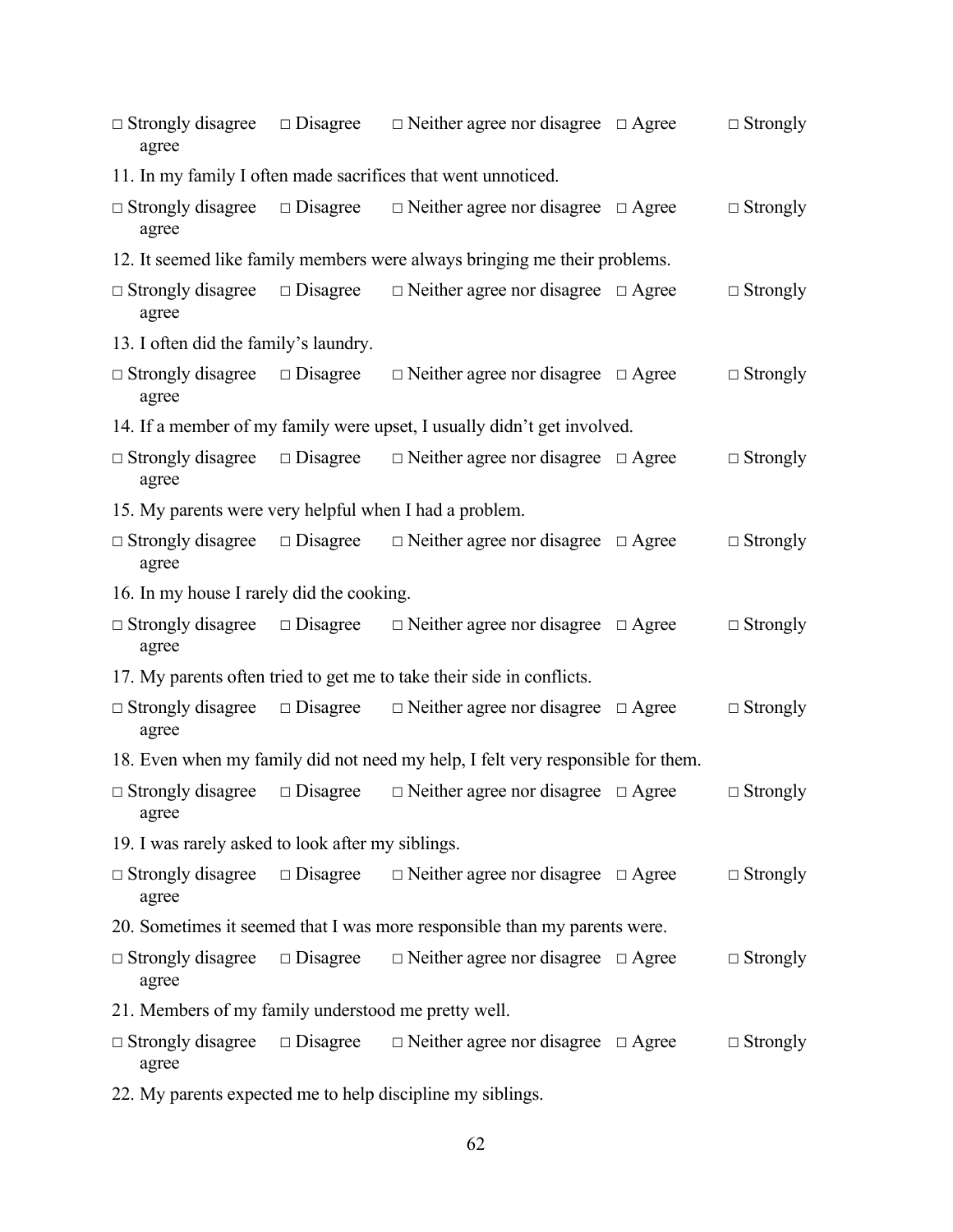| agree                                                                                                          |                 | $\Box$ Strongly disagree $\Box$ Disagree $\Box$ Neither agree nor disagree $\Box$ Agree |  | $\Box$ Strongly |  |  |  |
|----------------------------------------------------------------------------------------------------------------|-----------------|-----------------------------------------------------------------------------------------|--|-----------------|--|--|--|
| 23. My parents often criticized my efforts to help out at home.                                                |                 |                                                                                         |  |                 |  |  |  |
| $\Box$ Strongly disagree<br>agree                                                                              | $\Box$ Disagree | $\Box$ Neither agree nor disagree $\Box$ Agree                                          |  | $\Box$ Strongly |  |  |  |
| 24. I often felt that my family could not get along without me.                                                |                 |                                                                                         |  |                 |  |  |  |
| $\Box$ Strongly disagree<br>agree                                                                              | $\Box$ Disagree | $\Box$ Neither agree nor disagree $\Box$ Agree                                          |  | $\Box$ Strongly |  |  |  |
| 25. For some reason it was hard for me to trust my parents.                                                    |                 |                                                                                         |  |                 |  |  |  |
| $\Box$ Strongly disagree<br>agree                                                                              |                 | $\Box$ Disagree $\Box$ Neither agree nor disagree $\Box$ Agree                          |  | $\Box$ Strongly |  |  |  |
| 26. I often felt caught in the middle of my parents' conflicts.                                                |                 |                                                                                         |  |                 |  |  |  |
| agree                                                                                                          |                 | $\Box$ Strongly disagree $\Box$ Disagree $\Box$ Neither agree nor disagree $\Box$ Agree |  | $\Box$ Strongly |  |  |  |
| 27. I helped manage my family's financial affairs (e.g., making decisions about purchases or<br>paying bills). |                 |                                                                                         |  |                 |  |  |  |
| $\Box$ Strongly disagree<br>agree                                                                              |                 | $\Box$ Disagree $\Box$ Neither agree nor disagree $\Box$ Agree                          |  | $\Box$ Strongly |  |  |  |
| 28. In my family, I often gave more than I received.                                                           |                 |                                                                                         |  |                 |  |  |  |
| $\Box$ Strongly disagree<br>agree                                                                              | $\Box$ Disagree | $\Box$ Neither agree nor disagree $\Box$ Agree                                          |  | $\Box$ Strongly |  |  |  |
| 29. It was hard sometimes to keep up in school because of my responsibilities at home.                         |                 |                                                                                         |  |                 |  |  |  |
| $\Box$ Strongly disagree<br>agree                                                                              |                 | $\Box$ Disagree $\Box$ Neither agree nor disagree $\Box$ Agree                          |  | $\Box$ Strongly |  |  |  |
| 30. I often felt more like an adult than a child in my family.                                                 |                 |                                                                                         |  |                 |  |  |  |
| $\Box$ Strongly disagree $\Box$ Disagree<br>agree                                                              |                 | $\Box$ Neither agree nor disagree $\Box$ Agree                                          |  | $\Box$ Strongly |  |  |  |
|                                                                                                                |                 | $\sim$ $\sim$                                                                           |  |                 |  |  |  |

Current

The remaining statements are descriptions of experiences you may be currently having in your family of origin (the family in which you grew-up). Because each person's experiences are unique, there are no right or wrong answers. Just try to respond with the rating that fits best. Please respond to every statement.

31. At times I feel I am the only one my mother or father can turn to.

- **☐** Strongly disagree **☐** Disagree **☐** Neither agree nor disagree **☐** Agree **☐** Strongly agree
- 32. I rarely find it necessary to help members of my family of origin with their household chores.
- **☐** Strongly disagree **☐** Disagree **☐** Neither agree nor disagree **☐** Agree **☐** Strongly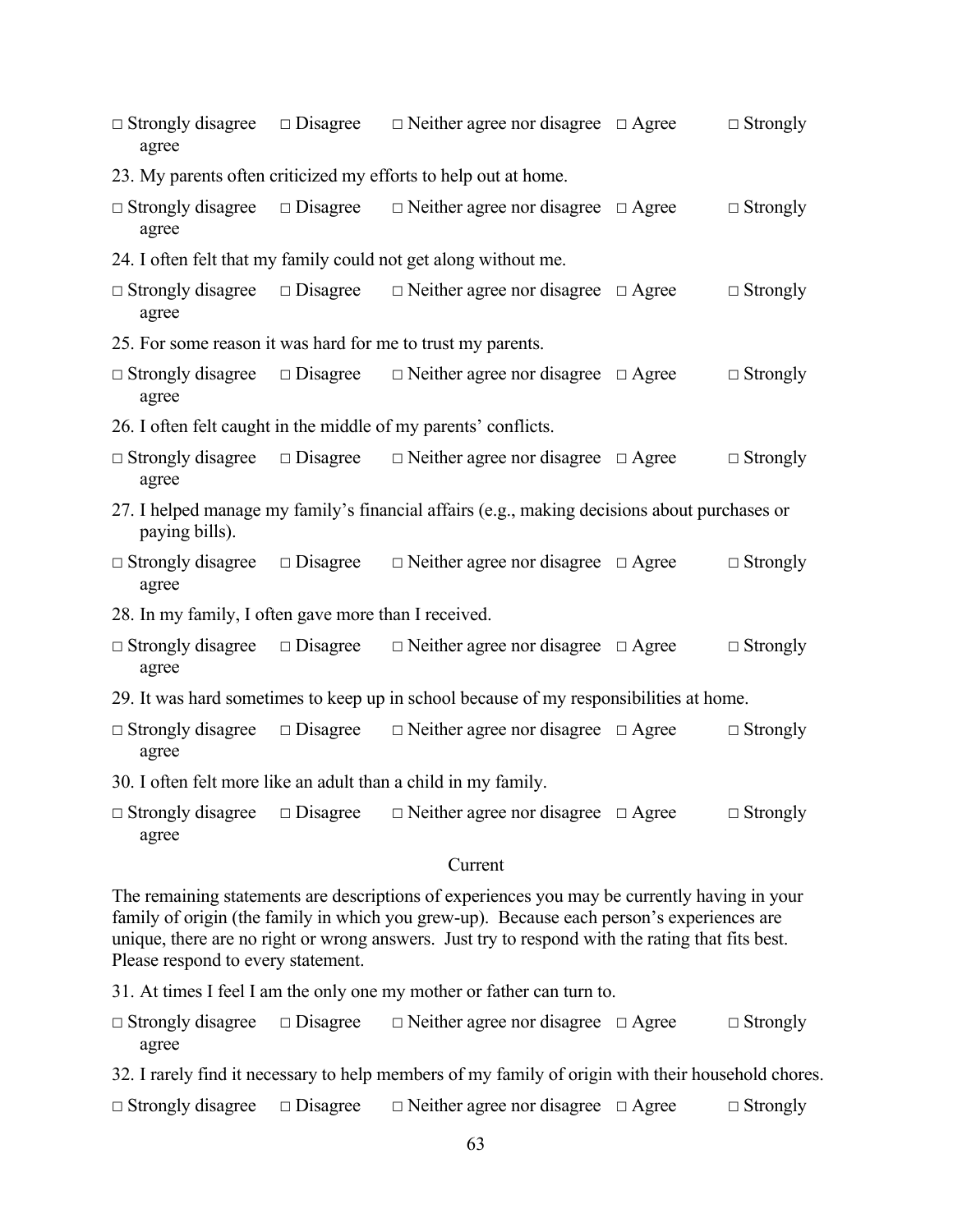agree

| need them.                                                                                     |                 | 33. Even though my parents mean well, I can't really depend on them to be there for me when I |              |                 |  |  |  |
|------------------------------------------------------------------------------------------------|-----------------|-----------------------------------------------------------------------------------------------|--------------|-----------------|--|--|--|
| $\Box$ Strongly disagree<br>agree                                                              | $\Box$ Disagree | $\Box$ Neither agree nor disagree $\Box$ Agree                                                |              | $\Box$ Strongly |  |  |  |
| 34. I often feel guilty when doing things that don't involve my family of origin.              |                 |                                                                                               |              |                 |  |  |  |
| $\Box$ Strongly disagree $\Box$ Disagree<br>agree                                              |                 | $\Box$ Neither agree nor disagree $\Box$ Agree                                                |              | $\Box$ Strongly |  |  |  |
| 35. My parents often seem so disappointed in me.                                               |                 |                                                                                               |              |                 |  |  |  |
| $\Box$ Strongly disagree<br>agree                                                              | $\Box$ Disagree | $\Box$ Neither agree nor disagree $\Box$ Agree                                                |              | $\Box$ Strongly |  |  |  |
|                                                                                                |                 | 36. I often feel that my family of origin could not get along without me.                     |              |                 |  |  |  |
| $\Box$ Strongly disagree<br>agree                                                              | $\Box$ Disagree | $\Box$ Neither agree nor disagree $\Box$ Agree                                                |              | $\Box$ Strongly |  |  |  |
| 37. I sometimes give money to members of my family of origin to help them out.                 |                 |                                                                                               |              |                 |  |  |  |
| $\Box$ Strongly disagree<br>agree                                                              | $\Box$ Disagree | $\Box$ Neither agree nor disagree $\Box$ Agree                                                |              | $\Box$ Strongly |  |  |  |
| 38. There are certain members of my family of origin I can handle better than anyone else.     |                 |                                                                                               |              |                 |  |  |  |
| $\Box$ Strongly disagree<br>agree                                                              | $\Box$ Disagree | $\Box$ Neither agree nor disagree $\Box$ Agree                                                |              | $\Box$ Strongly |  |  |  |
| 39. My parents expect me to help manage my siblings.                                           |                 |                                                                                               |              |                 |  |  |  |
| $\Box$ Strongly disagree<br>agree                                                              | $\Box$ Disagree | $\Box$ Neither agree nor disagree $\Box$ Agree                                                |              | $\Box$ Strongly |  |  |  |
| 40. I often feel let down by members of my family of origin.                                   |                 |                                                                                               |              |                 |  |  |  |
| $\Box$ Strongly disagree<br>agree                                                              |                 | $\Box$ Disagree $\Box$ Neither agree nor disagree                                             | $\Box$ Agree | $\Box$ Strongly |  |  |  |
| 41. It is hard for me to enjoy myself knowing that members of my family of origin are unhappy. |                 |                                                                                               |              |                 |  |  |  |
| $\Box$ Strongly disagree<br>agree                                                              | $\Box$ Disagree | $\Box$ Neither agree nor disagree $\Box$ Agree                                                |              | $\Box$ Strongly |  |  |  |
|                                                                                                |                 | 42. I help my brothers or sisters a lot with their job responsibilities.                      |              |                 |  |  |  |
| $\Box$ Strongly disagree<br>agree                                                              | $\Box$ Disagree | $\Box$ Neither agree nor disagree $\Box$ Agree                                                |              | $\Box$ Strongly |  |  |  |
| 43. In my family of origin, I often make sacrifices that go unnoticed by other family members. |                 |                                                                                               |              |                 |  |  |  |
| $\Box$ Strongly disagree<br>agree                                                              | $\Box$ Disagree | $\Box$ Neither agree nor disagree $\Box$ Agree                                                |              | $\Box$ Strongly |  |  |  |
| 44. It is sometimes hard to keep up with my own duties at home or work because of my           |                 |                                                                                               |              |                 |  |  |  |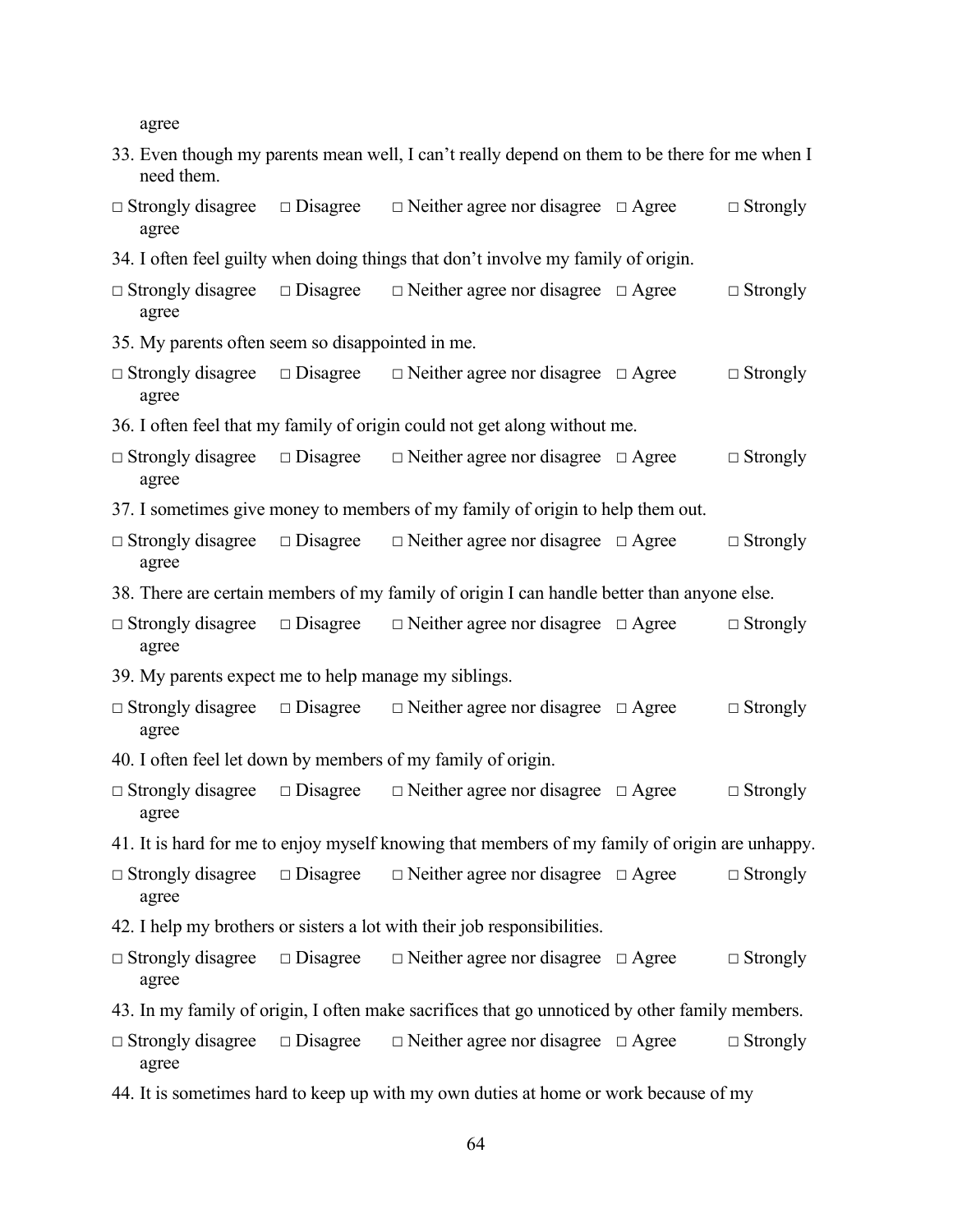responsibilities to my family of origin.

- **☐** Strongly disagree **☐** Disagree **☐** Neither agree nor disagree **☐** Agree **☐** Strongly agree
- 45. I am very uncomfortable when things are not going well for members of my family of origin.

|       | $\Box$ Strongly disagree $\Box$ Disagree $\Box$ Neither agree nor disagree $\Box$ Agree | $\Box$ Strongly |
|-------|-----------------------------------------------------------------------------------------|-----------------|
| agree |                                                                                         |                 |

- 46. Members of my family of origin understand me pretty well.
- **☐** Strongly disagree **☐** Disagree **☐** Neither agree nor disagree **☐** Agree **☐** Strongly agree
- 47. It often seems that my feelings aren't taken into account in my family of origin.
- **☐** Strongly disagree **☐** Disagree **☐** Neither agree nor disagree **☐** Agree **☐** Strongly agree
- 48. In my mind, the welfare of my family of origin is my first priority.
- **☐** Strongly disagree **☐** Disagree **☐** Neither agree nor disagree **☐** Agree **☐** Strongly agree
- 49. I am very active in managing the financial affairs (e.g., making decisions about purchases, paying bills) of a member of my family of origin.
- **☐** Strongly disagree **☐** Disagree **☐** Neither agree nor disagree **☐** Agree **☐** Strongly agree
- 50. I often do the laundry for a member of my family of origin.
- **☐** Strongly disagree **☐** Disagree **☐** Neither agree nor disagree **☐** Agree **☐** Strongly agree
- 51. For some reason it is hard for me to trust my parents.
- **☐** Strongly disagree **☐** Disagree **☐** Neither agree nor disagree **☐** Agree **☐** Strongly agree
- 52. It seems that members of my family of origin are always bringing me their problems.
- **☐** Strongly disagree **☐** Disagree **☐** Neither agree nor disagree **☐** Agree **☐** Strongly agree
- 53. I do a lot of the shopping (e.g., for groceries or clothes) for one or more members of my family of origin.
- **☐** Strongly disagree **☐** Disagree **☐** Neither agree nor disagree **☐** Agree **☐** Strongly agree
- 54. My parents are very helpful when I have a problem.
- **☐** Strongly disagree **☐** Disagree **☐** Neither agree nor disagree **☐** Agree **☐** Strongly agree
- 55. I am frequently responsible for the physical care of some member of my family of origin (e.g., washing, feeding, or dressing him or her).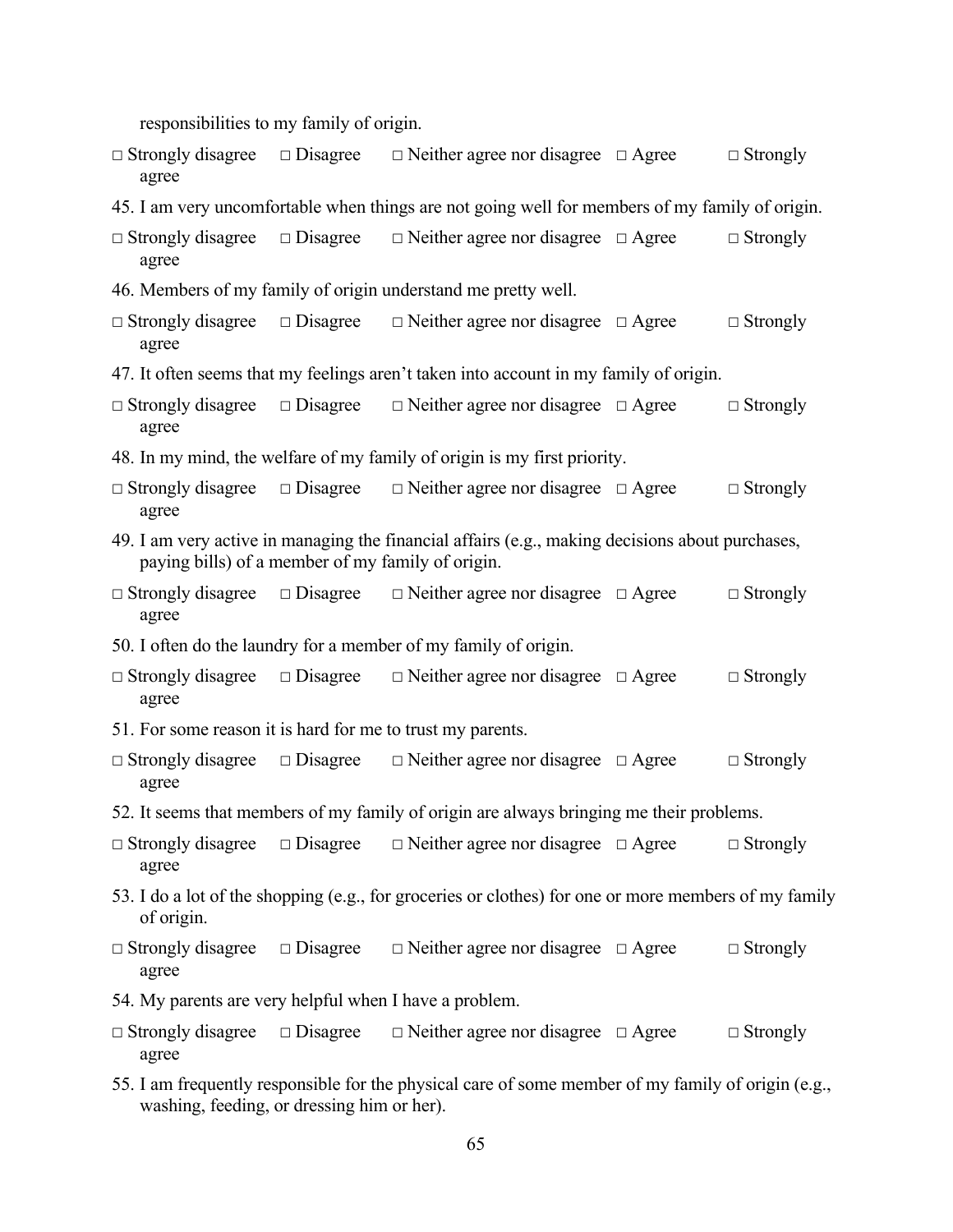- **☐** Strongly disagree **☐** Disagree **☐** Neither agree nor disagree **☐** Agree **☐** Strongly agree
- 56. If a member of my family of origin is upset, I usually don't get involved.
- **☐** Strongly disagree **☐** Disagree **☐** Neither agree nor disagree **☐** Agree **☐** Strongly agree
- 57. I often feel like I am the adult, and my parents are the children.
- **☐** Strongly disagree **☐** Disagree **☐** Neither agree nor disagree **☐** Agree **☐** Strongly agree
- 58. Even when members of my family of origin do not need my help, I feel very responsible for them.
- **☐** Strongly disagree **☐** Disagree **☐** Neither agree nor disagree **☐** Agree **☐** Strongly agree
- 59. I hardly ever have to do the cooking for a member of my family of origin.
- **☐** Strongly disagree **☐** Disagree **☐** Neither agree nor disagree **☐** Agree **☐** Strongly agree
- 60. Sometimes it seems that I am more responsible than my parents.
- **☐** Strongly disagree **☐** Disagree **☐** Neither agree nor disagree **☐** Agree **☐** Strongly agree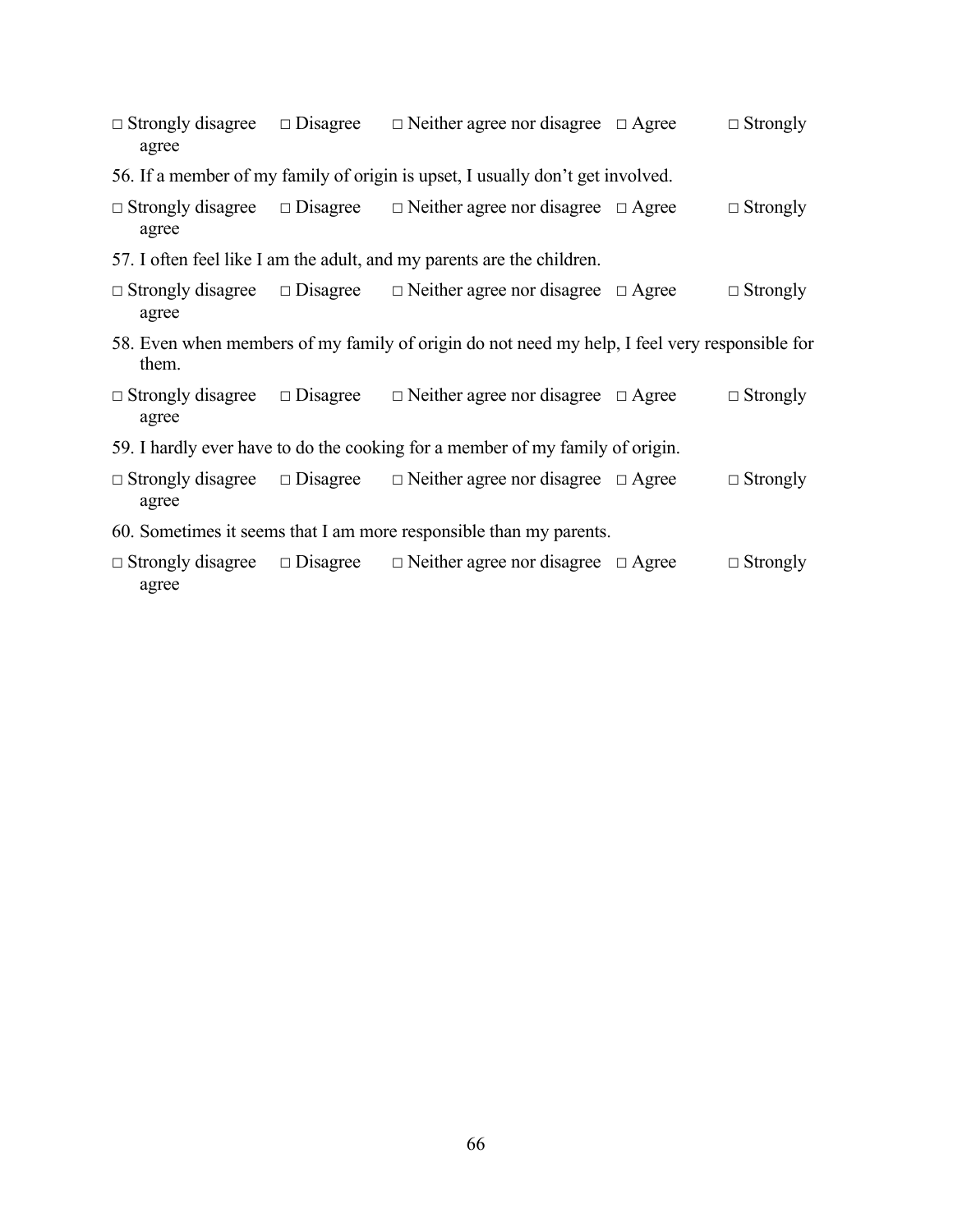#### **Appendix J**

Reactions to Daily Events Questionnaire

Esther Greenglass, Ralf Schwarzer, and Steffen Taubert

The following statements deal with reactions you may have to various situations. Indicate how true each of these statements is depending on how you feel about the situation. Do this by checking the most appropriate box.

1. I am a "take charge" person. **☐** Not at all true **☐** Barely true **☐** Somewhat true **☐** Completely true 2. I try to let things work out on their own. **☐** Not at all true **☐** Barely true **☐** Somewhat true **☐** Completely true 3. After attaining a goal, I look for another, more challenging one. **☐** Not at all true **☐** Barely true **☐** Somewhat true **☐** Completely true 4. I like challenges and beating the odds. **☐** Not at all true **☐** Barely true **☐** Somewhat true **☐** Completely true 5. I visualise my dreams and try to achieve them. **☐** Not at all true **☐** Barely true **☐** Somewhat true **☐** Completely true 6. Despite numerous setbacks, I usually succeed in getting what I want. **☐** Not at all true **☐** Barely true **☐** Somewhat true **☐** Completely true 7. I try to pinpoint what I need to succeed. **☐** Not at all true **☐** Barely true **☐** Somewhat true **☐** Completely true 8. I always try to find a way to work around obstacles; nothing really stops me. **☐** Not at all true **☐** Barely true **☐** Somewhat true **☐** Completely true 9. I often see myself failing so I don't get my hopes up too high. **☐** Not at all true **☐** Barely true **☐** Somewhat true **☐** Completely true 10. When I apply for a position, I imagine myself filling it. **☐** Not at all true **☐** Barely true **☐** Somewhat true **☐** Completely true 11. I turn obstacles into positive experiences. **☐** Not at all true **☐** Barely true **☐** Somewhat true **☐** Completely true 12. If someone tells me I can't do something, you can be sure I will do it. **☐** Not at all true **☐** Barely true **☐** Somewhat true **☐** Completely true 13. When I experience a problem, I take the initiative in resolving it. **☐** Not at all true **☐** Barely true **☐** Somewhat true **☐** Completely true 14. When I have a problem, I usually see myself in a no-win situation.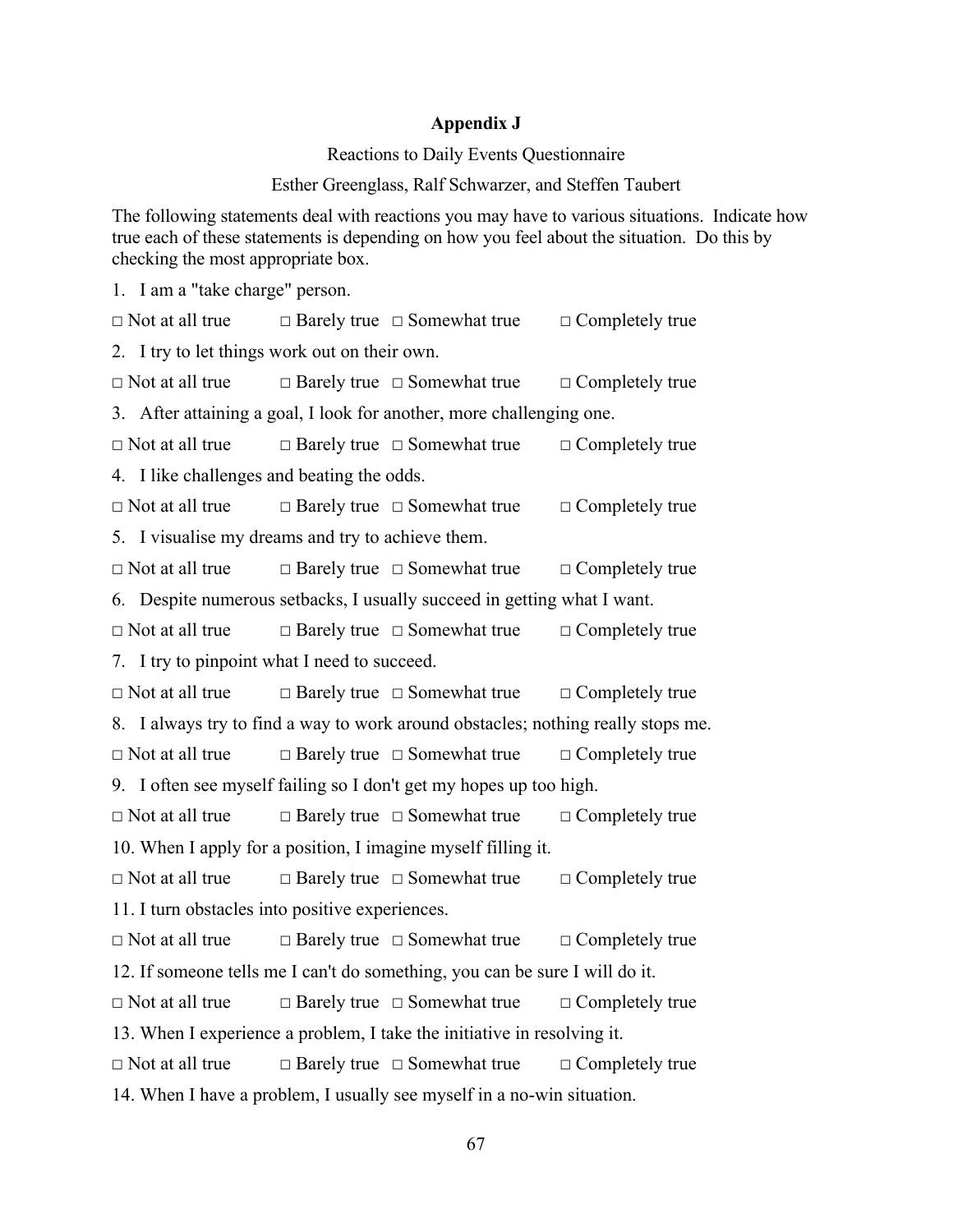- **☐** Not at all true **☐** Barely true **☐** Somewhat true **☐** Completely true 15. I imagine myself solving difficult problems. **☐** Not at all true **☐** Barely true **☐** Somewhat true **☐** Completely true 16. Rather than acting impulsively, I usually think of various ways to solve a problem. **☐** Not at all true **☐** Barely true **☐** Somewhat true **☐** Completely true 17. In my mind I go through many different scenarios in order to prepare myself for different outcomes. **☐** Not at all true **☐** Barely true **☐** Somewhat true **☐** Completely true 18. I tackle a problem by thinking about realistic alternatives. **☐** Not at all true **☐** Barely true **☐** Somewhat true **☐** Completely true 19. When I have a problem with my co-workers, friends, or family, I imagine beforehand how I will deal with them successfully. **☐** Not at all true **☐** Barely true **☐** Somewhat true **☐** Completely true 20. Before tackling a difficult task I imagine success scenarios. **☐** Not at all true **☐** Barely true **☐** Somewhat true **☐** Completely true 21. I take action only after thinking carefully about a problem. **☐** Not at all true **☐** Barely true **☐** Somewhat true **☐** Completely true 22. I imagine myself solving a difficult problem before I actually have to face it. **☐** Not at all true **☐** Barely true **☐** Somewhat true **☐** Completely true 23. I address a problem from various angles until I find the appropriate action. **☐** Not at all true **☐** Barely true **☐** Somewhat true **☐** Completely true 24. When there are serious misunderstandings with co-workers, family members or friends, I practice before how I will deal with them. **☐** Not at all true **☐** Barely true **☐** Somewhat true **☐** Completely true 25. I think about every possible outcome to a problem before tackling it. **☐** Not at all true **☐** Barely true **☐** Somewhat true **☐** Completely true 26. I often find ways to break down difficult problems into manageable components. **☐** Not at all true **☐** Barely true **☐** Somewhat true **☐** Completely true 27. I make a plan and follow it. **☐** Not at all true **☐** Barely true **☐** Somewhat true **☐** Completely true 28. I break down a problem into smaller parts and do one part at a time. **☐** Not at all true **☐** Barely true **☐** Somewhat true **☐** Completely true 29. I make lists and try to focus on the most important things first.
	- 68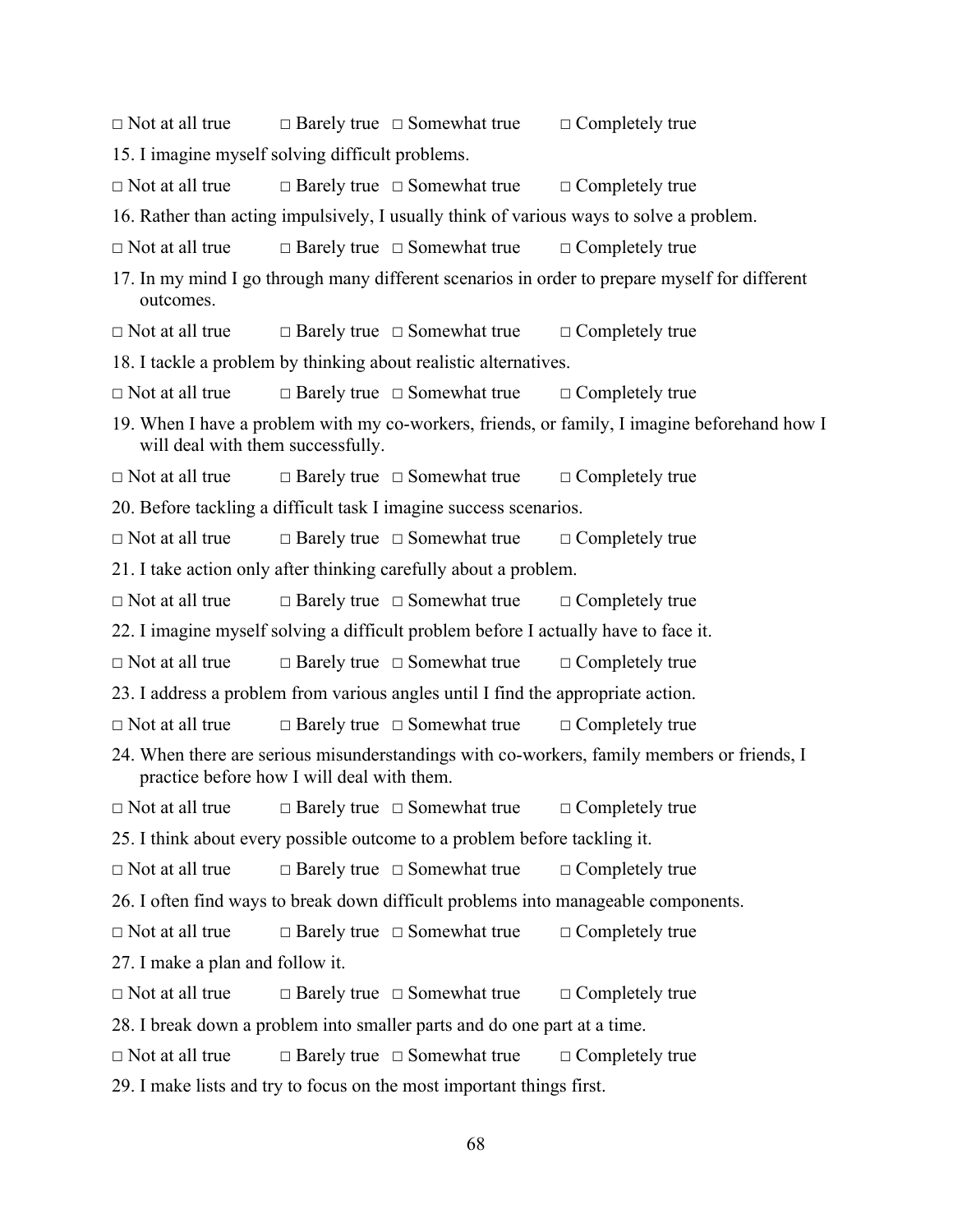**☐** Not at all true **☐** Barely true **☐** Somewhat true **☐** Completely true 30. I plan for future eventualities. **☐** Not at all true **☐** Barely true **☐** Somewhat true **☐** Completely true 31. Rather than spending every cent I make, I like to save for a rainy day. **☐** Not at all true **☐** Barely true **☐** Somewhat true **☐** Completely true 32. I prepare for adverse events. **☐** Not at all true **☐** Barely true **☐** Somewhat true **☐** Completely true 33. Before disaster strikes I am well-prepared for its consequences. **☐** Not at all true **☐** Barely true **☐** Somewhat true **☐** Completely true 34. I plan my strategies to change a situation before I act. **☐** Not at all true **☐** Barely true **☐** Somewhat true **☐** Completely true 35. I develop my job skills to protect myself against unemployment. **☐** Not at all true **☐** Barely true **☐** Somewhat true **☐** Completely true 36. I make sure my family is well taken care of to protect them from adversity in the future. **☐** Not at all true **☐** Barely true **☐** Somewhat true **☐** Completely true 37. I think ahead to avoid dangerous situations. **☐** Not at all true **☐** Barely true **☐** Somewhat true **☐** Completely true 38. I plan strategies for what I hope will be the best possible outcome. **☐** Not at all true **☐** Barely true **☐** Somewhat true **☐** Completely true 39. I try to manage my money well in order to avoid being destitute in old age. **☐** Not at all true **☐** Barely true **☐** Somewhat true **☐** Completely true 40. When solving my own problems other people's advice can be helpful. **☐** Not at all true **☐** Barely true **☐** Somewhat true **☐** Completely true 41. I try to talk and explain my stress in order to get feedback from my friends. **☐** Not at all true **☐** Barely true **☐** Somewhat true **☐** Completely true 42. Information I get from others has often helped me deal with my problems. **☐** Not at all true **☐** Barely true **☐** Somewhat true **☐** Completely true 43. I can usually identify people who can help me develop my own solutions to problems. **☐** Not at all true **☐** Barely true **☐** Somewhat true **☐** Completely true 44. I ask others what they would do in my situation. **☐** Not at all true **☐** Barely true **☐** Somewhat true **☐** Completely true 45. Talking to others can be really useful because it provides another perspective on the problem.

69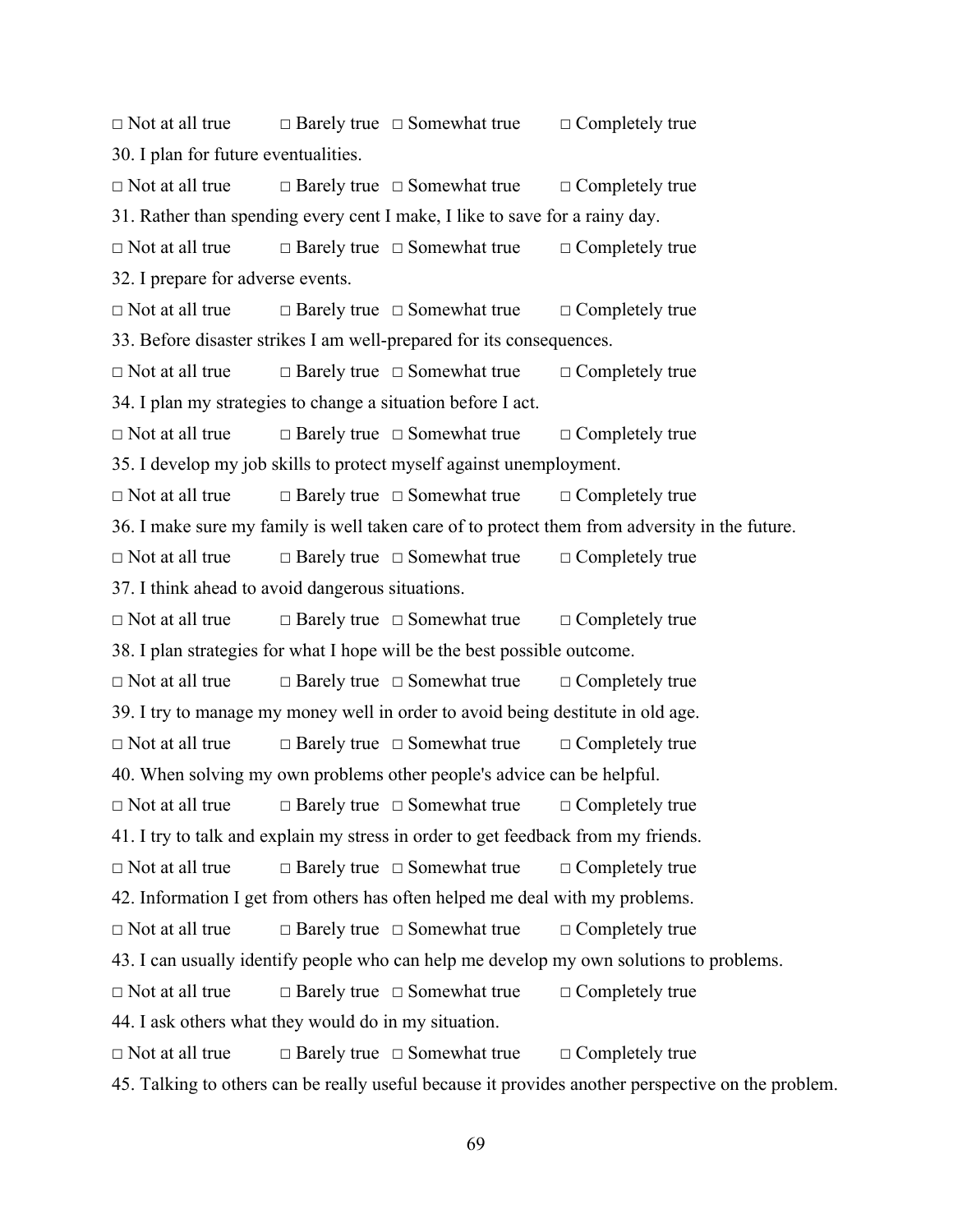**☐** Not at all true **☐** Barely true **☐** Somewhat true **☐** Completely true 46. Before getting messed up with a problem I'll call a friend to talk about it. **☐** Not at all true **☐** Barely true **☐** Somewhat true **☐** Completely true 47. When I am in trouble I can usually work out something with the help of others. **☐** Not at all true **☐** Barely true **☐** Somewhat true **☐** Completely true 48. If I am depressed I know who I can call to help me feel better. **☐** Not at all true **☐** Barely true **☐** Somewhat true **☐** Completely true 49. Others help me feel cared for. **☐** Not at all true **☐** Barely true **☐** Somewhat true **☐** Completely true 50. I know who can be counted on when the chips are down. **☐** Not at all true **☐** Barely true **☐** Somewhat true **☐** Completely true 51. When I'm depressed I get out and talk to others. **☐** Not at all true **☐** Barely true **☐** Somewhat true **☐** Completely true 52. I confide my feelings in others to build up and maintain close relationships. **☐** Not at all true **☐** Barely true **☐** Somewhat true **☐** Completely true 53. When I have a problem I like to sleep on it. **☐** Not at all true **☐** Barely true **☐** Somewhat true **☐** Completely true 54. If I find a problem too difficult sometimes I put it aside until I'm ready to deal with it. **☐** Not at all true **☐** Barely true **☐** Somewhat true **☐** Completely true 55. When I have a problem I usually let it simmer on the back burner for a while. **☐** Not at all true **☐** Barely true **☐** Somewhat true **☐** Completely true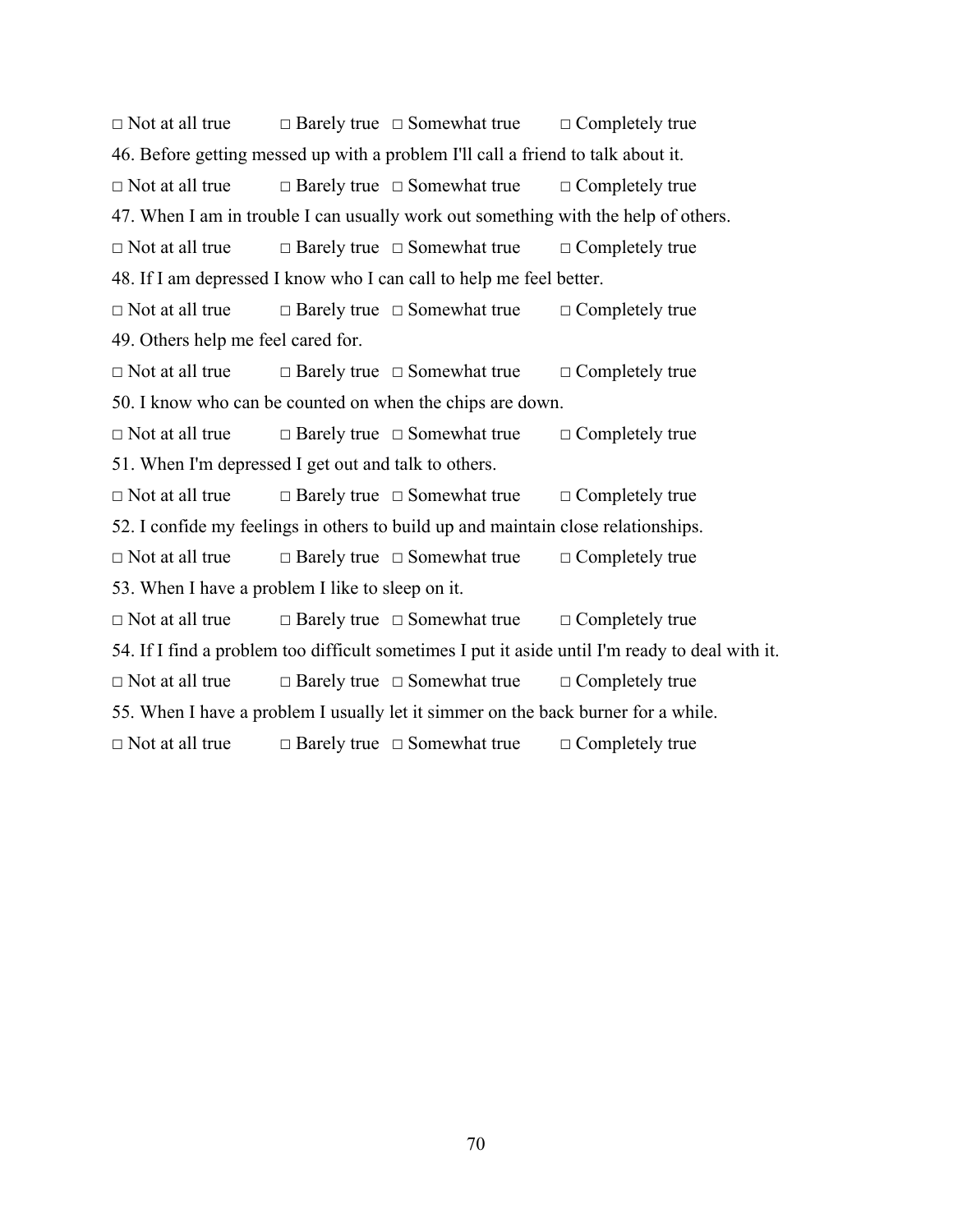## **Appendix K**

Filial Responsibility Scale-Adult Scoring Instructions (Jurkovic & Thirkield, 1999)

Compute scale scores by adding the item ratings as follows (\*refers to reverse scored items):

### **Past**

*Instrumental Caregiving*: 1, 3, 6, 8, 13, 16\*, 19\*, 22, 27, 29 *Expressive Caregiving*: 2, 5, 9, 12, 14\*, 17, 18, 24, 26, 30 *Unfairness*: 4, 7, 10, 11, 15\*, 20, 21\*, 23, 25, 28

# **Current**

*Instrumental Caregiving*: 32\*, 37, 39, 42, 44, 49, 50, 53, 55, 59\* *Expressive Caregiving*: 31, 34, 36, 38, 41, 45, 48, 52, 56\*, 58 *Unfairness*: 33, 35, 40, 43, 46\*, 47, 51, 54\*, 57, 60

Note. For more information on this questionnaire, contact Gregory J. Jurkovic, Ph.D., at gjurkovic@msn.com or 404-401-1778. The psychometric properties of the FRS-A are discussed in the following article:

Jurkovic, G.J., Thirkeild, A., & Morrell, R. (2001). Parentification in adult children of divorce: A multidimensional analysis. *Journal of Youth and Adolescence, 30*, 245-257.

Permissions:

Test content may be reproduced and used for non-commercial research and educational purposes without seeking written permission. Distribution must be controlled, meaning only to the participants engaged in the research or enrolled in the educational activity. Any other type of reproduction or distribution of test content is not authorized without written permission from the author and publisher.